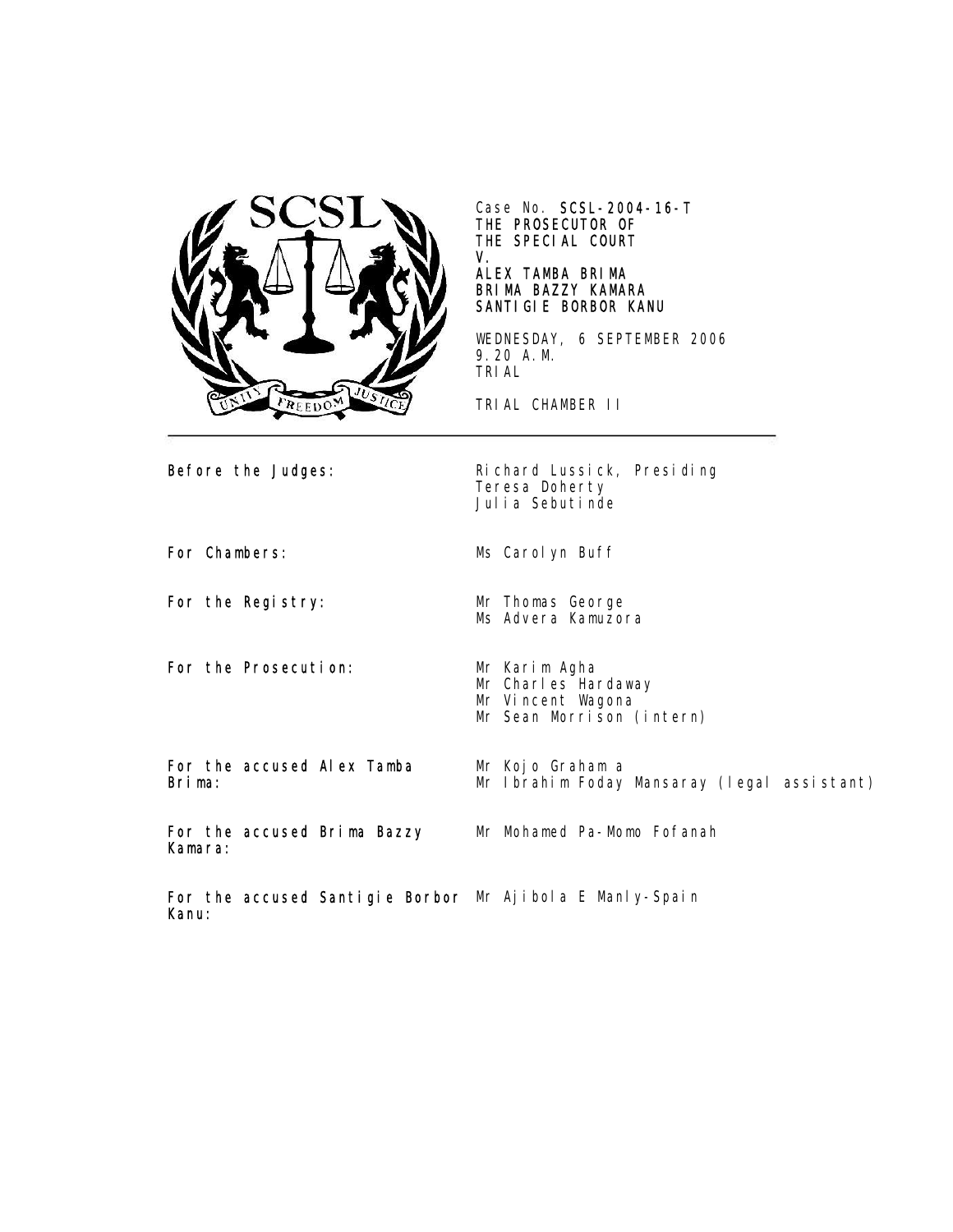1 2 3 4 5 6 7 8 9 09:22:25 10 11 12 13 14 15 09:24:11 16 17 18 19 09:25:10 20 21 22 23 24 25 09:25:46 26 27 28 29 [AFRC06SEP06A - MD] Wednesday, 6 September 2006 [Open session] [The accused present] [The witness entered court] [Upon commencing at 9.20 a.m.] PRESIDING JUDGE: Well, this is witness DAB-113; is that correct? MR GRAHAM: Good morning, Your Honours. This is DAB-078. It's number 8 on your list of summaries and, Your Honours, the witness will be testifying in Krio. It's number 8 on the record. PRESIDING JUDGE: Which summary is it number 8 on? Yes. Has the witness been sworn? MR GRAHAM: Not yet, Your Honours. JUDGE SEBUTINDE: Mr Court Attendant, please. WITNESS: DAB-078 [Sworn] [The witness answered through interpreter] PRESIDING JUDGE: Yes, Mr Hardaway? MR HARDAWAY: Yes, Your Honour. Before my learned friend starts, I want to let him know there is no objection from the Prosecution again leading on biographical and general information. EXAMINED BY MR GRAHAM: Q. Yes, good morning, Mr Witness. A. Good morning. How are you? MR GRAHAM: Your Honours, before I proceed I would like to seek your kind indulgence. My intention is that in order to avoid having to make an application under Rule 79 to go into closed session, in -- regarding questions relating to his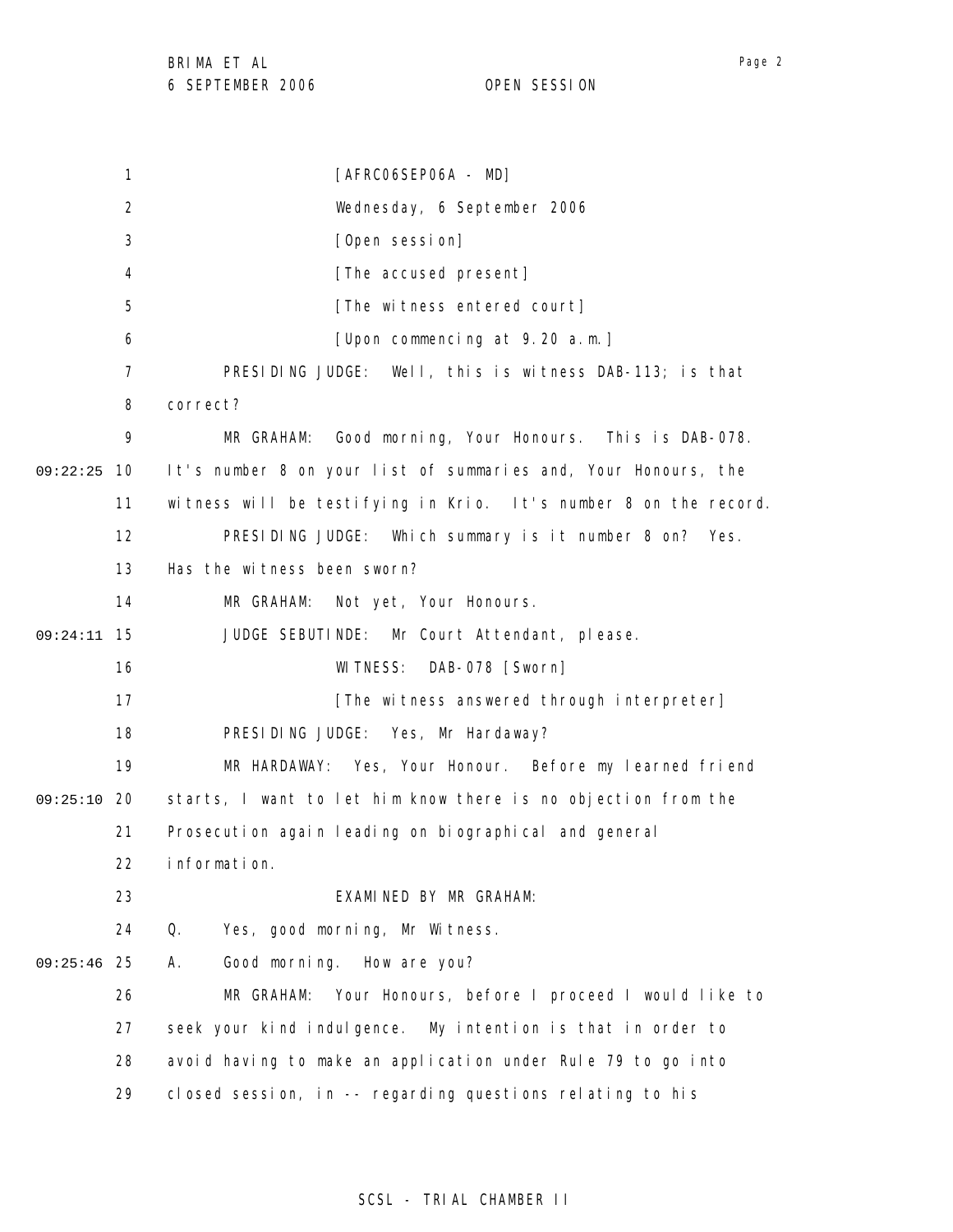|               | $\mathbf{1}$   | background, I will adopt a prior procedure of using a pseudonym   |
|---------------|----------------|-------------------------------------------------------------------|
|               | $\overline{2}$ | for the town where he was born and where he stayed for the        |
|               | 3              | greater part of his life for the purposes of avoiding his         |
|               | 4              | identification. So, with Your Honours' kind permission, if we     |
| 09:26:27      | 5              | may agree on a pseudonym for the town. I probably suggest Town B  |
|               | 6              | for the place of residence and also where he worked. Also, Your   |
|               | $\overline{7}$ | Honours, as we proceed, I would seek your kind permission that he |
|               | 8              | write his place of employment as well.                            |
|               | 9              | PRESIDING JUDGE: Well, I think first he has to give some          |
| 09:26:54      | -10            | evidence about the town, if only by writing it down, and then we  |
|               | 11             | could nominate it by Town B or whatever town you like.            |
|               | 12             | MR GRAHAM:<br>Thank you.                                          |
|               | 13             | PRESIDING JUDGE: But we can't go fixing Town B without it         |
|               | 14             | being a general agreement on what B means.                        |
| 09:27:09      | 15             | MR GRAHAM: Thank you, Your Honours. I will proceed.               |
|               | 16             | MR AGHA: Your Honour, sorry to interrupt my learned               |
|               | 17             | friend. It has just occurred to me, does this witness have        |
|               | 18             | protective measures?                                              |
|               | 19             | PRESIDING JUDGE: Yes, he already has. He was in the               |
| 09:27:23      | 20             | original list, Mr Agha.                                           |
|               | 21             | MR GRAHAM:                                                        |
|               | 22             | Mr Witness, you were born on January 23, 1972, isn't it?<br>Q.    |
|               | 23             | Yes.<br>Α.                                                        |
|               | 24             | Q.<br>And, Mr Witness, I'm going to ask you where you were born.  |
| $09:27:44$ 25 |                | I would want you to write that down on a piece of paper.          |
|               | 26             | Your Honours, with your kind permission, if<br>MR GRAHAM:         |
|               | 27             | Court Management could forward a sheet of paper to the witness.   |
|               | 28             | PRESIDING JUDGE:<br>All right. We have seen that, Mr Graham.      |
|               | 29             | MR GRAHAM:<br>Your Honours, with your kind permission, if we      |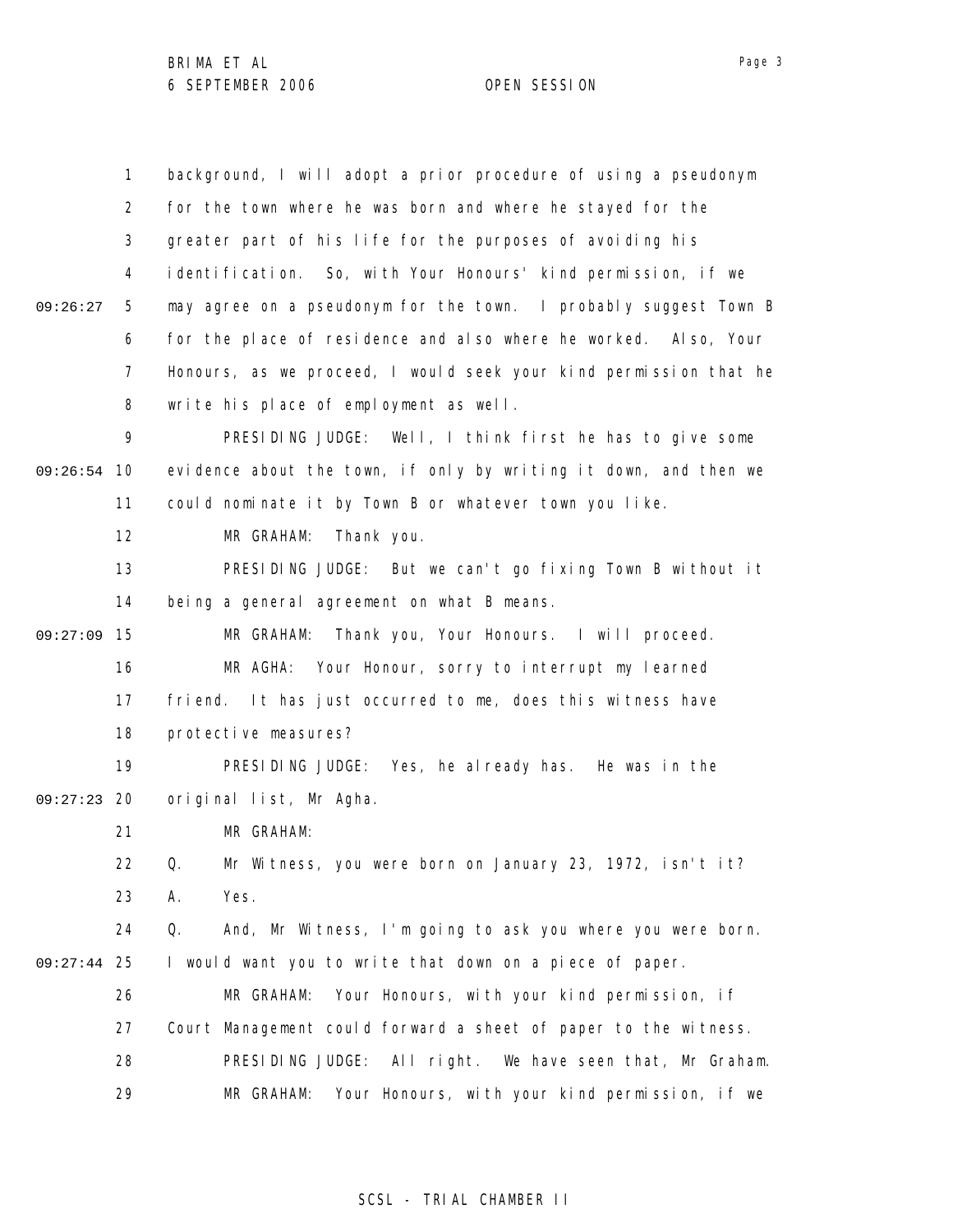Page 4

1 2 3 4 5 6 7 8 9 09:31:03 10 11 12 13 14 09:31:16 15 16 17 18 19 09:31:34 20 21 22 23 24 25 09:31:48 26 27 28 29 09:30:43 could agree on a pseudonym, both for the town and the chiefdom. JUDGE DOHERTY: Why, Mr Graham? MR GRAHAM: Simply because of his profession that he was engaged in up to two weeks ago, I believe, it might make it very easy for him to be identified if we publicly disclose his profession and where he works, as well as his place. It would be very easy to identify. That is the primary reason why I'm requesting, Your Honours, we adopt pseudonyms, short of having to make an application for a closed session, so that won't be having to refer to the town. JUDGE SEBUTINDE: But this is his place of birth, not his place of work, necessarily. MR GRAHAM: Yes, Your Honour. I'm saying this because this is his place of birth and he has stayed there all of his life, and the bulk of his evidence he will giving before the Court this morning was related to the same place, which he has lived all his life, as well as the same place being his home town, and that is the principal reason why I'm seeking your permission for us to adopt a pseudonym, just for his place of birth, which is his place of residence throughout his life as well. PRESIDING JUDGE: Does that affect the Prosecution in any way, Mr Hardaway? MR HARDAWAY: No, it doesn't, Your Honour. PRESIDING JUDGE: Right. Well, what do you want to call that place? MR GRAHAM: Your Honours, with your kind permission, we could adopt Town C for his place of birth and residence, and then we could use Chiefdom C as well to refer to the chiefdom that is written on the sheet of paper that we have before us.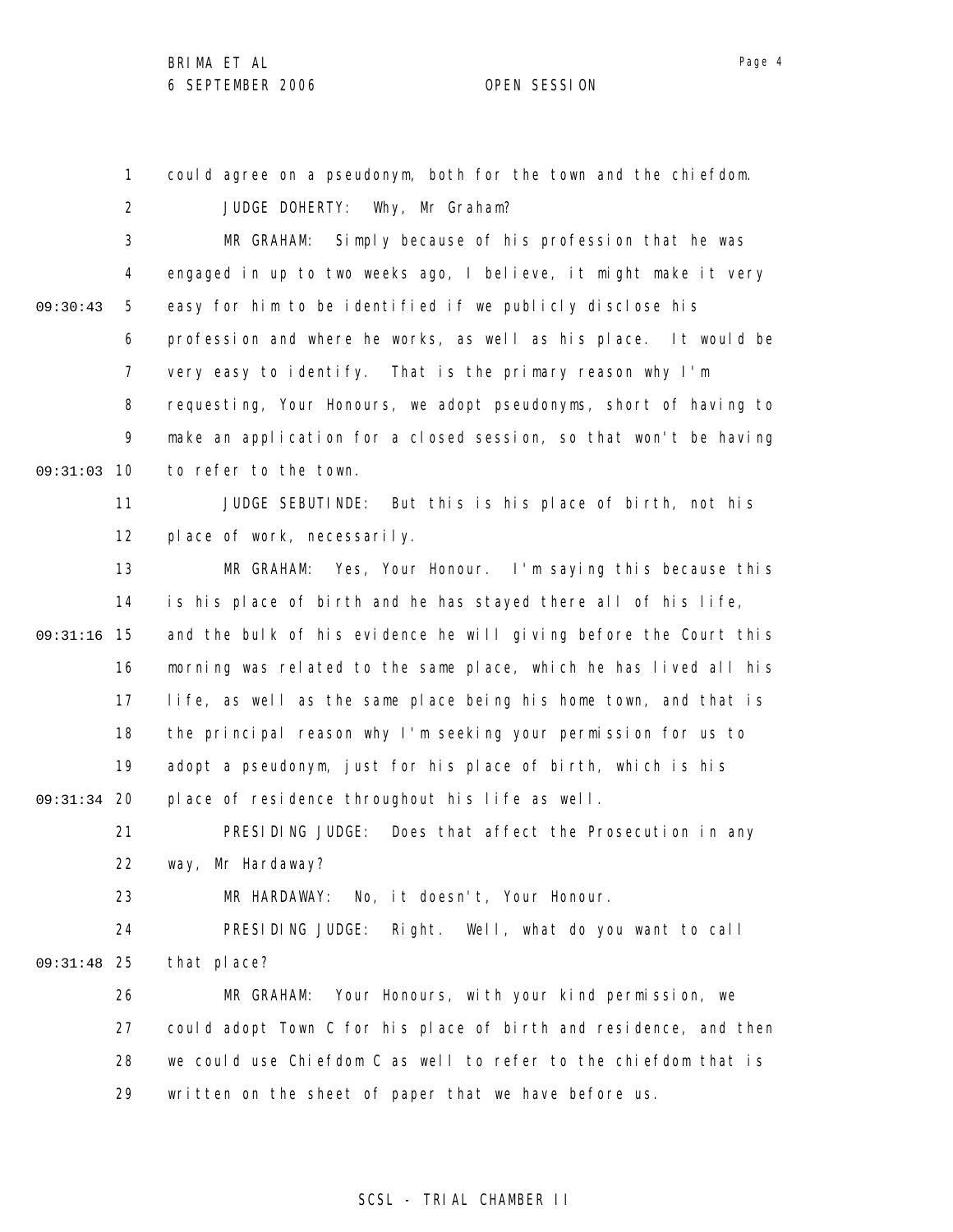1 2 3 4 5 6 7 8 9 09:32:39 10 11 12 13 14 09:32:56 15 16 17 18 19 09:33:14 20 21 22 23 24 25 09:33:25 26 27 28 29 09:32:17 PRESIDING JUDGE: Well, you'd better let the witness know what you are referring to. MR GRAHAM: Q. So, Mr Witness, I will be using Town C as a reference point for your place of birth and place of residence, and also Chiefdom C, as well, in relation to the chiefdom that you've written on the piece of paper which has been circulated with the Court this morning. PRESIDING JUDGE: Mr Witness, is that clear? That town -- THE WITNESS: Yes. PRESIDING JUDGE: If we were to refer to your town and chiefdom by their correct names, would that in any way endanger your safety? THE WITNESS: Yes. PRESIDING JUDGE: Right. Go ahead, Mr Graham. MR GRAHAM: Thank you, Your Honours. Q. Mr Witness, you were born in Town C on January 23, 1972, isn't it? PRESIDING JUDGE: Well, before you go ahead -- THE WITNESS: Yes. PRESIDING JUDGE: -- there will be no evidence on the record what Town C ever represented, unless you tender that piece of paper. MR GRAHAM: Very well, Your Honours. I'm grateful for the assistance. Your Honours, with your kind permission, subject to any objections from my friends on the other side, I would want to tender the sheet of paper in evidence, as indicative of the witness's place of birth, place of residence, as well as the chiefdom.

### SCSL - TRIAL CHAMBER II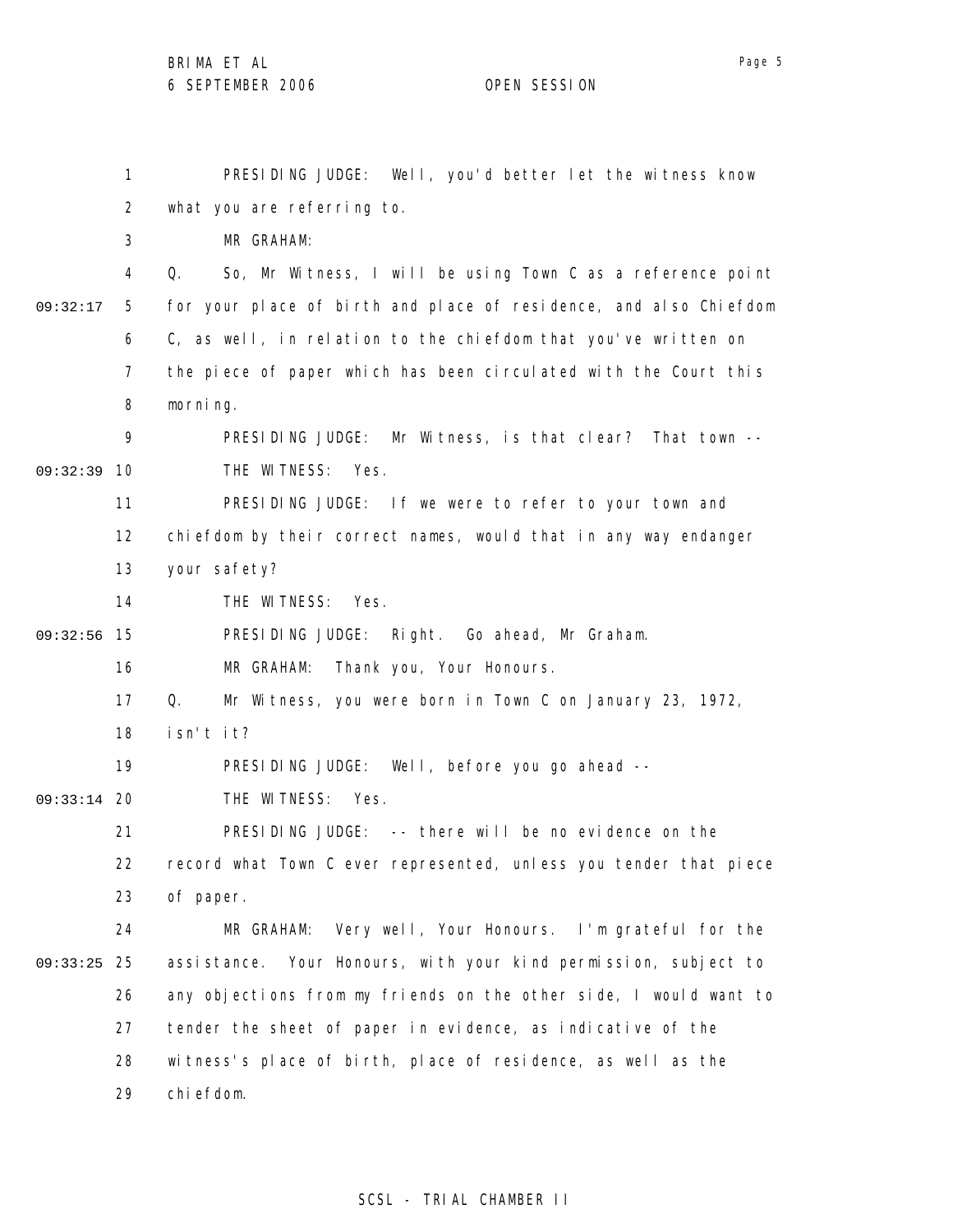|          | 1              |         | PRESIDING JUDGE: So Town C, I beg your pardon --                |
|----------|----------------|---------|-----------------------------------------------------------------|
|          | $\overline{2}$ |         | MR GRAHAM: Town C is place of birth.                            |
|          | 3              |         | PRESIDING JUDGE: Place of birth, place of residence.            |
|          | 4              |         | That is so Your Honour.<br>MR GRAHAM:                           |
| 09:34:05 | 5              |         | PRESIDING JUDGE: And chiefdom represents Chiefdom C as          |
|          | 6              | well.   |                                                                 |
|          | 7              |         | That is so, Your Honour.<br>MR GRAHAM:                          |
|          | 8              |         | PRESIDING JUDGE:<br>Mr Hardaway?                                |
|          | 9              |         | MR HARDAWAY: No objections, Your Honour.                        |
| 09:34:17 | 10             |         | PRESIDING JUDGE: All right. Well, that piece of paper           |
|          | 11             |         | which the witness has just written on, indicating his town and  |
|          | 12             |         | place of birth and his chiefdom, will be admitted into evidence |
|          | 13             |         | as Exhibit D23.                                                 |
|          | 14             |         | [Exhibit No. D23 was admitted]                                  |
| 09:34:52 | 15             |         | PRESIDING JUDGE: Go ahead, Mr Graham.                           |
|          | 16             |         | MR GRAHAM:<br>Thank you, Your Honours.                          |
|          | 17             | Q.      | Mr Witness, Town C is located in Chiefdom C, isn't it?          |
|          | 18             | Α.      | Yes.                                                            |
|          | 19             | Q.      | And Chiefdom C is in the Koinadugu District, isn't it?          |
| 09:35:08 | -20            | Α.      | Yes.                                                            |
|          | 21             | Q.      | And, Mr Witness, you are a Temne by tribe, isn't it?            |
|          | 22             | Α.      | Yes.                                                            |
|          | 23             | Q.      | And a Sierra Leonean by nationality, isn't it?                  |
|          | 24             | А.      | Yes.                                                            |
| 09:35:24 | 25             | Q.      | And you also attended the Benevolent Islamic Secondary          |
|          | 26             | School? |                                                                 |
|          | 27             | Α.      | Yes.                                                            |
|          | 28             | Q.      | You went up to the fifth form?                                  |
|          | 29             | А.      | Yes.                                                            |

# SCSL - TRIAL CHAMBER II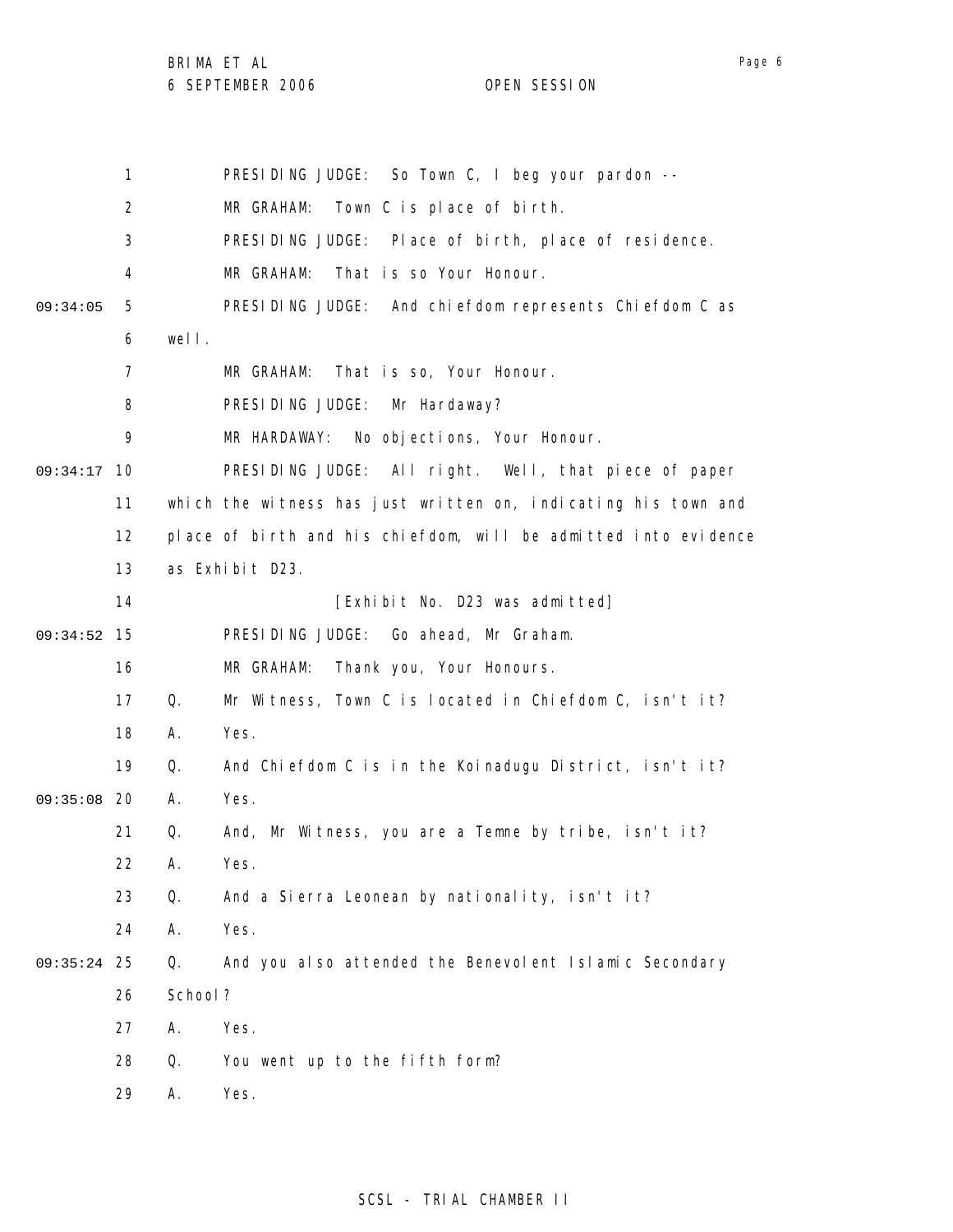BRIMA ET AL

6 SEPTEMBER 2006 OPEN SESSION

1 2 3 4 5 6 7 8 9 09:36:24 10 11 12 13 14 09:36:44 15 16 17 18 19 09:37:10 20 21 22 23 24 25 09:37:37 26 27 28 29 09:35:57 Q. You presently live in Town C, isn't it? A. Yes. Q. And, Mr Witness, I am right in saying that you are married with three children? A. Yes. Q. And that you presently live with your family in Town C, isn't it? A. Yes. Q. And that you are a teacher by profession, isn't it? A. Yes. Q. And that you, until quite recently, taught at a Roman Catholic school, which is located not very far from Town C, isn't it? A. Yes. Q. That you are presently working -- that you presently stopped working as a teacher just a few weeks ago, isn't it? A. Yes. Q. And that you are currently working with an organisation in Town C, isn't it? A. Yes. Q. And, Mr Witness, am I right in saying that you spent a greater part of your adult life in Town C; is that right? A. You are correct, sir. Q. And, Mr Witness, have you lived anywhere else, apart from Town C? A. Yes. Q. Can you please tell this Court where else you've lived, apart from Town C? A. Yes.

### SCSL - TRIAL CHAMBER II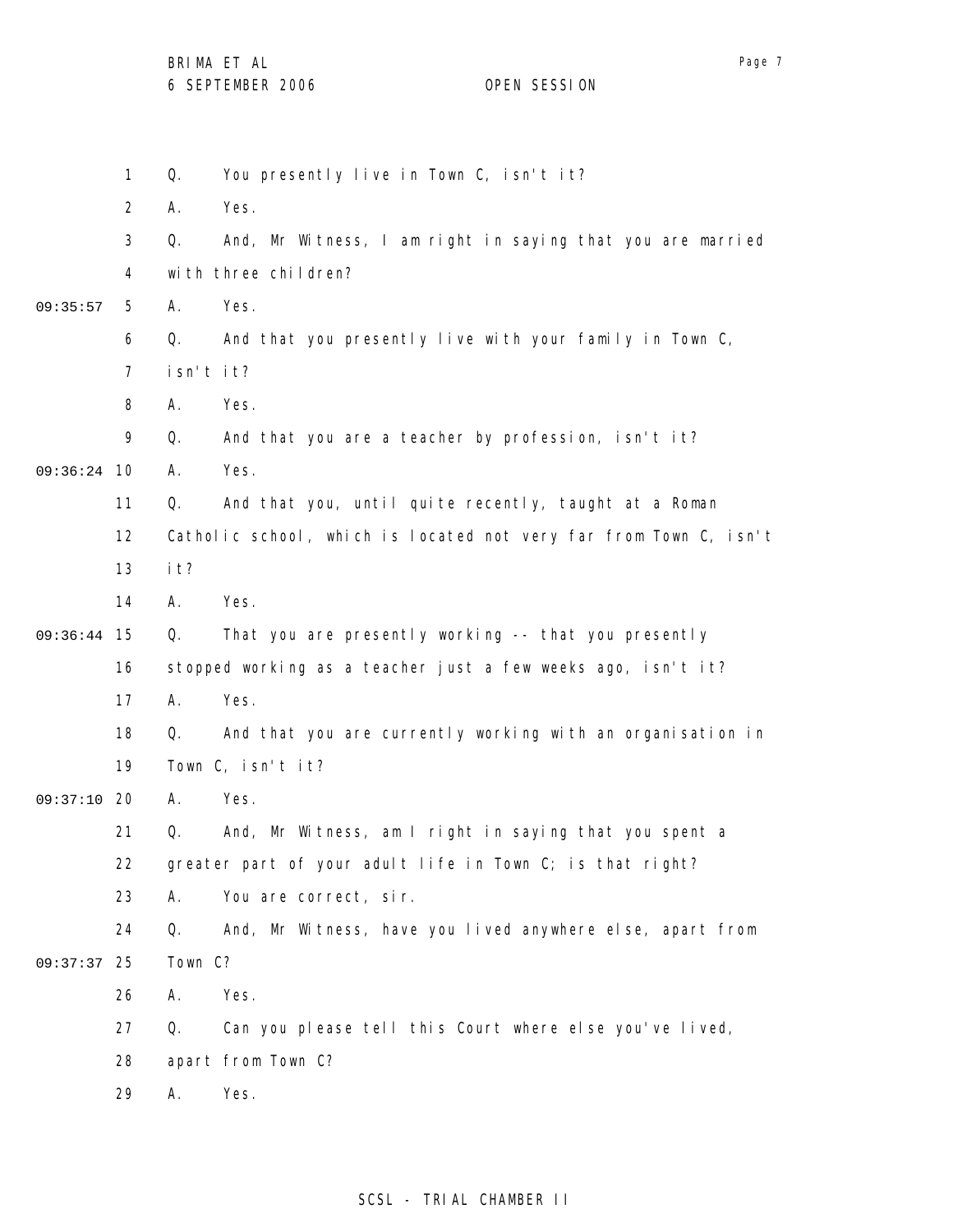|          | $\mathbf 1$    | Mr Witness, do you remember where you were in May of 1998?<br>Q. |  |
|----------|----------------|------------------------------------------------------------------|--|
|          | $\overline{2}$ | Yes.<br>А.                                                       |  |
|          | 3              | Q.<br>Where were you -- and I will remind you to use the         |  |
|          | 4              | pseudonyms that we have adopted, in the event you want to refer  |  |
| 09:38:25 | 5              | to them -- where were you in May of 1998, Mr Witness?            |  |
|          | 6              | I was in Town C.<br>А.                                           |  |
|          | $\overline{7}$ | Q.<br>Thank you. And, Mr Witness, do you remember whether        |  |
|          | 8              | anything worth noting happened on May of 1998?                   |  |
|          | 9              | Yes.<br>А.                                                       |  |
| 09:38:54 | 10             | Can you please -- and before you go on, Mr Witness, do you<br>Q. |  |
|          | 11             | remember which particular day of the month -- sorry, Your        |  |
|          | 12             | Honours. Can you tell this Court what happened on that day,      |  |
|          | 13             | Mr Witness?                                                      |  |
|          | 14             | Α.<br>Yes.                                                       |  |
| 09:39:15 | 15             | JUDGE SEBUTINDE:<br>What day are we talking about? We've got     |  |
|          | 16             | a month and a year.                                              |  |
|          | 17             | Thank you, Your Honours.<br>MR GRAHAM:                           |  |
|          | 18             | JUDGE SEBUTINDE: We haven't got a date.                          |  |
|          | 19             | MR GRAHAM:                                                       |  |
| 09:39:24 | 20             | Mr Witness, do you recall on which particular day of the<br>Q.   |  |
|          | 21             | month this --                                                    |  |
|          | 22             | А.<br>I cannot remember the day but I know the date.             |  |
|          | 23             | Q.<br>What date was it, Mr Witness?<br>0kay.                     |  |
|          | 24             | А.<br>It was 22 May.                                             |  |
| 09:39:42 | 25             | And how do you know that it was 22 May 1998, Mr Witness?<br>Q.   |  |
|          | 26             | I looked through the calendar.<br>Α.                             |  |
|          | 27             | Q.<br>Thank you. And, Mr Witness, can you tell this Court what   |  |
|          | 28             | happened on 22 May 1998?                                         |  |
|          | 29             | А.<br>Yes.                                                       |  |

SCSL - TRIAL CHAMBER II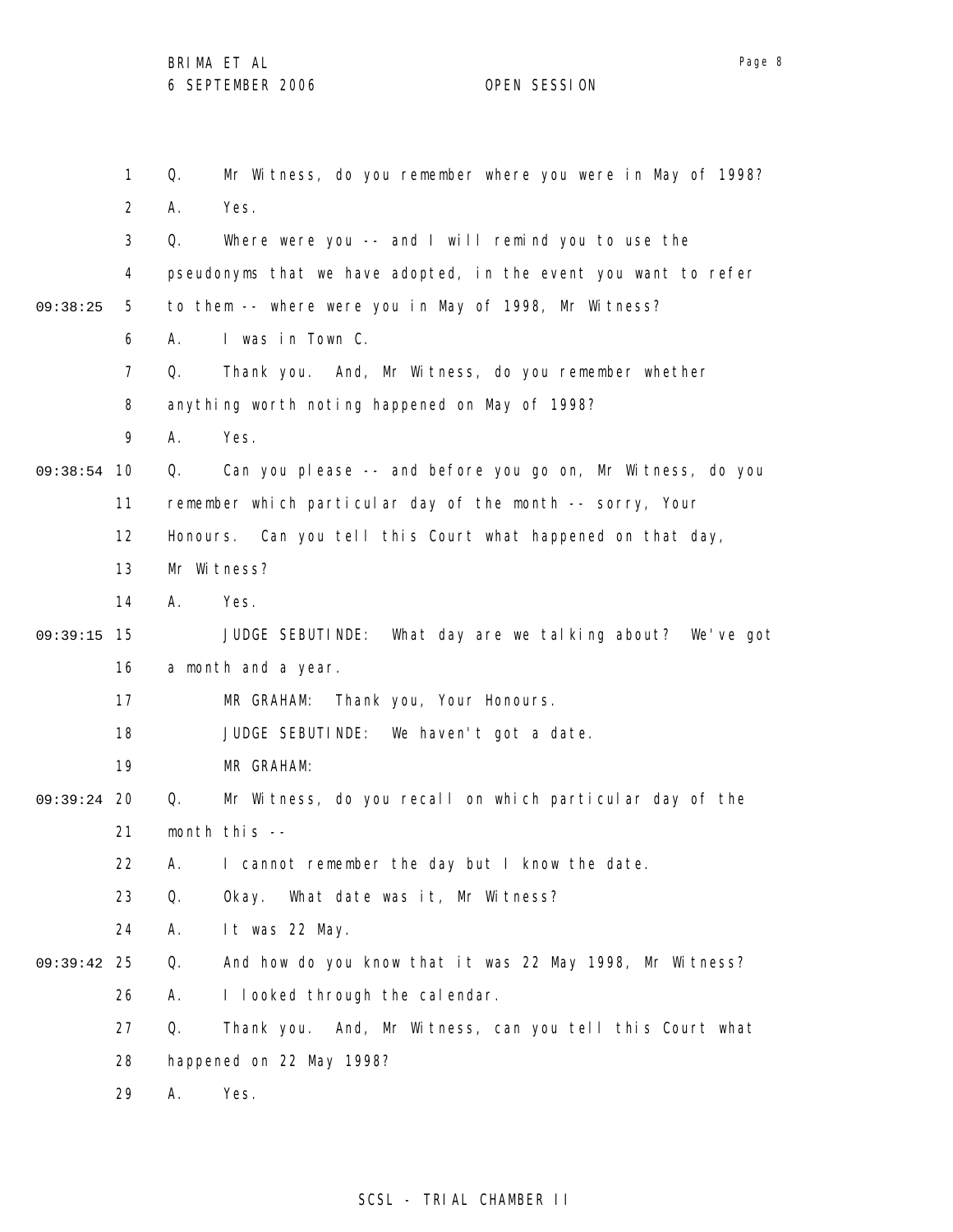Page 9

1 2 3 4 5 6 7 8 9 09:40:55 10 11 12 13 14 15 09:41:11 16 17 18 19 09:41:35 20 21 22 23 24 25 09:41:51 26 27 28 29 09:40:36 Q. Please do tell this Court. A. This happened one morning, on the very 22nd. When I got up, it was around 8.30 to 9.00, in the morning. I heard some of my people from the same town say -- coming towards my house, towards the direction of my house, and they were shouting, "They are coming. They are coming." Q. Mr Witness, before you go on, be patient because the interpreters will have to record you, so you take your time. And these people you were referring to, Mr Witness, do you know from which direction they were coming to -- from? A. Yes. Q. From which direction were they coming from, Mr Witness? A. They were coming from the Kabala direction, and coming towards Makeni Road. Q. Mr Witness, how do you know they were coming from the Kabala direction towards the Makeni Road? How do you know that? A. I went there myself to see, when they were coming. Q. Thank you. And, Mr Witness, do you remember your exact location where you were when you saw the people you've just referred to as coming from the Kabala direction? JUDGE DOHERTY: Mr Graham, the witness has referred to people from Town C coming towards his house, and they were saying, "They are coming." Now, which group are we talking about, the group coming towards his house, the natives of Town C or they. MR GRAHAM: Thank you, Your Honours, for that. Q. Mr Witness, you just told us that you saw a group of people coming from the Kabala direction. At the time that you saw these people coming from that direction, do you remember where your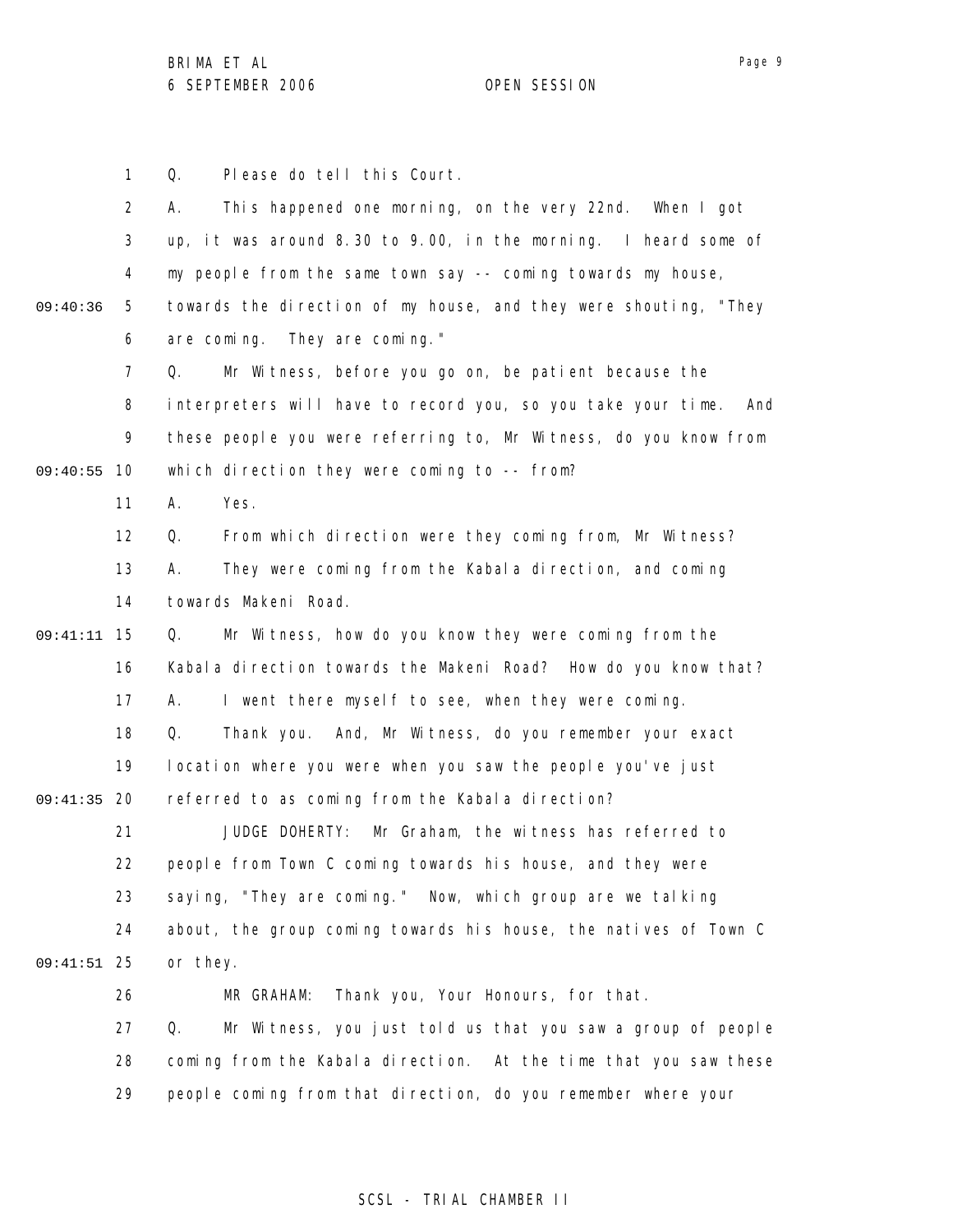1 2 3 4 5 6 7 8 9 09:42:54 10 11 12 13 14 15 09:43:11 16 17 18 19 09:43:31 20 21 22 23 24 25 09:43:55 26 27 28 29 09:42:28 exact location -- where you were? A. Yes, my house was not very far from the highway, the main road. Q. Thank you. And, Mr Witness, this group of people that you said you saw coming from the Kabala direction, do you remember approximately how many of them you saw on that day? A. The first group that I saw were my colleague civilians from the town, so I am not able to count. Q. And then, apart from the first group you've just referred to, was there any other group that you saw coming from that direction? A. Yes. Q. Can you tell this Court what other group you saw, apart from the first group you've just referred to? A. I saw men dressed in soldier uniform. They were carrying guns, and they were coming from the same direction where the people were running to come. Q. Thank you, Mr Witness. And, Mr Witness, this first group of people that you've just referred this Court to when -- that you saw them coming -- did they say anything to you when you saw them coming? A. I did not wait to see. I did not wait for them to meet me. I did not wait for them to meet me. Q. Did you -- from where you were, did you hear them say anything? MR HARDAWAY: Objection, Your Honour. I believe that's been asked and answered. PRESIDING JUDGE: Refer us to when and what was said Mr Hardaway.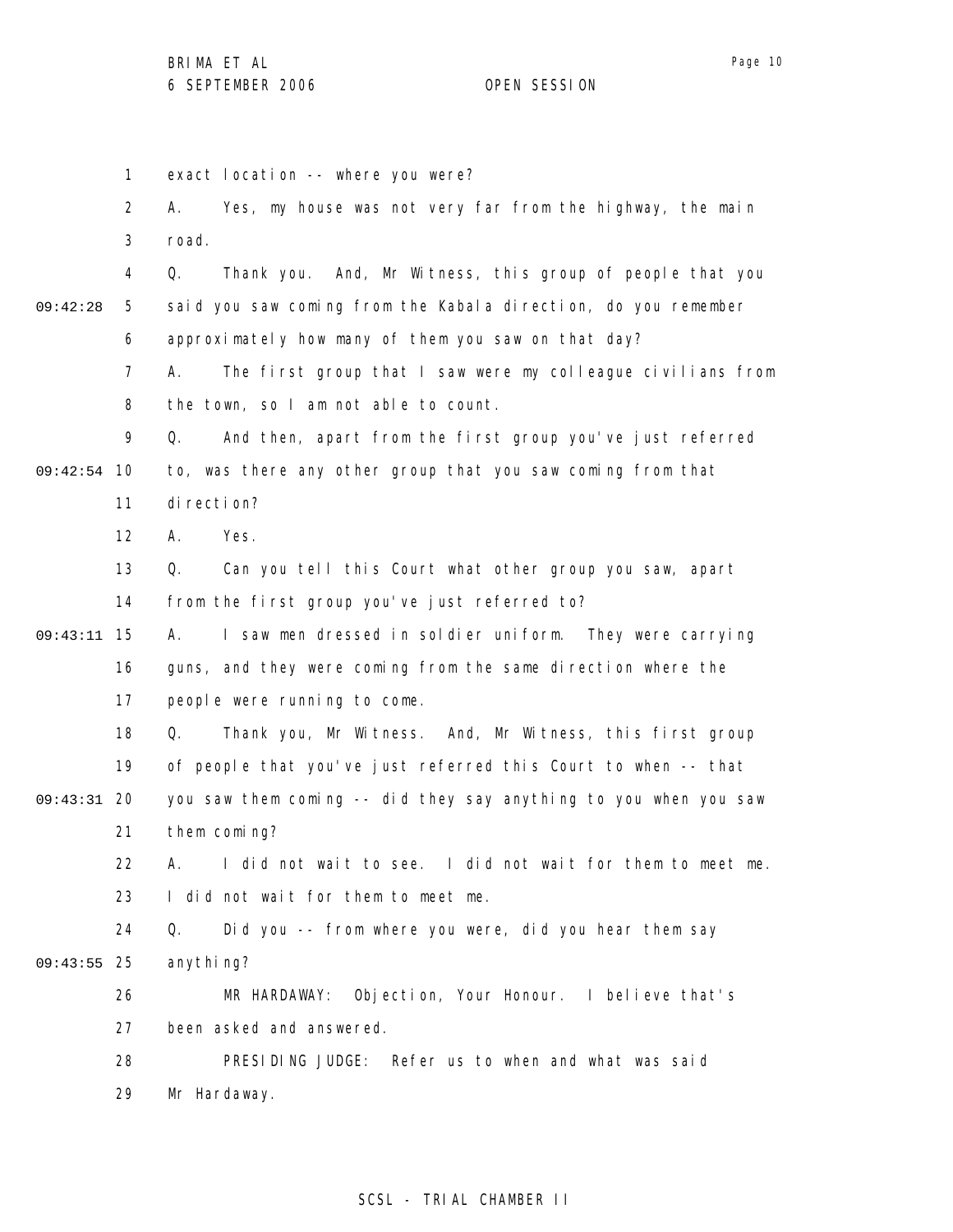1 2 3 4 5 6 7 8 9 10 09:44:31 11 12 13 14 15 09:44:45 16 17 18 19 09:45:09 20 21 22 23 24 25 09:45:27 26 27 28 29 09:44:19 MR HARDAWAY: When he said he heard people say, "They're coming. They're coming." MR GRAHAM: Your Honours, with great respect, I believe my first question was specifically in respect whether they told him anything personally. I'm asking him, and he said no. I proceeded to ask him whether he heard them say anything as they were approaching. PRESIDING JUDGE: All right. The question is allowed. Go ahead. MR GRAHAM: Thank you. I'm grateful, Your Honours. Q. Mr Witness, I'm saying, from the distance where you were, as this first group was approaching, did you hear them say anythi ng? A. I did not hear them say anything because, as I -- as soon as I saw them, I run away to my house. Q. Thank you. And, Mr Witness, you said you saw a second group of people coming from that direction. And how many people did you see in the second group that was coming from that direction, Mr Witness? A. There were eight. Q. How do you know that there were eight, Mr Witness? A. From the -- the point where I stood, I was able to count the ones that I saw. Q. Thank you, Mr Witness. And, Mr Witness -- JUDGE SEBUTINDE: Mr Graham, I assume this is the group of armed men in soldier uniform? MR GRAHAM: Exactly. JUDGE SEBUTINDE: Eight. MR GRAHAM: Eight.

Page 11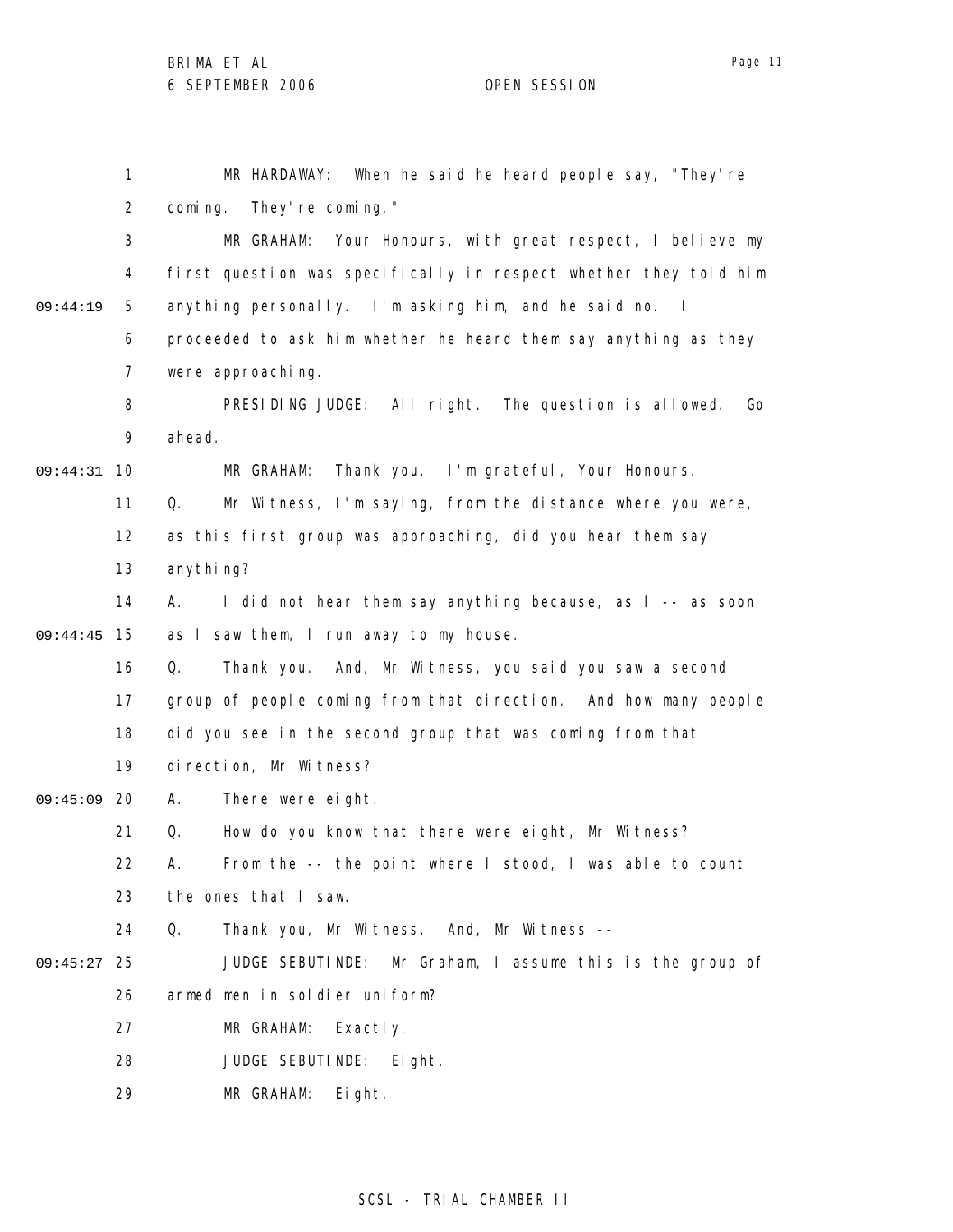BRIMA ET AL

1 2 3 4 5 6 7 8 9 09:45:52 10 11 12 13 14 15 09:46:10 16 17 18 19 09:46:39 20 21 22 23 24 25 09:47:05 26 27 28 29 09:45:46 Q. And, Mr Witness, this second group that you referred to and said -- did you see the way they were dressed? MR HARDAWAY: Objection. THE WITNESS: Yes. MR HARDAWAY: Asked and answered. THE WITNESS: Yes. PRESIDING JUDGE: All right. That has been asked and answered, Mr Graham, move on. MR GRAHAM: All right. Q. Can you describe what they were wearing, Mr Witness? PRESIDING JUDGE: It's already been answered. It's quite clear on the record what they were wearing, Mr Graham. MR GRAHAM: Okay, Your Honours. I will proceed. Q. And, Mr Witness, you just told this Court that you ran away; where did you run to? A. I went to my house to get my family off. Q. Did you manage to get your family off, Mr Witness? A. Before I got there, to the house, they had already left. Q. And so can it -- did anything happen when you got to your house, and you realised your family had already left? A. Yes. Q. Mr Witness, can you tell this Court what happened? A. As I got to the house, to see whether my family had left, and I saw other three men came to me. Two held guns and the one had a stick, and they asked me to stop and join them. Q. Thank you. And, Mr Witness, these three men that you referred -- you just told us about -- did you observe the way they were dressed? A. Yes.

Page 12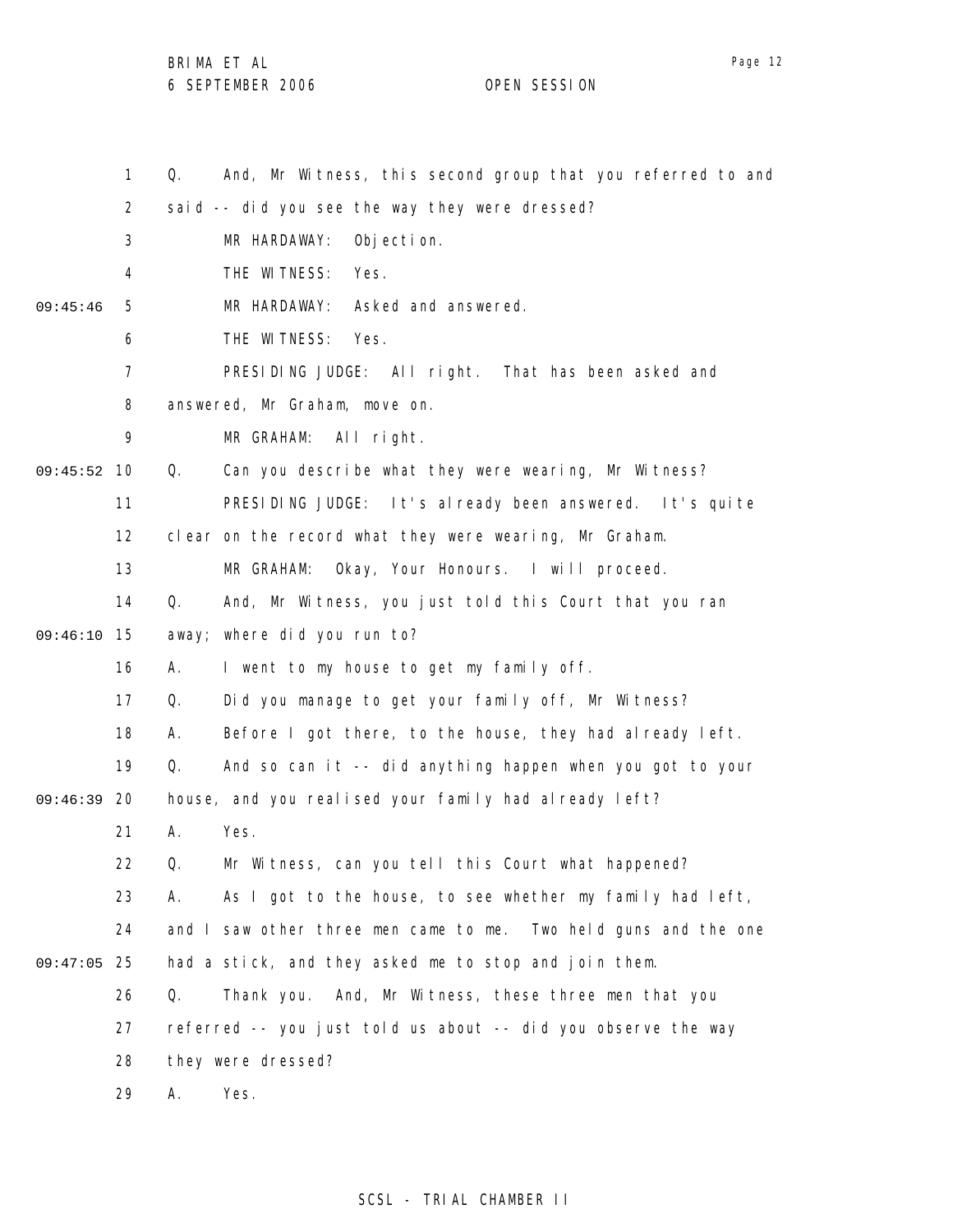|          | 1              | Can you please describe to the Court the way they were<br>Q.       |
|----------|----------------|--------------------------------------------------------------------|
|          | $\overline{2}$ | dressed?                                                           |
|          | 3              | А.<br>The one had a soldier uniform on and the two had<br>Yes.     |
|          | 4              | civilian clothes on.                                               |
| 09:47:42 | 5              | And did you observe whether they were carrying anything,<br>Q.     |
|          | 6              | Mr Witness?                                                        |
|          | 7              | PRESIDING JUDGE: He's already said that. Two had guns and          |
|          | 8              | one had a stick.<br>Move on, Mr Graham.                            |
|          | 9              | Thank you, Mr Witness.<br>MR GRAHAM:                               |
| 09:47:56 | 10             | Mr Witness, when these three men you just referred to<br>Q.        |
|          | 11             | what -- did they do anything to you?                               |
|          | 12             | At that moment they did not do anything to me. They only<br>А.     |
|          | 13             | asked me to follow them.                                           |
|          | 14             | Q.<br>And did you follow them, Mr Witness?                         |
| 09:48:15 | 15             | There was no option.<br>А.<br>Yes.                                 |
|          | 16             | Q.<br>And can you tell this Court where you followed them to?      |
|          | 17             | We continued on the highway, leading to Makeni.<br>А.              |
|          | 18             | And, Mr Witness, were you alone with the three people that<br>Q.   |
|          | 19             | you referred to on your way to Makeni?                             |
| 09:48:48 | 20             | I was not the only one that was a civilian, who was<br>А.          |
|          | 21             | captured. I was there with other people also.                      |
|          | 22             | Q.<br>How many other people were you there with, approximately,    |
|          | 23             | if you know, Mr Witness?                                           |
|          | 24             | We were about 15.<br>Α.                                            |
| 09:49:10 | 25             | And you just used the word "captured," Mr Witness.<br>How do<br>Q. |
|          | 26             | you know these other people you referred to were captured?         |
|          | 27             | Α.<br>Most of them were townsmates.                                |
|          | 28             | And this -- you, together with the other captives that you<br>Q.   |
|          | 29             | just mentioned too, did you all head towards Makeni direction?     |

# SCSL - TRIAL CHAMBER II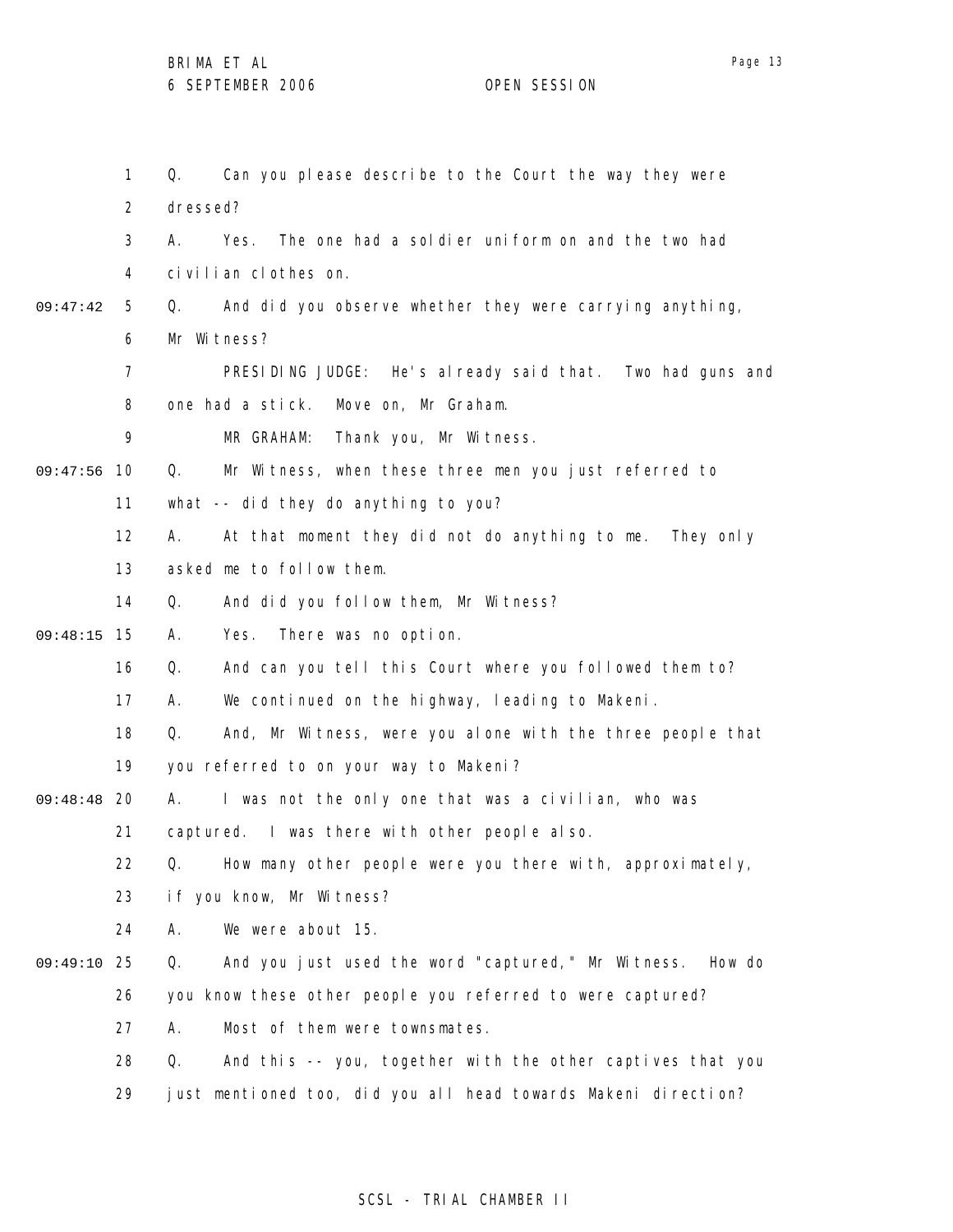A. Yes.

1

Page 14

2 3 4 5 6 7 8 9 09:50:32 10 11 12 13 14 09:50:49 15 16 17 18 19 09:51:01 20 21 22 23 24 25 09:51:30 26 27 28 29 09:50:08 Q. And do you know around which time of the day that this group you are referring to headed towards the Makeni direction? A. I had no time to look at and there was no time to look at my watch, because we were already on the move. Q. Thank you. So, Mr Witness, when you left towards the Makeni direction, did you make any stop on your way? A. Yes. We stopped at the first junction, in Town C. Q. Okay. Mr Witness, where is the first -- what is the name? The first junction, does it have a name? A. Yes. JUDGE SEBUTINDE: Mr Graham, is that necessary? Are you sure this is not going to blow the cover of this witness, or his resi dence? MR GRAHAM: No, Your Honours, not in respect of the line of questioning that we'll be following. Q. And, Mr Witness, this first junction that you stopped at, did anything happen there? A. Yes. Q. Can you tell this Court what happened there? A. They captured one of my townsmates, who was my friend. They hit him on the neck with the stick because it was -- he was so huge that they thought that he was a CDF. Q. Mr Witness, who hit this friend of yours? A. It was the men, one of the men who captured us. Q. And, Mr Witness, can you spell -- can you write the name of your friend you've just mentioned? A. Yes. MR GRAHAM: Your Honours, with your kind permission, if I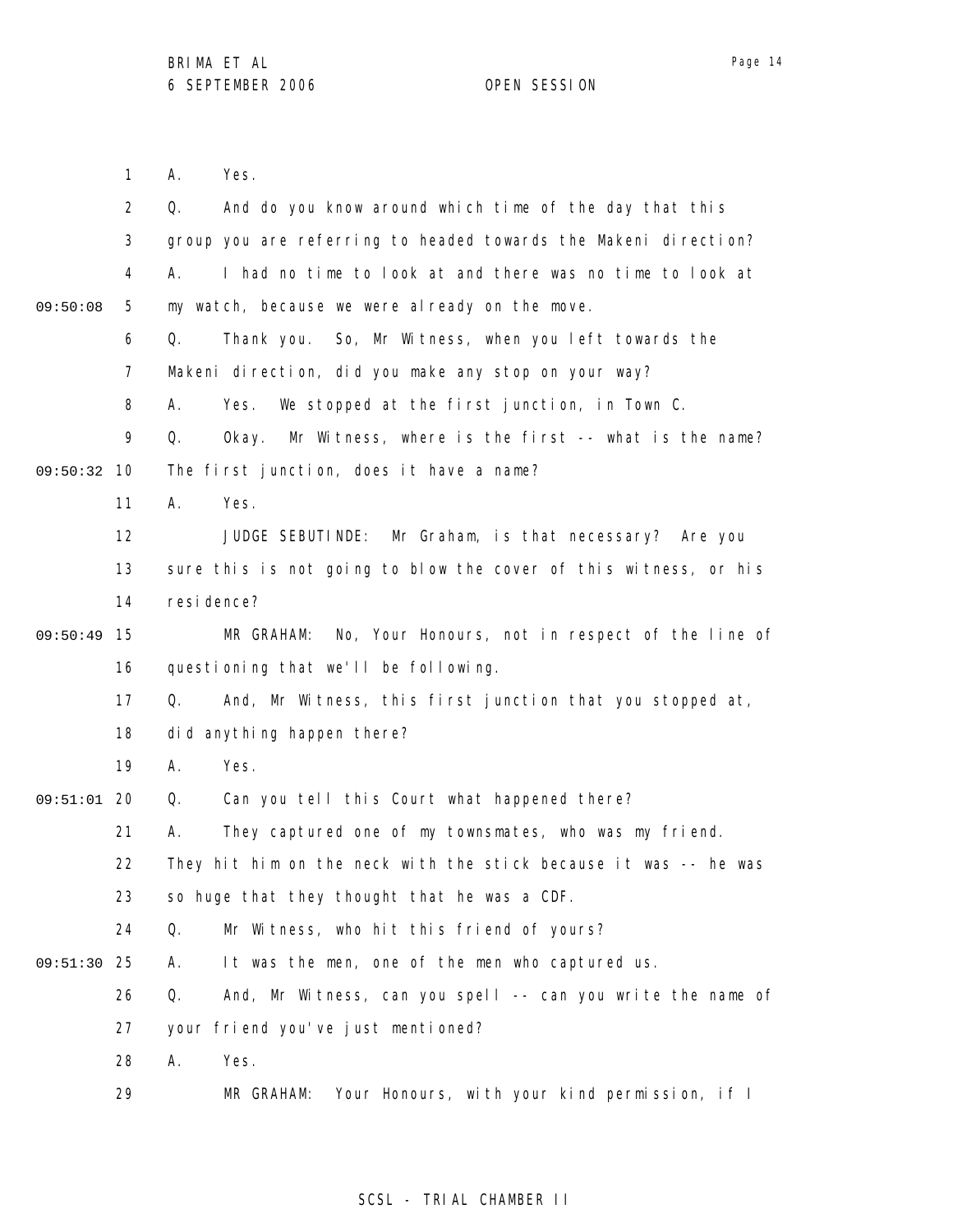1 may ask Court Management to give --

2 3 4 5 6 7 8 9 09:52:17 10 11 12 13 14 15 09:52:39 16 17 18 19 09:52:58 20 21 22 23 24 25 09:53:16 26 27 28 29 09:52:01 PRESIDING JUDGE: Well, what's the purpose of this, Mr Graham? MR GRAHAM: Well, Your Honours, it of course relates to evidence that may well lead to the identification of the witness's identity, but I may well move on, Your Honours. I can deal with that later. PRESIDING JUDGE: Well, I'm just asking you why you want to write it down. Is this person the only -- is the accused -- I beg your pardon. Is the witness the only friend this person has and that must inevitably lead to the witness's identification, or does this person have other friends? MR GRAHAM: Well, Your Honours, it may simply also be because of the size of these kind of communities and makes it very easy. But, as I said, Your Honours, I will move on. I will address these issues within another context. I'm grateful. Q. And, Mr Witness, this, your friend, that you said was hit, do you know what -- did anything happen to him after he was hit, as you've just told this Court? A. Yes. Q. What happened to him? A. They continued hitting him until he died. Then they cut open his stomach at the checkpoint. Q. Yes. A. They opened his stomach and they cut gut out at the checkpoint. Q. Mr Witness, how do you know that he died? A. I was there when this happened. Q. Mr Witness, did anything else happen at the first junction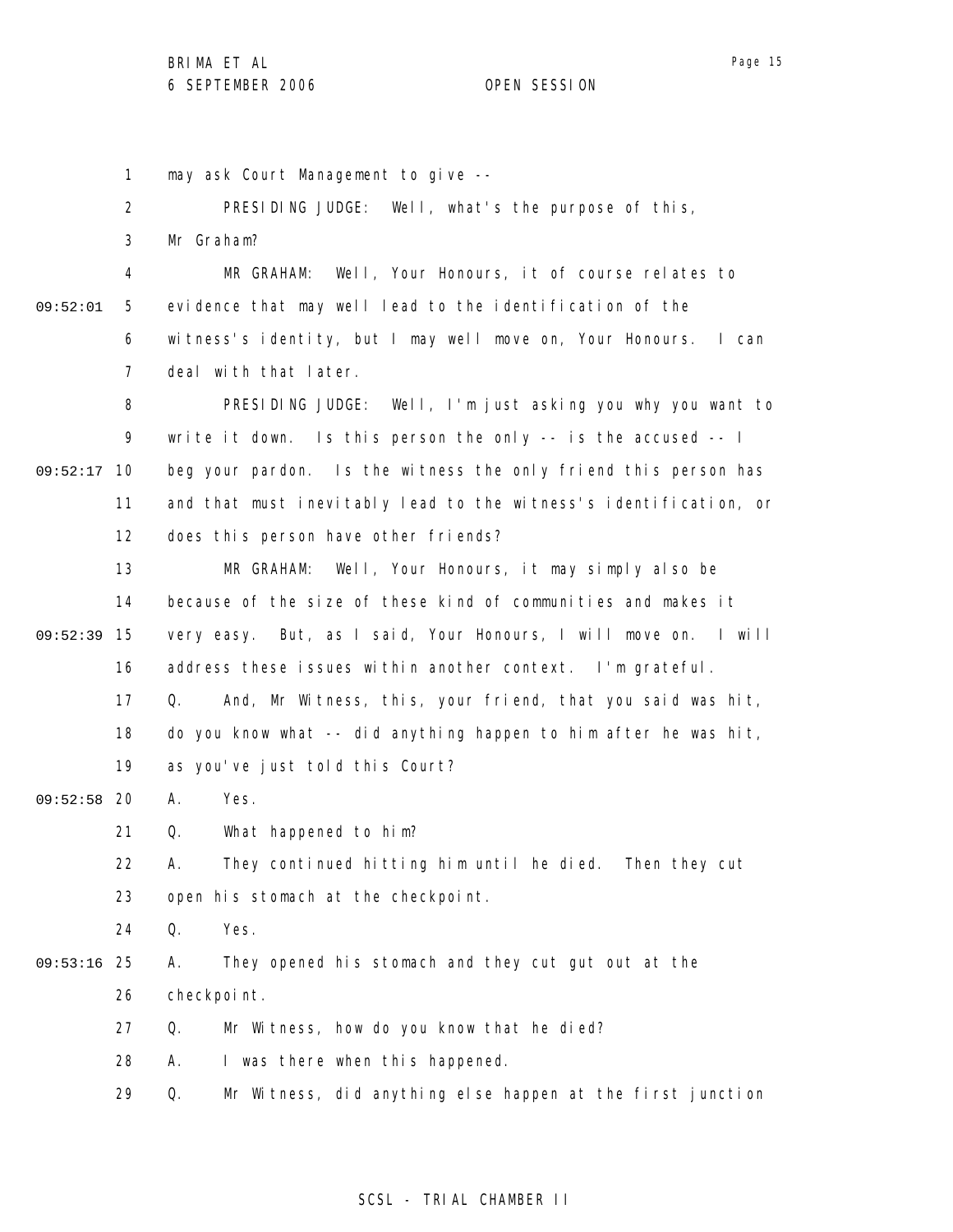Page 16

1 2 3 4 5 6 7 8 9 09:54:05 10 11 12 13 14 09:54:16 15 16 17 18 19 09:54:26 20 21 22 23 24 25 09:54:49 26 27 28 29 09:53:49 apart from -- PRESIDING JUDGE: Well, let's explain that. They hit him until he died and, according to the witness, they cut open his stomach at the checkpoint. Do you mean to say he died at the junction and they carried him to some checkpoint to cut his stomach open, or what exactly happened? MR GRAHAM: Q. Mr Witness, if you will clarify this part of your testimony for the Court. You've just told us about your friend being hit on the head until he died. What -- did anything else -- did these people -- PRESIDING JUDGE: He didn't say on the head. He said he got hit on the neck. I don't remember him saying the head specifically, did he? MR GRAHAM: Q. Well, Mr Witness, if you can -- MR GRAHAM: Your Honours, I can ask him to -- I don't know what you're -- I'm not challenging the records as it reflects, but I will move on. PRESIDING JUDGE: None of us have any records of him being hit on the head, Mr Graham. It's not just me. MR GRAHAM: Very well, Your Honours. Very well. Q. Mr Witness, this friend of yours that you just referred - mentioned, did anything else happen to him, after they hit him? A. Yes. Q. What happened to him; can you tell this Court? A. Yes. Q. Please tell this Court what happened to him. A. Apart from the hits, which he had, which led to his death,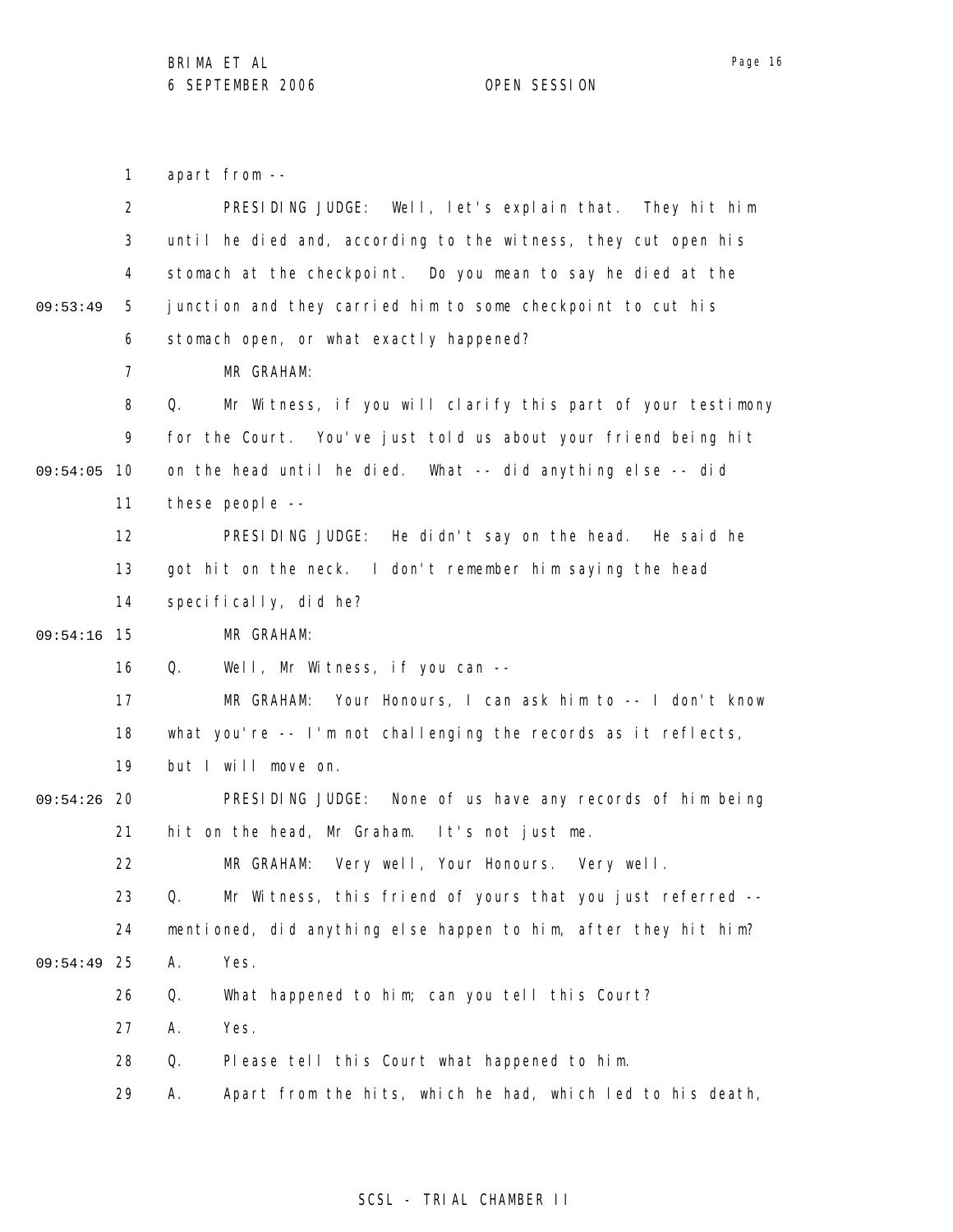|          | 1  | they -- they cut his navel with a knife, and the moment they cut   |
|----------|----|--------------------------------------------------------------------|
|          | 2  | the navel, they remove his gut and use that gut as a checkpoint.   |
|          | 3  | Who removed his gut and used it as a checkpoint,<br>Q.             |
|          | 4  | Mr Witness?                                                        |
| 09:55:29 | 5  | The people who attacked the town.<br>А.                            |
|          | 6  | Mr Witness, apart from this incident which happened at the<br>Q.   |
|          | 7  | first junction, do you remember anything else happening there?     |
|          | 8  | Yes.<br>Α.                                                         |
|          | 9  | JUDGE SEBUTINDE: I'm sorry, Mr Graham. I personally don't          |
| 09:55:45 | 10 | understand when he says they used his gut as a checkpoint;         |
|          | 11 | meaning what?                                                      |
|          | 12 | MR GRAHAM:                                                         |
|          | 13 | Mr Witness, can you explain to this Court what you mean by<br>Q.   |
|          | 14 | checkpoint?                                                        |
| 09:55:58 | 15 | Yes.<br>А.                                                         |
|          | 16 | Please do.<br>Q.                                                   |
|          | 17 | After they had cut the navel, they placed a stick -- they<br>А.    |
|          | 18 | put a stick and used the gut across the sticks so that whosoever   |
|          | 19 | was coming across there would be checked at that checkpoint.       |
| 09:56:23 | 20 | And, Mr Witness, when you say gut, what do you mean by gut?<br>Q.  |
|          | 21 | They were tied and used as a rope across<br>The intestines.<br>Α.  |
|          | 22 | the gate.                                                          |
|          | 23 | Thank you, Mr Witness. And, Mr Witness, I asked you:<br>Di d<br>Q. |
|          | 24 | anything else happen, apart from this incident which you've just   |
| 09:56:50 | 25 | described to this Court at the first junction?                     |
|          | 26 | Yes.<br>Α.                                                         |
|          | 27 | Please tell this Court.<br>Q.                                      |
|          | 28 | So while they were on that operation, they led us to go.<br>А.     |
|          | 29 | We continued going to Makeni and, as we went, very close to        |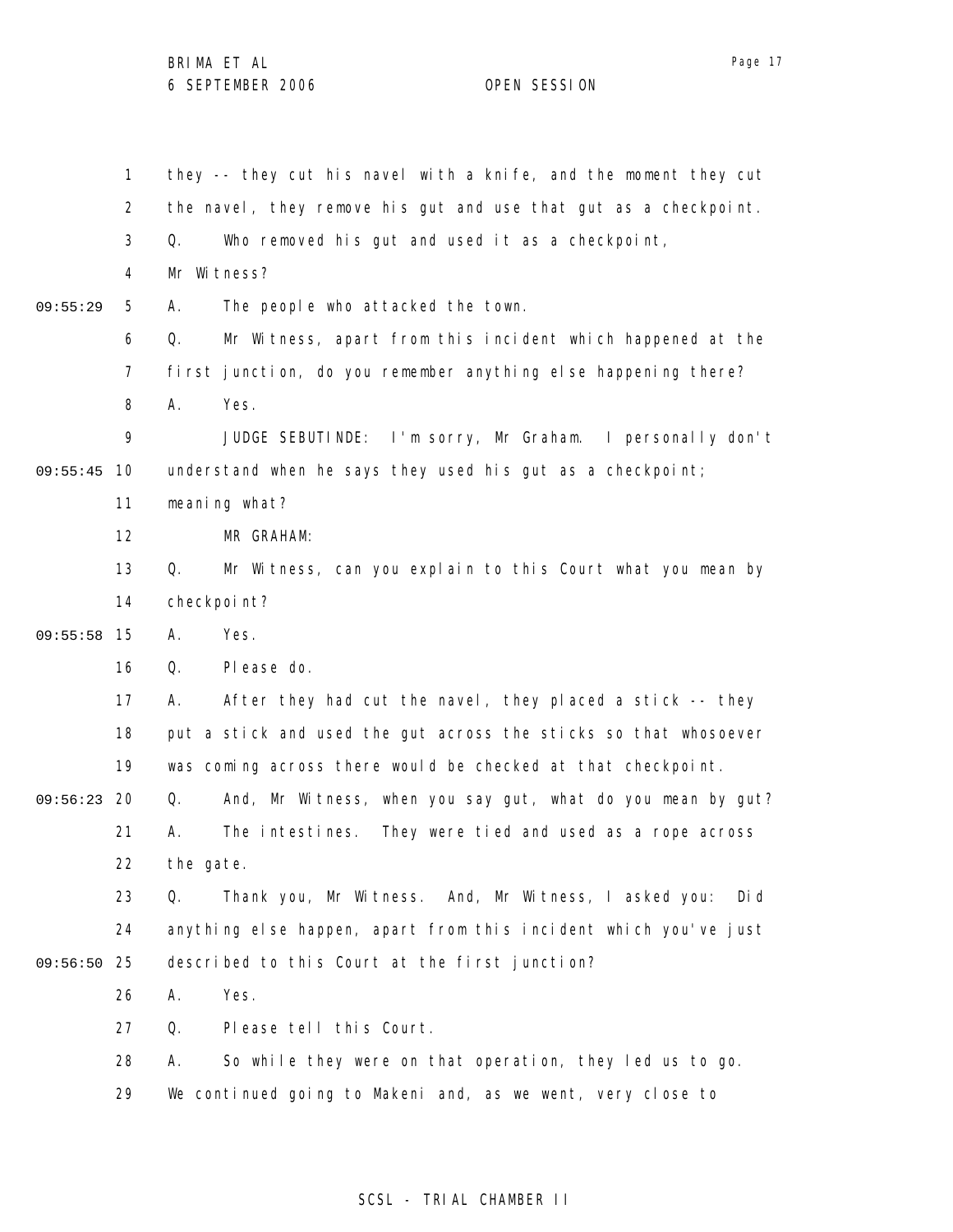1 2 3 4 5 6 7 8 9 09:57:48 10 11 12 13 14 09:58:10 15 16 17 18 19 09:58:28 20 21 22 23 24 25 09:58:51 26 27 28 29 09:57:27 another junction in the same Town C. One man was shot and his younger brother, he -- they died there in our presence, where we were going. Q. Who shot them, Mr Witness? A. The people who attacked the town. Q. And did you know the people who were shot, these two people that you just referred to? A. Yes. Q. How do you know them, without mentioning their names? A. One was a teacher and the other was a small brother, younger brother. Q. How do you know that he was a teacher? A. I stayed very close to the primary school in Town C, so I know him personally. Q. Thank you, Mr Witness. Mr Witness, did anything else happen at this second junction, apart from what you've just told us? A. Yes. Q. Can you please tell this Court what happened? A. Then, they gave me luggage to carry for them. Q. Who gave you luggage to carry for them? A. The people who had captured me, they gave me luggage to carry it for them. Q. Mr Witness, and did you carry the luggage? A. Yes. Q. And, Mr Witness, from this second junction, did you go anywhere? A. Yes. Q. Can you tell this Court where did you go?

### SCSL - TRIAL CHAMBER II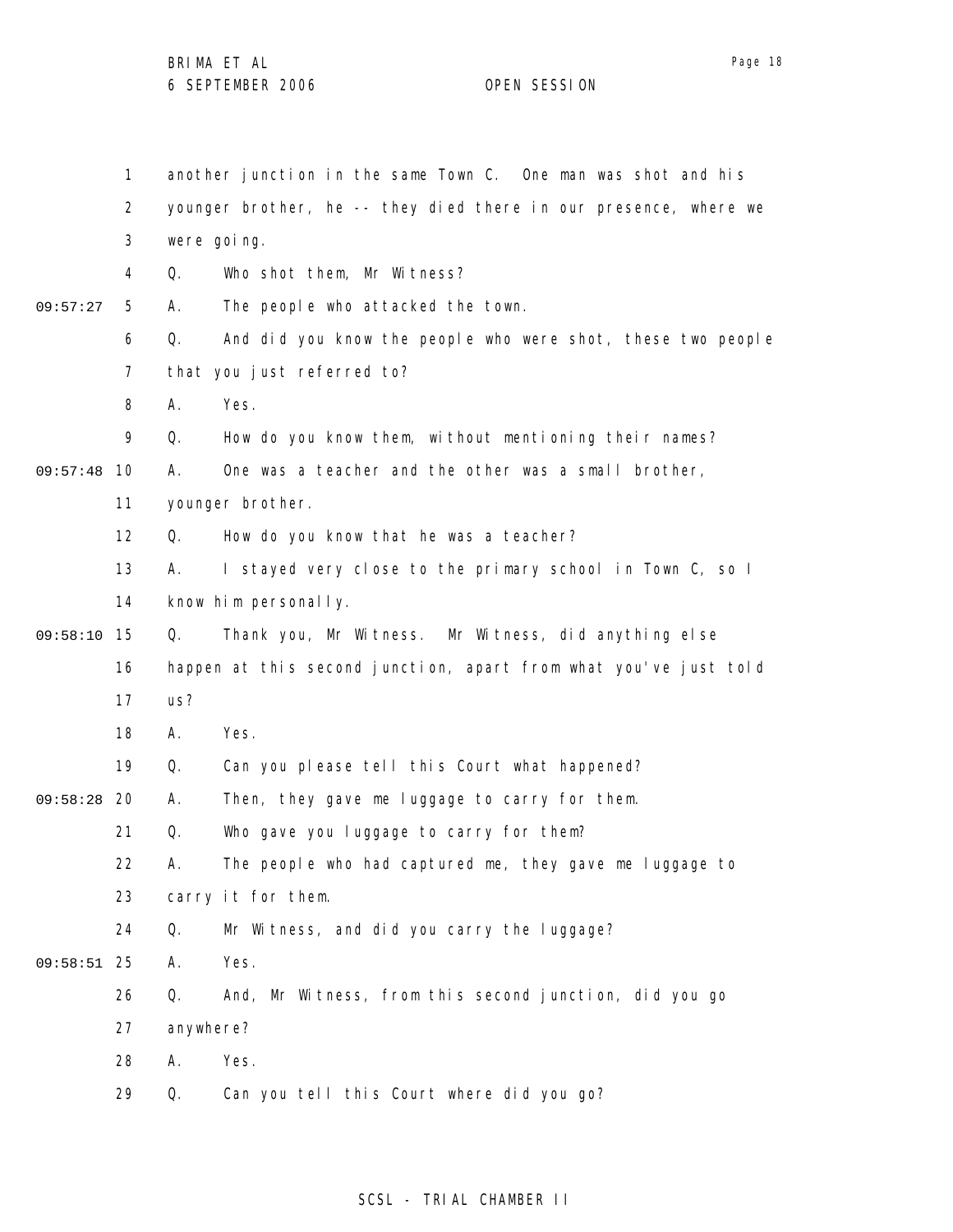|          | $\mathbf 1$ | From Town C, when we left, we walked on to -- to another<br>А.    |
|----------|-------------|-------------------------------------------------------------------|
|          | 2           | town which is 11 miles from Town C.                               |
|          | 3           | Q.<br>And, Mr witness, before you got to this town, which you     |
|          | 4           | said is 11 miles from Town C, did you stop at any place?          |
| 09:59:38 | 5           | Yes.<br>We used to make -- we -- stops. We made stops until<br>А. |
|          | 6           | we reached the town which is 11 miles from Town C.                |
|          | 7           | Mr Witness, can you tell this Court where you -- where did<br>Q.  |
|          | 8           | you stop? Where was your first stop?                              |
|          | 9           | Α.<br>Yes.                                                        |
| 10:00:03 | 10          | Do you know the name of the place where you first stopped?<br>Q.  |
|          | 11          | Yes, I know the name of the place.<br>А.                          |
|          | 12          | Can you mention that, Mr Witness?<br>Q.                           |
|          | 13          | I would want to write it.<br>А.                                   |
|          | 14          | Q.<br>Can you mention the name to assist the Court in doing the   |
| 10:00:32 | 15          | spelling? Is there any particular reason why you would want to    |
|          | 16          | write it?                                                         |
|          | 17          | Α.<br>It's the place where I was teaching before the two<br>Yes.  |
|          | 18          | weeks when I got this new job.                                    |
|          | 19          | Now, Mr Witness, we will move on. You said you got to this<br>Q.  |
| 10:00:54 | 20          | town which is about 11 miles from Town C?                         |
|          | 21          | Mmm-hmm.<br>Α.                                                    |
|          | 22          | Q.<br>Did you get to this town alone?                             |
|          | 23          | Α.<br>No.                                                         |
|          | 24          | Who were you with when you got to this town?<br>Q.                |
| 10:01:15 | 25          | We -- I was with some townsmate and the men who captured<br>Α.    |
|          | 26          | us.                                                               |
|          | 27          | Q.<br>And, Mr Witness, do you have any objection to mentioning    |
|          | 28          | the name of this town, which you said is 11 miles from Town C?    |
|          | 29          | Can you mention the name?                                         |

# SCSL - TRIAL CHAMBER II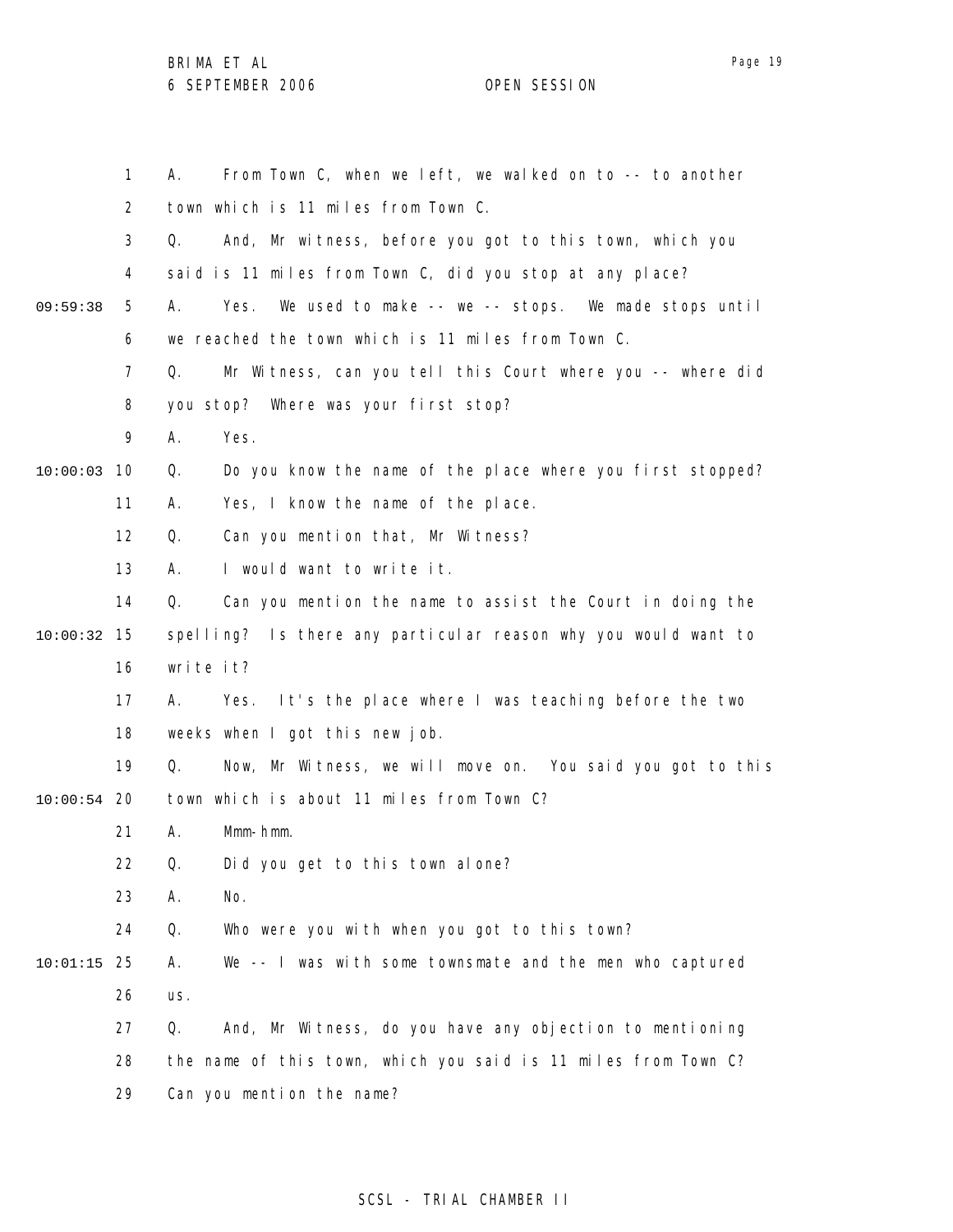1 2 3 4 5 6 7 8 9 10 10:02:20 11 12 13 14 15 10:02:36 16 17 18 19 20 10:02:54 21 22 23 24 25 10:03:06 26 27 28 29 10:02:05 A. I would call -- I would call it 11 Mile Town. It's Kanikay Juncti on. MR GRAHAM: I will spell Kanikay. It's K-A-N-I-KA-Y. Kani kay Juncti on. Q. And, Mr Witness, apart from the first stop which you said you did not want to mention because you teached there, did you stop anywhere else before you got to Kanikay? A. Yes. Q. Can you tell this Court where else you stopped before you got to Kanikay, apart from the first one you did not want to mention? A. Yes. Q. Please tell us. A. We stopped at Kamaron. MR GRAHAM: Kamaron, Your Honours, I believe, is spelt K-A-M-A-R-O-N. Kamaron. Q. And, Mr Witness, do you know how far Kamaron is from Town C? A. Yes. Q. How far is it from Town C, Mr Witness? A. It's 5 miles. PRESIDING JUDGE: Tell me, Mr Graham, you are doing your very best to identify Town C to the public. MR GRAHAM: Very well. PRESIDING JUDGE: What relevance does it have how far Kamaron is from Town C? But by giving us specific distances, it wouldn't be difficult to work out the name of Town C. MR GRAHAM: Very well, Your Honour. PRESIDING JUDGE: Look, unless there is some reason in your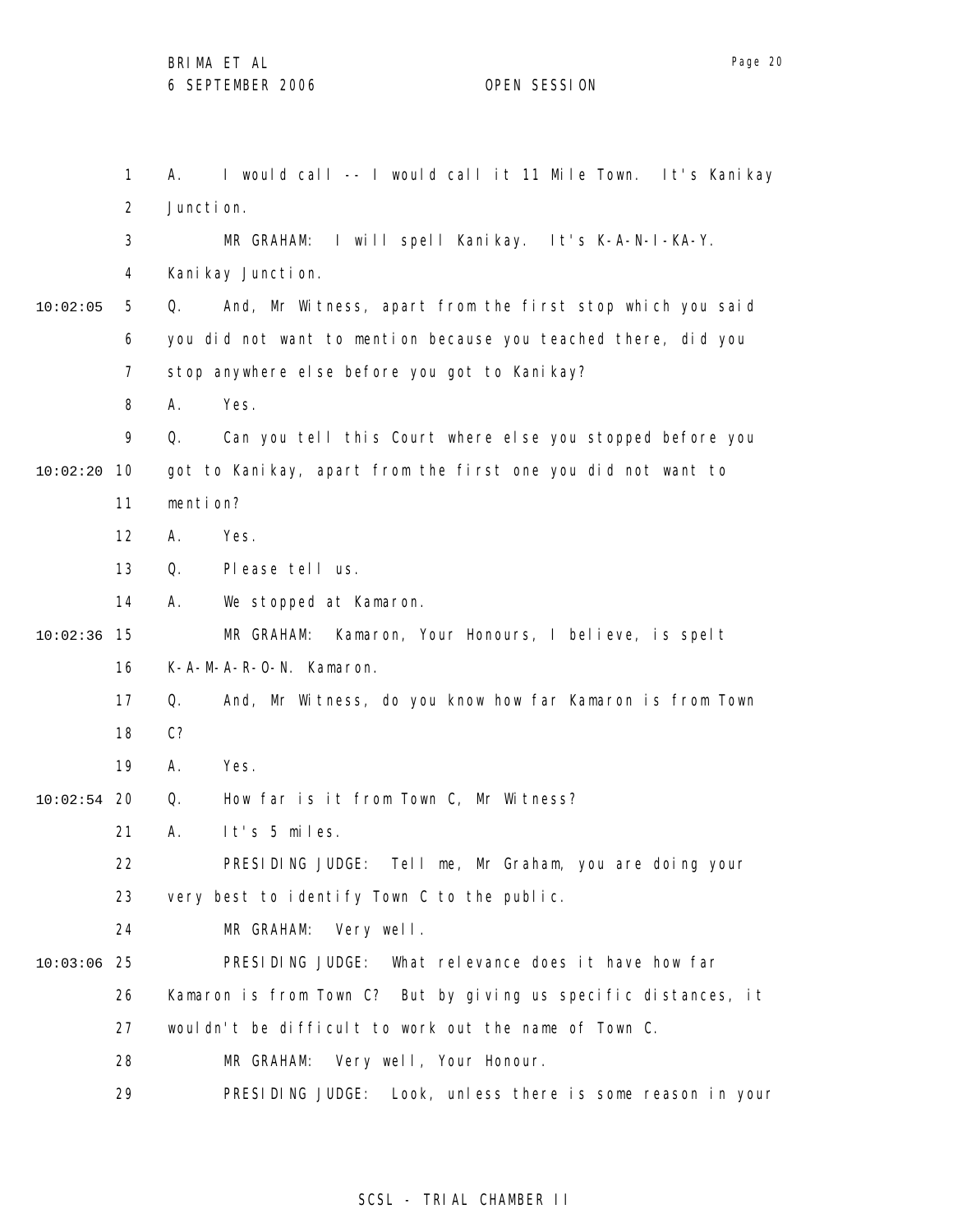1 2 3 4 5 6 7 8 9 10 10:03:52 11 12 13 14 15 10:04:25 16 17 18 19 20 10:04:46 21 22 23 24 25 10:05:04 26 27 28 29 10:03:36 evidence why you need these distances, I think that all you are doing is helping to identify Town C. MR GRAHAM: I will take a cue from the Bench, Your Honours. PRESIDING JUDGE: Well, it's up to you. I don't know what evidence you want to lead. If it's relevant, put in the distances, by all means, but if you seriously want to conceal the identity of Town C, I'd think twice. MR GRAHAM: Very well, Your Honours. I will take the cue from the Bench and proceed cautiously. Q. Mr Witness, I will bring you back to Kanikay. Mr Witness, do you remember what time of the day you arrived at Kanikay? A. Yes. Q. What time, Mr Witness, did you arrive at Kanikay? A. We arrived at Kanikay around 9.00 in the evening. Q. Mr Witness, how do you know that you arrived around that time? A. I had a watch on my hand. Q. And, Mr Witness, did anything happen when you got to Kanikay around the time you just mentioned? A. Yes. Q. Can you please tell this Court what happened, Mr Witness? A. Yes. Q. Please do. A. When we arrived in Kanikay, they told us to put the luggage down and rest. They said they would try to cook for us and we met other groups there, from other people who had guns. Q. Mr Witness, you've just told this Court that you met other groups. Do you know this other -- sorry, Your Honours. This other group that you just mentioned, Mr Witness, did you --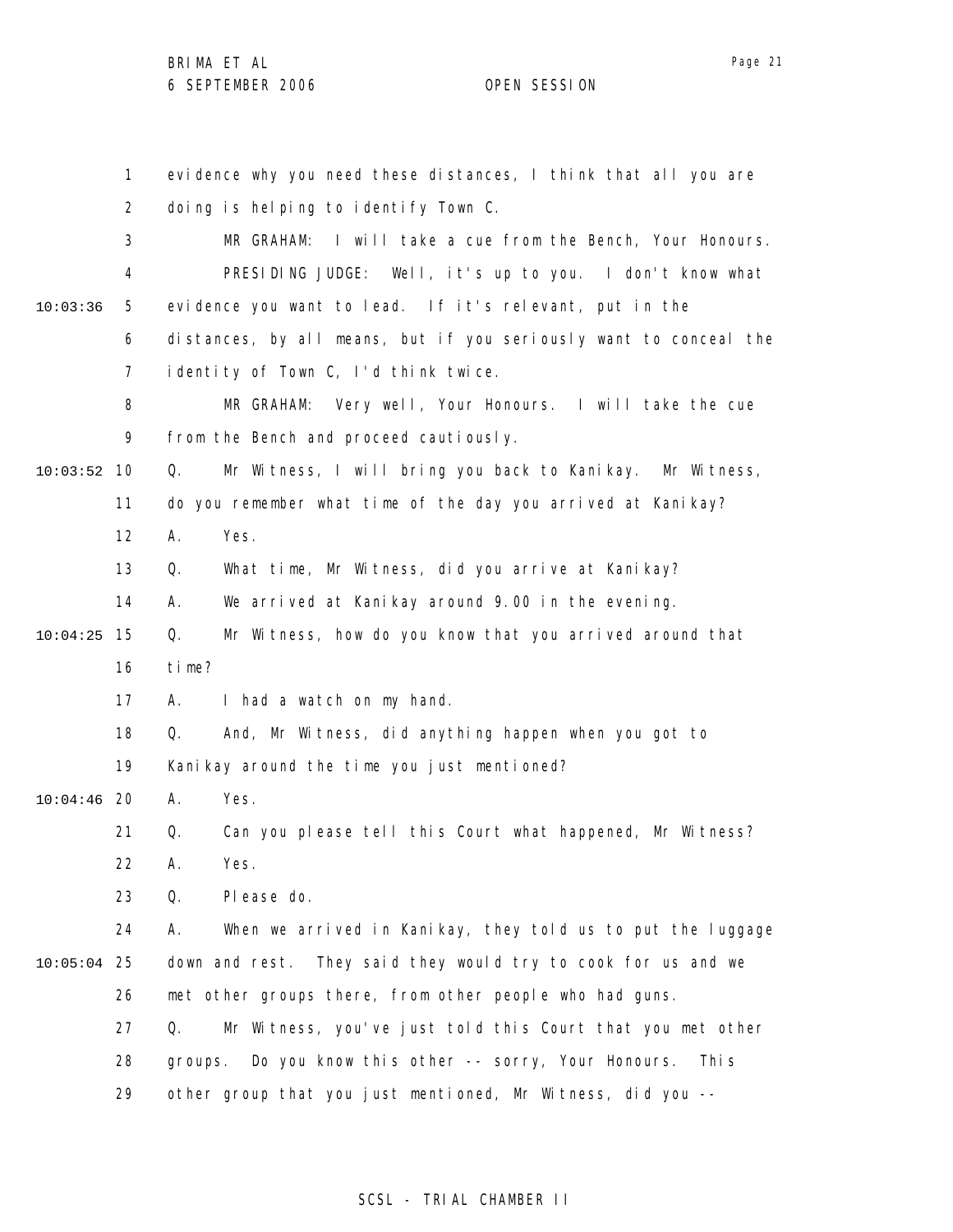|          | $\mathbf{1}$   | PRESIDING JUDGE: Well, you put it into the singular. I            |
|----------|----------------|-------------------------------------------------------------------|
|          | $\overline{2}$ | thought he said plural, groups.                                   |
|          | 3              | MR GRAHAM:                                                        |
|          | 4              | Q.<br>Mr Witness, these groups that you said joined you at        |
| 10:05:48 | 5              | Kanikay, were they civilians?                                     |
|          | 6              | Some wore soldier clothes. Some wore civilian clothes.<br>А.      |
|          | 7              | And, Mr Witness, were they carrying anything with them?<br>Q.     |
|          | 8              | Some of them had guns.<br>А.<br>Yes.                              |
|          | 9              | Q.<br>And, Mr Witness, did you get to know where these groups     |
| 10:06:18 | 10             | were coming from?                                                 |
|          | 11             | No.<br>А.                                                         |
|          | 12             | Q.<br>So, Mr Witness, when these groups joined you at Kanikay,    |
|          | 13             | did anything happen?                                              |
|          | 14             | Yes.<br>А.                                                        |
| 10:06:33 | 15             | Can you tell this Court what happened, Mr Witness?<br>Q.          |
|          | 16             | While they were trying to cook and rest, then we managed to<br>А. |
|          | 17             | escape.                                                           |
|          | 18             | You and who managed to escape, Mr Witness?<br>Q.                  |
|          | 19             | I was the only one.<br>А.                                         |
| 10:07:01 | 20             | Q.<br>And how did you escape, Mr Witness?                         |
|          | 21             | Well, I know that town very, very well and I know the<br>Α.       |
|          | 22             | shortcut that leads to Town C, so that was the route I used.      |
|          | 23             | And, Mr Witness, prior to your escape, did you get to know<br>Q.  |
|          | 24             | whether there was anyone in charge of these individuals that you  |
| 10:07:38 | 25             | saw that were armed that accompanied you from Town C to Kanikay?  |
|          | 26             | Well, when we were returning, as we were trying to make a<br>А.   |
|          | 27             | stop, I heard them saying that they were waiting for their --     |
|          | 28             | their head, who was Captain Ishmael, and another one called       |
|          | 29             | Colonel Born Trouble. Those were the names I heard.               |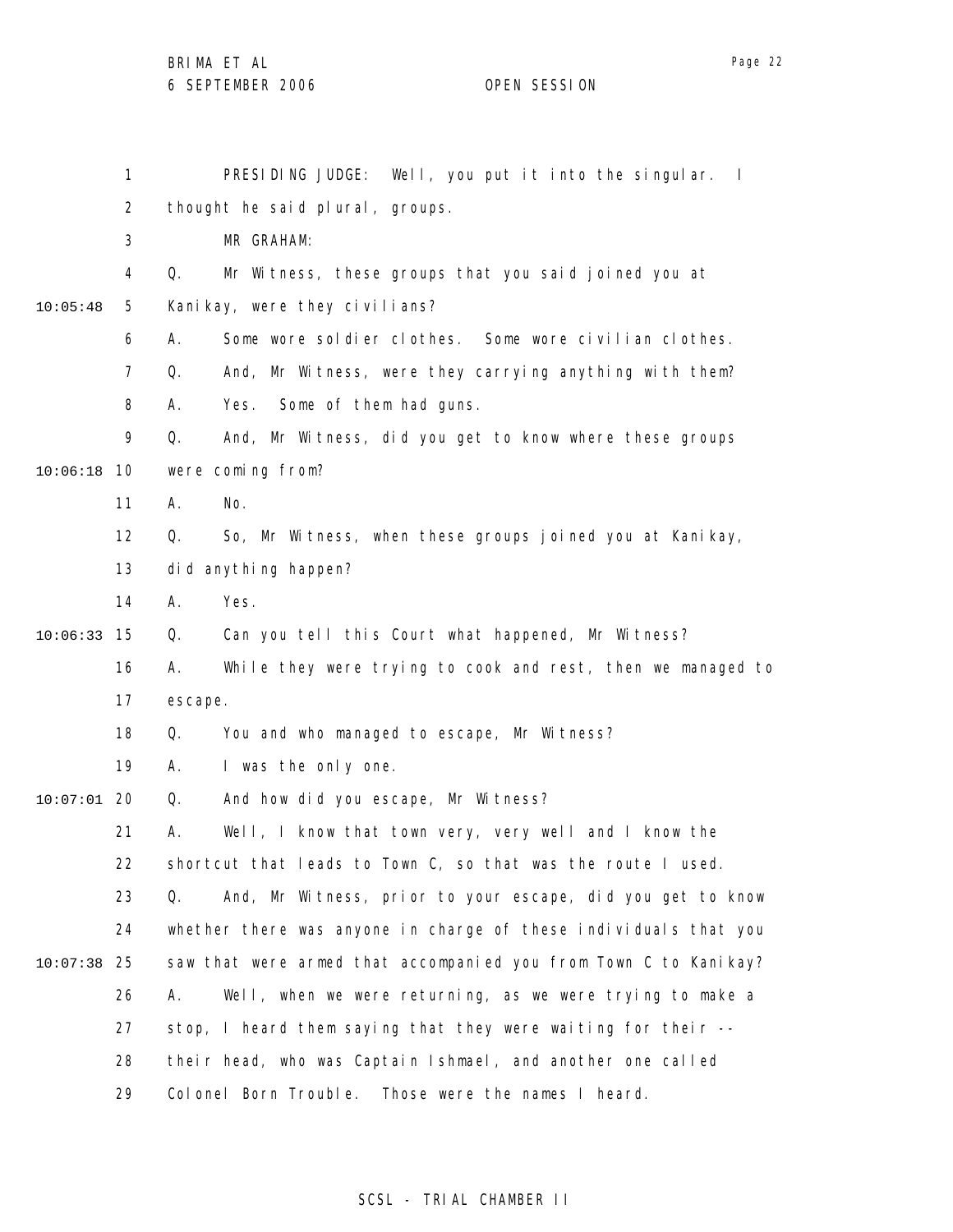|          | 1              | Your Honours, before I -- Captain Ishmael, I<br>MR GRAHAM:          |
|----------|----------------|---------------------------------------------------------------------|
|          | $\overline{2}$ | believe is spelt Ishmael, I-S-H-M-A-E-L. And Lieutenant-Colonel     |
|          | 3              | Born Trouble, B-0-R-N and Trouble, T-R-0-U-B-L-E.                   |
|          | 4              | And, Mr Witness, if you may tell this Court, from whom did<br>Q.    |
| 10:08:24 | 5              | you hear this, the names Captain Ishmael and Lieutenant-Colonel     |
|          | 6              | Born Trouble?                                                       |
|          | 7              | From the men who captured me that were returning to<br>А.           |
|          | 8              | Kani kay.                                                           |
|          | 9              | And, Mr Witness, when you escaped, did you go anywhere?<br>Q.       |
| 10:08:48 | 10             | Yes.<br>А.                                                          |
|          | 11             | Where did you go, Mr Witness?<br>Q.                                 |
|          | 12             | I went back to Town C.<br>А.                                        |
|          | 13             | And, Mr Witness, did you see anything when you got back to<br>Q.    |
|          | 14             | Town C?                                                             |
| 10:09:11 | 15             | Α.<br>Yes.                                                          |
|          | 16             | Mr Witness, can you tell this Court what you saw, when you<br>Q.    |
|          | 17             | returned to Town C?                                                 |
|          | 18             | As I returned back to Town C, when that happened, on<br>А.          |
|          | 19             | 23 May, I heard my -- my other townsmates, they were telling me     |
| 10:09:37 | 20             | about two other corpses that were -- that they were to go and       |
|          | 21             | bury, two ladies that they killed when we were coming to Kanikay.   |
|          | 22             | Did they tell you who killed these two ladies, Mr Witness?<br>Q.    |
|          | 23             | They said it was the men who attacked in the morning.<br>А.<br>Yes. |
|          | 24             | Did you, yourself, see these two ladies that you were told<br>Q.    |
| 10:10:09 | 25             | had been killed?                                                    |
|          | 26             | Yes. I saw the bodies and I even helped to do the burial,<br>Α.     |
|          | 27             | to dig the grave.                                                   |
|          | 28             | And where did you dig the grave for the burial, Mr Witness?<br>Q.   |
|          | 29             | In Town C cemetery.<br>А.                                           |

# SCSL - TRIAL CHAMBER II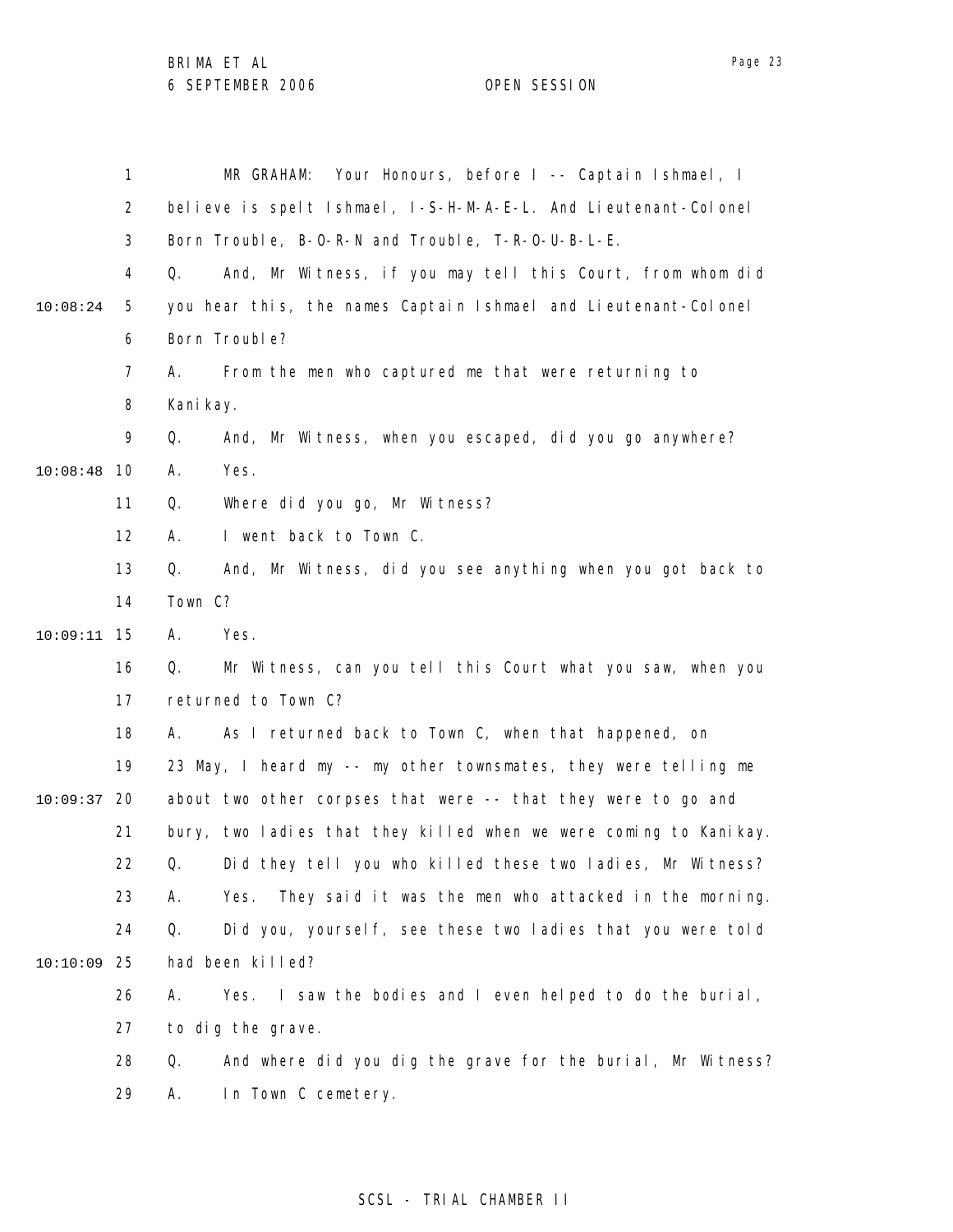1 2 3 4 5 6 7 8 9 10 10:11:19 11 12 13 14 15 10:11:50 16 17 18 19 20 10:12:14 21 22 23 24 25 10:12:48 26 27 28 29 10:10:59 Q. And, Mr Witness, apart from these two ladies that you referred to, did you see anything else when you returned to Town C? A. No, I didn't see anything else. Q. And, Mr Witness, have you heard the name ECOMOG before? A. Yes. Q. And do you know what ECOMOG means? A. Yes. Q. Will you tell this Court, to the best of your understanding, what you believe ECOMOG means? A. To me, I understand it as joint forces from the West African Economic Community States, who they bring for peacekeeping in -- in any country. Q. And, Mr Witness, do you know whether there were any ECOMOG in Town C during the May 22nd incident that you've told this Court about? A. Yes. Q. And do you know how long they had been in Town C prior to the May 22nd incident? A. It was not so long when they arrived. Q. When you say not long, can you be a bit more specific, in terms of weeks, months, if you can assist? A. It was just about two weeks when they got there. Q. Mr Witness, how do you know that it was just about two weeks prior -- JUDGE SEBUTINDE: I am sorry, is this prior to the attack? MR GRAHAM: Yes, prior to the attacks, Your Honours. THE WITNESS: Yes. MR GRAHAM: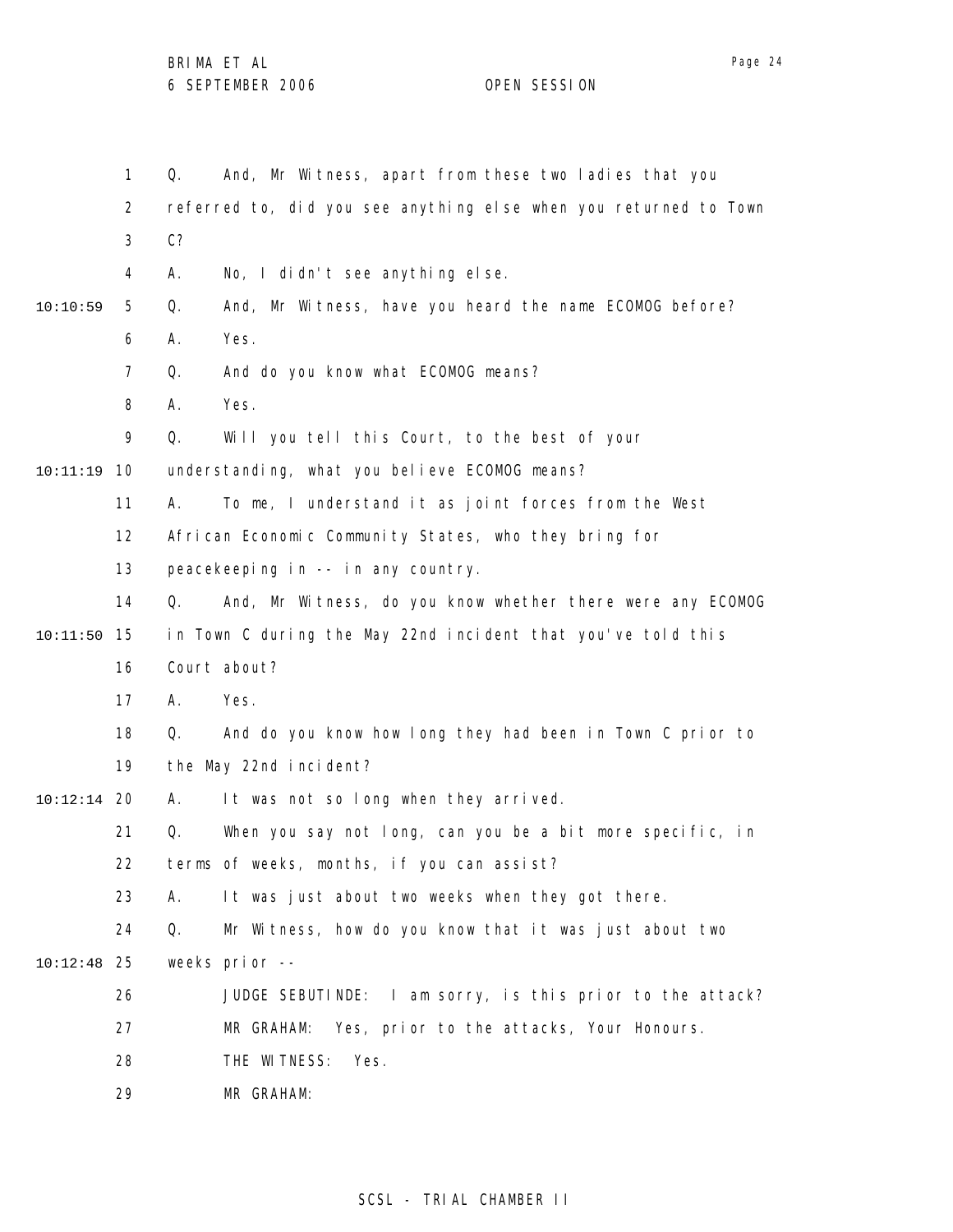1 2 3 4 5 6 7 8 9 10 10:13:36 11 12 13 14 15 10:13:59 16 17 18 19 20 10:14:32 21 22 23 24 25 10:14:52 26 27 28 29 10:13:16 Q. How do you know? Can you tell this Court, Mr Witness? A. As I was saying, Town C is a town that I have been for the rest of my life, so I know about all this. Q. Thank you, Mr Witness. And, Mr Witness, do you know whether, during the May 22nd incident that you've told this Court about, ECOMOG was involved in the incident that you told us about? JUDGE DOHERTY: Which incident, Mr Graham? Because we've had several. MR GRAHAM: I will be more specific, Your Honours. I'm grateful. Q. Mr Witness, you've told us about the attack on Town C. Do you know whether, on May 22nd, the armed men that visited Town C faced any resistance from ECOMOG? A. Well, to -- for my own perspective, at that time, when they attacked, around 9, it was at 11 we left for Kanikay, and throughout that time, it was the men who had attacked we saw around Town C. It was not until I returned on the 23rd. Q. Thank you, Mr Witness. So, Mr Witness, on your -- when you escaped from Kanikay, and you got back to Town C, did you see any ECOMOG on your return to Town C? A. On the 23rd when I returned? Q. Yes. A. I did not see ECOMOG. Q. And do you know whether ECOMOG came back to Town C any time after May 23rd, when you returned? A. Yes. Q. How do you know that, Mr Witness? A. Well, we saw them. They came in large numbers. They said

### SCSL - TRIAL CHAMBER II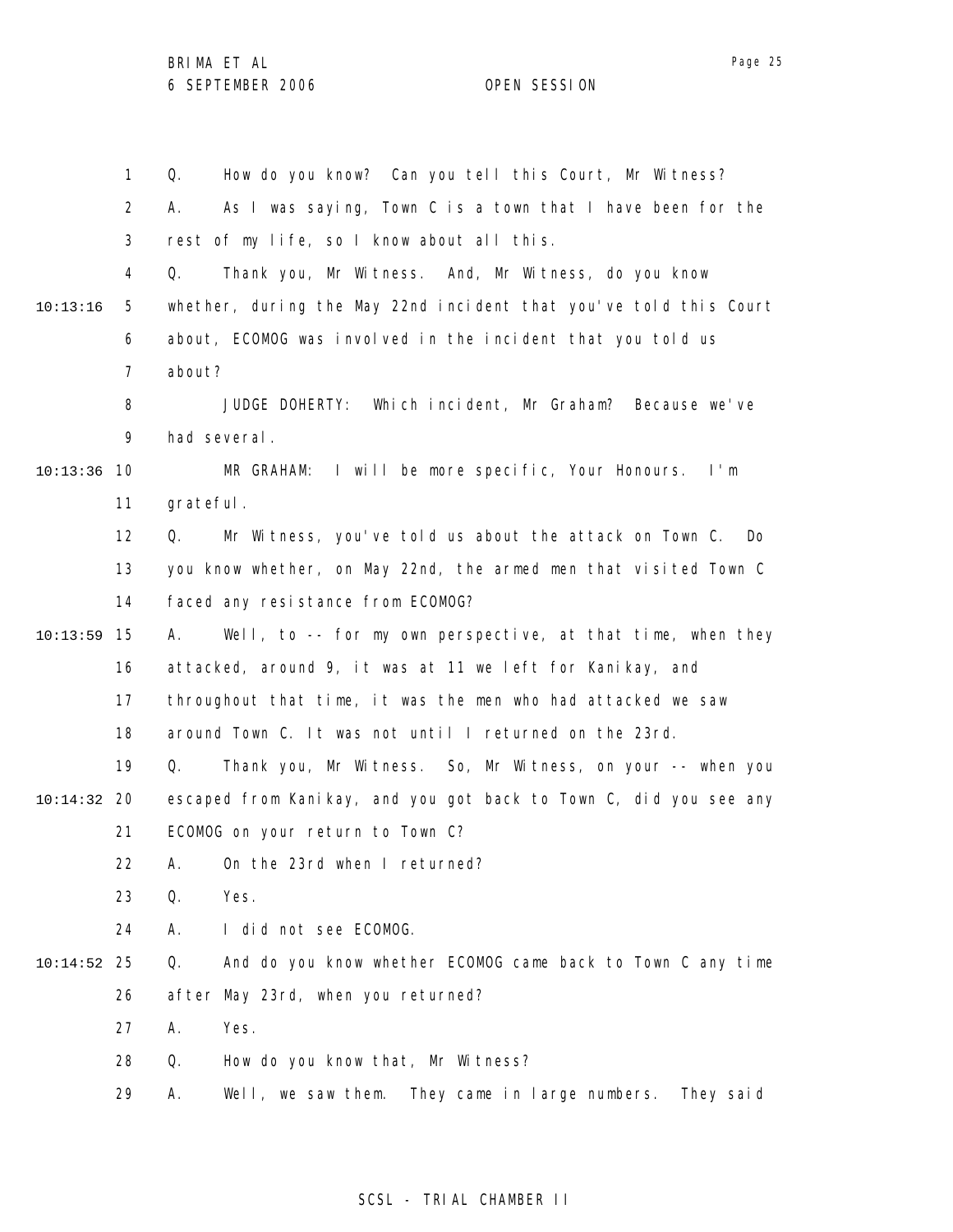|               | 1              | they had come to take control of the town.                       |
|---------------|----------------|------------------------------------------------------------------|
|               | $\overline{2}$ | Who -- when you say large numbers, can you give this Court<br>Q. |
|               | 3              | an approximation, to the best of your knowledge, how many ECOMOG |
|               | 4              | you saw after May 23rd?                                          |
| 10:15:43      | 5              | I cannot tell. I don't know.<br>А.                               |
|               | 6              | And you just told this Court that they told you -- I mean,<br>Q. |
|               | 7              | who told you that they had come to -- why they had come to Town  |
|               | 8              | C <sub>2</sub>                                                   |
|               | 9              | The people -- who all of us were in the town.<br>А.              |
| $10:16:12$ 10 |                | Now, I was asking you who told you why ECOMOG came there,<br>Q.  |
|               | 11             | to Town C?                                                       |
|               | 12             | To save -- they said they had come to take control of the<br>А.  |
|               | 13             | town.                                                            |
|               | 14             | When you say "they," who are you referring to as "they"?<br>Q.   |
| 10:16:34      | 15             | The ECOMOG.<br>А.                                                |
|               | 16             | And do you know how -- sorry, Your Honours. Just a second.<br>Q. |
|               | 17             | And, Mr Witness, the Nigerian -- sorry, the ECOMOG that you told |
|               | 18             | us that came back to Town C, did they have any --                |
|               | 19             | JUDGE SEBUTI NDE:<br>Mr Graham, we cannot believe what you're    |
| 10:17:33      | -20            | sayi ng.                                                         |
|               | 21             | MR GRAHAM:                                                       |
|               | 22             | Mr Witness, you told us that ECOMOG came back to Town C,<br>Q.   |
|               | 23             | after May 23rd. Did you observe whether they had any weapons     |
|               | 24             | with them?                                                       |
| $10:17:54$ 25 |                | Yes.<br>Α.                                                       |
|               | 26             | Q.<br>Can you tell this Court what kind of weapons?              |
|               | 27             | Yes.<br>Α.                                                       |
|               | 28             | Q.<br>Please do.                                                 |
|               | 29             | I saw -- I saw armoured cars, two armoured cars.<br>Α.           |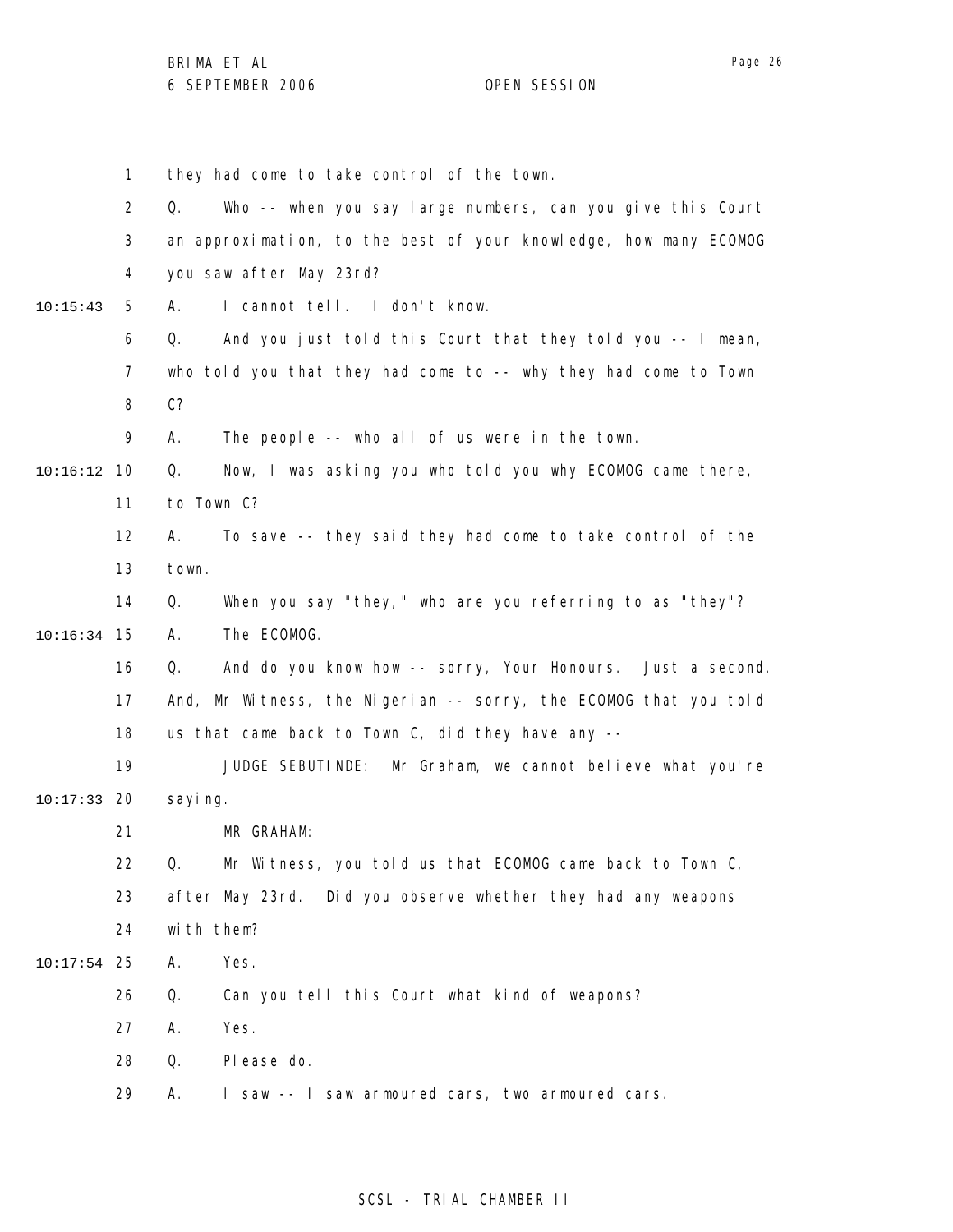Page 27

1 2 3 4 5 6 7 8 9 10 10:18:58 11 12 13 14 15 10:19:17 16 17 18 19 20 10:19:41 21 22 23 24 25 10:20:04 26 27 28 29 10:18:36 Q. Thank you, Mr Witness. Mr Witness, have you heard about the name Alpha Jets before? A. Yes. Q. How did you hear that name, Mr Witness. A. Well, when we hear the sound, we hear the townsmen saying, "The Alpha Jet is coming, the Alpha Jet is coming." Q. And did you, at the time, know where these Alpha Jets were coming from? A. I don't know. I don't know. Q. Thank you. JUDGE SEBUTINDE: Mr Graham, the interpreter says, "When we hear." "When we hear the sound," but you are referring to something in the past. MR GRAHAM: Well, Your Honours, I will ask the question again for further clarification. Q. Mr Witness, I asked you: How did you get to know about the Alpha Jets? A. I said, I knew about the Alpha Jet because we heard the sound from the air and we hear the other townsmen saying, "The Alpha Jet is coming. The Alpha Jet is coming." Q. And, Mr Witness, do you know, did you know where these Alpha Jets were coming from? A. I don't know. Q. And did you know who was flying this Alpha jet? A. I don't know. Q. And did you see any Alpha Jet in Town C any time after May 23rd, 1998? A. Yes. Q. Where did you see them, Mr Witness?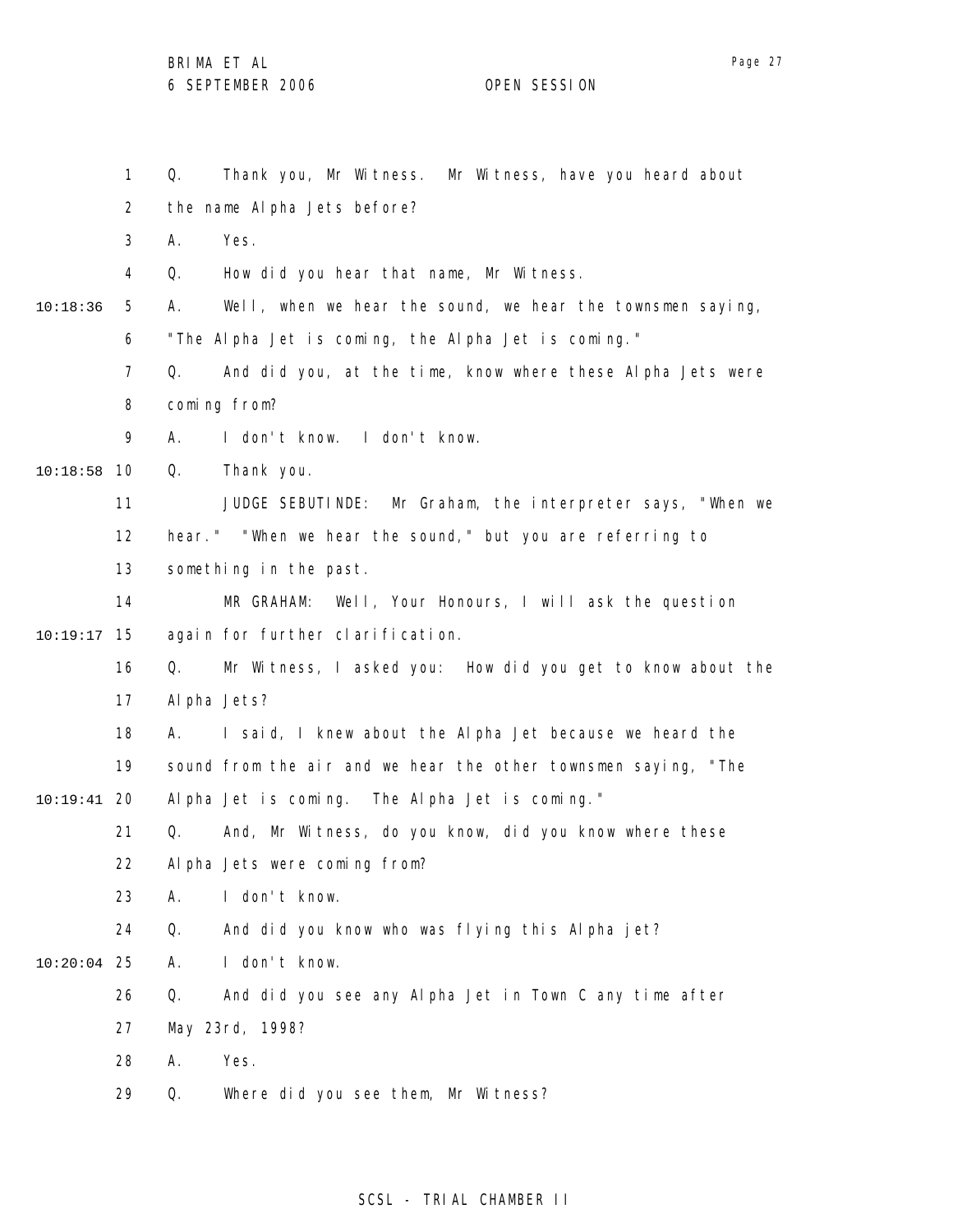Page 28

1 2 3 4 5 6 7 8 9 10 10:21:25 11 12 13 14 15 10:21:58 16 17 18 19 20 10:22:34 21 22 23 24 25 10:23:07 26 27 28 29 10:21:01 A. In Town C. Q. And how often did you see these Alpha Jets in Town C, Mr Witness? A. Well, we see them, like, two or three times in the week. JUDGE SEBUTINDE: Madam Interpreter, is that "we see them" or "we saw them"? THE INTERPRETER: We saw them. MR GRAHAM: Q. Mr Witness, this -- the ECOMOG that you referred to as having come to Town C after May 23rd, do you know whether they were living or resident in Town C? A. The ECOMOG that came after the 23rd, yes, that was where they stayed. Q. How do you know that they were staying in Town C, Mr Witness? A. I used to see them there. Q. And during the time that ECOMOG came to Town C, after May 23rd, 1998, did you get to know who was in charge of the ECOMOG forces in Town C? A. I don't know his name. I don't know him. Q. Thank you. And during this period that ECOMOG came to Town C, that is after May 23rd, do you remember anything significant happening in Town C regarding the ECOMOG? A. Yes. Q. Can you please, Mr Witness, tell this Court what you do remember? A. The ECOMOG mounted their checkpoint by the junction in Town C, the second junction coming from Kabala. Q. Mr Witness, how did you know they mounted a checkpoint at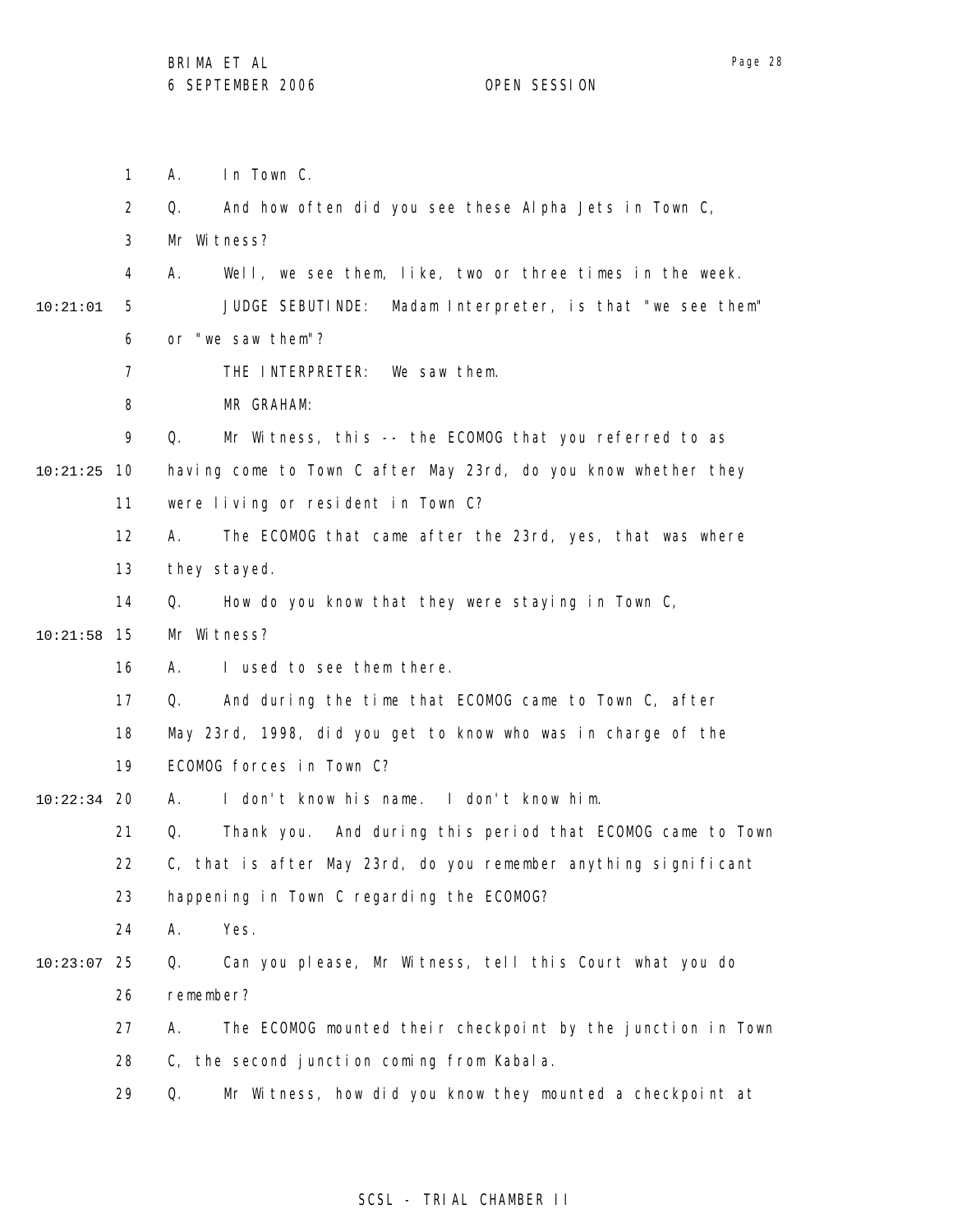1 2 3 4 5 6 7 8 9 10 10:24:35 11 12 13 14 15 10:25:11 16 17 18 19 20 10:25:42 21 22 23 24 25 10:25:59 26 27 28 29 10:24:03 this very position that you refer to? A. I saw it myself. Q. And apart from this checkpoint, do you -- did you hear - sorry, apart from this checkpoint, do you know whether ECOMOG did anything significant in Town C during that period? A. Yes. Q. Can you, Mr Witness, please take your time and tell this Court? A. It was one morning, we were sitting -- we sat down very close to the checkpoint. Then -- then a boy, who is around aged 18 to 19 years, so this ECOMOG soldier called him, and he asked him, so I heard the boy saying that I am a student. The young boy removed -- pulled out a piece of paper to show his identity to the ECOMOG, but another ECOMOG soldier came from the rear and held the paper that he was not satisfied with that identity. So we took him to the back of the yard, and he shot the boy. Later on  $-$ Q. Mr Witness, before you move on, who took the boy to -- you used the word "we took the boy," so I want you to explain what you mean by "we." MR HARDAWAY: Your Honour, objection to this question on the basis of relevance. There is no count in the indictment as relates to anything done by ECOMOG. PRESIDING JUDGE: We've dealt with this type of objection before, Mr Hardaway. But I will put it to you, Mr Graham, what do you reply to that? MR GRAHAM: Yes, Your Honours, with great respect, the indictment states in no uncertain terms about a number of atrocities and killings that took place in Town C. Your Honour,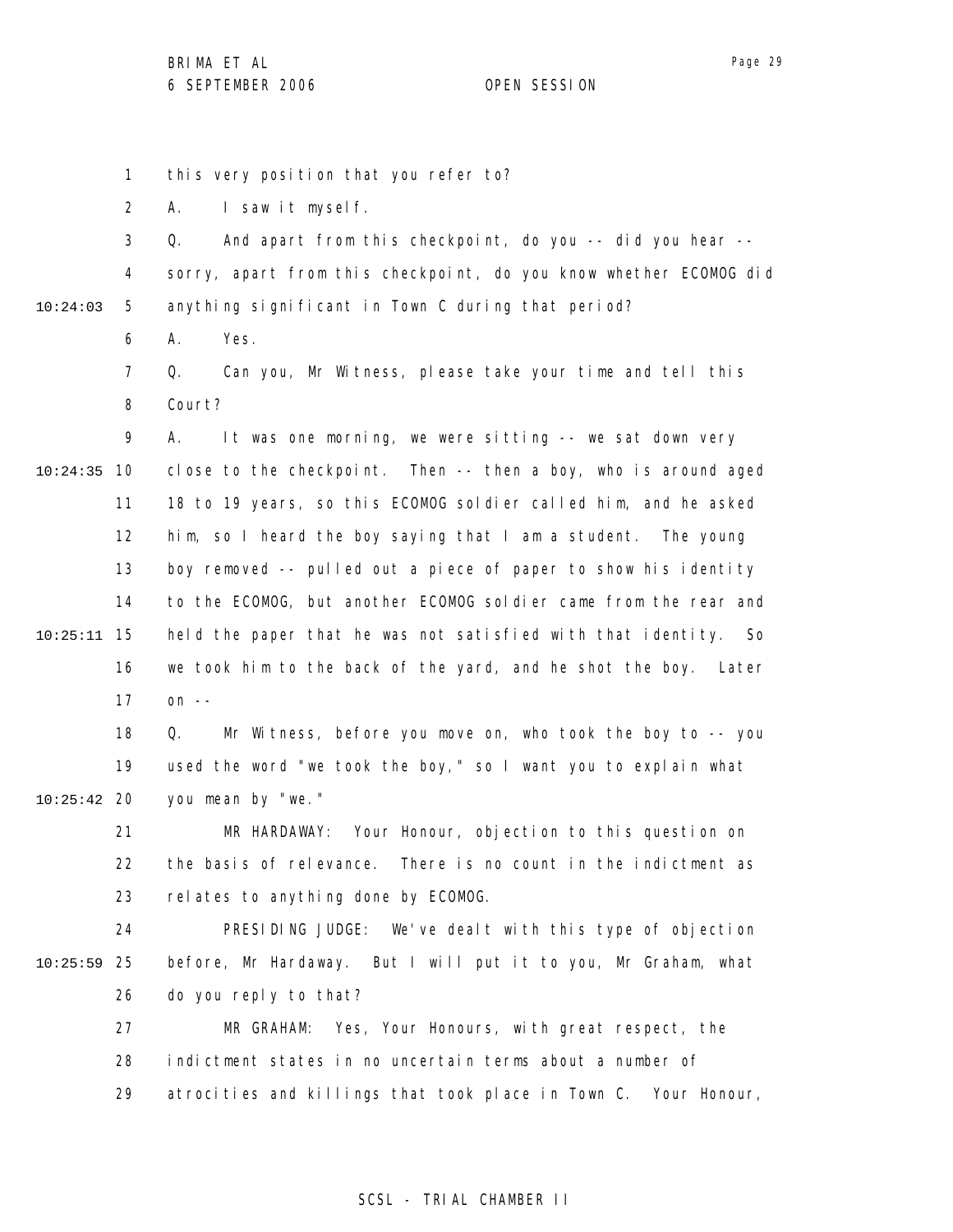|          | 1              | the essence of this evidence is that it establishes two things:  |
|----------|----------------|------------------------------------------------------------------|
|          | $\overline{2}$ | One, that some of the killings that were done in Town C were not |
|          | 3              | committed by the accused persons, as alleged in the indictment,  |
|          | 4              | and I believe it is relevant for that purpose.                   |
| 10:26:34 | 5              | PRESIDING JUDGE: Yes, go ahead.                                  |
|          | 6              | Thank you, Your Honours.<br>MR GRAHAM:                           |
|          | $\overline{7}$ | Mr Witness, you said who took the boy [microphone not<br>Q.      |
|          | 8              | activated]?                                                      |
|          | 9              | It was the ECOMOG soldier.<br>А.                                 |
| 10:26:59 | 10             | And, Mr Witness, did you witness this event alone, the one<br>Q. |
|          | 11             | you just described about this boy; did you witness that alone?   |
|          | 12             | No.<br>Α.                                                        |
|          | 13             | With whom did you witness this event?<br>Q.                      |
|          | 14             | I was with two other of my friends that morning hour.<br>А.      |
| 10:27:28 | 15             | Q.<br>Thank you.                                                 |
|          | 16             | Mr Graham, sorry. Perhaps I didn't just<br>JUDGE SEBUTINDE:      |
|          | 17             | catch the evidence. Did he say what finally happened to this     |
|          | 18             | boy?                                                             |
|          | 19             | He said it, but I'm coming back just to clarify<br>MR GRAHAM:    |
| 10:27:47 | 20             | that [indiscernible].                                            |
|          | 21             | Q.<br>Mr Witness, you told this Court that the ECOMOG took the   |
|          | 22             | boy to the back of the house.                                    |
|          | 23             | JUDGE DOHERTY:<br>I heard shed.                                  |
|          | 24             | To the back of --<br>MR GRAHAM:                                  |
| 10:27:58 | 25             | PRESIDING JUDGE: Well, I heard yard; back of the yard and        |
|          | 26             | shot him.                                                        |
|          | 27             | MR GRAHAM:<br>0kay.                                              |
|          | 28             | Mr Witness, where did the ECOMOG take the school boy?<br>Q.      |
|          | 29             | At the back of a -- the house that is nearby at the<br>Α.        |

# SCSL - TRIAL CHAMBER II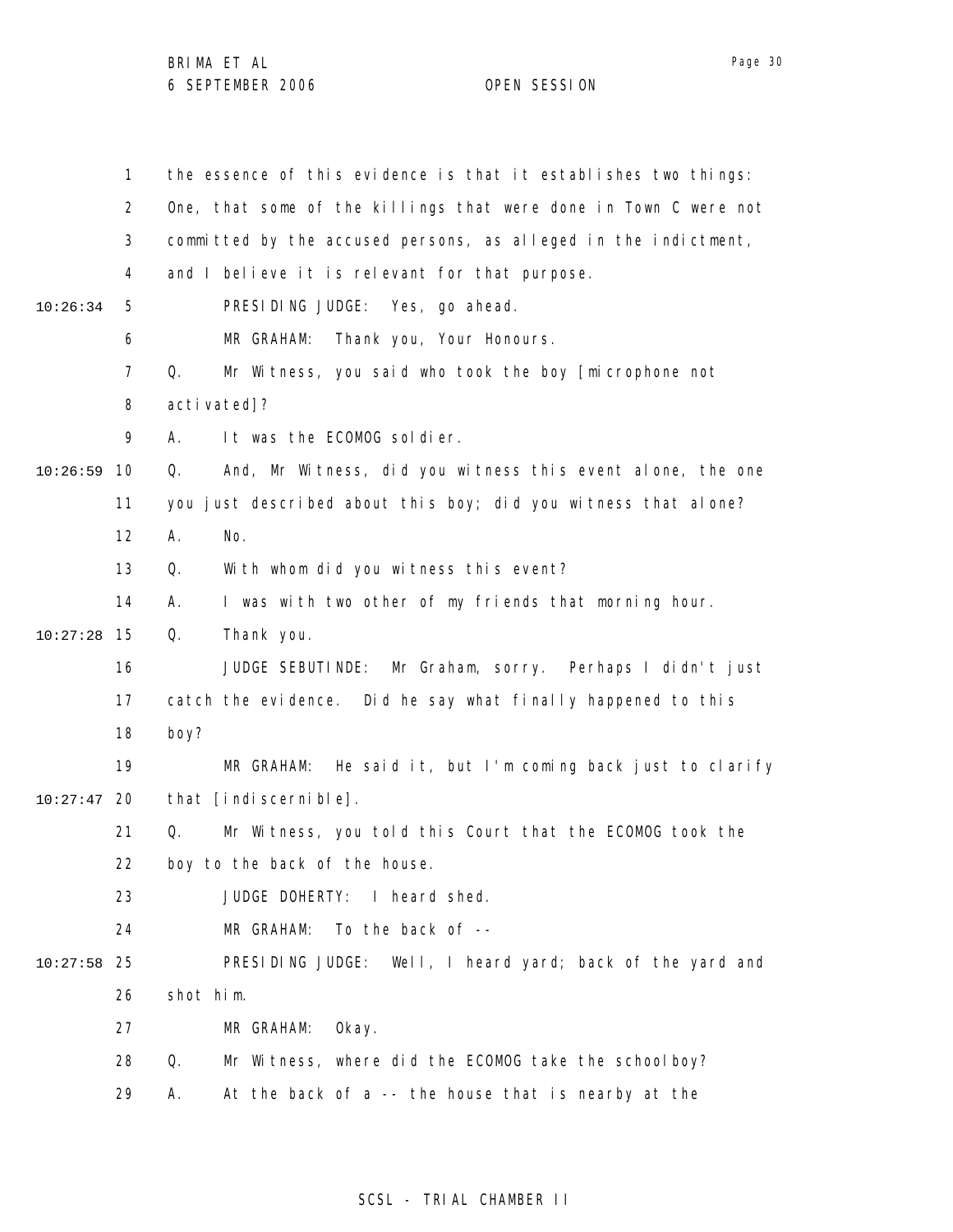1 checkpoint.

|               | $\overline{2}$ | And how do you know that the ECOMOG shot him; how do you<br>Q.    |
|---------------|----------------|-------------------------------------------------------------------|
|               | 3              | know that?                                                        |
|               | 4              | I heard the gunshot, and later they asked me to take to<br>А.     |
| 10:28:41      | 5              | bury him.                                                         |
|               | 6              | Q.<br>Who asked you to bury him, Mr Witness?                      |
|               | $\overline{7}$ | The ECOMOG soldier.<br>Α.                                         |
|               | 8              | Q.<br>Did you bury him, as you said you were asked to?            |
|               | 9              | Α.<br>I helped in the burial. I helped to dig up the grave.       |
| 10:29:05      | 10             | Q.<br>With whom did you dig the grave, Mr Witness?                |
|               | 11             | Me and the other young men in the town.<br>А.                     |
|               | 12             | Q.<br>Thank you, Mr Witness. Mr Witness, apart from this          |
|               | 13             | incident which you've just described to the Court, do you recall  |
|               | 14             | any other incident happening in Town C at the ECOMOG checkpoint   |
| $10:29:34$ 15 |                | you just mentioned?                                               |
|               | 16             | Yes. I saw something happen but it was not around the<br>А.       |
|               | 17             | checkpoint.                                                       |
|               | 18             | Can you please tell this Court what you saw happen?<br>Q.         |
|               | 19             | That very day again, we were sat there and we heard that a<br>А.  |
| $10:30:00$ 20 |                | vehicle has had an accident, just about a mile from Town C,       |
|               | 21             | leading to Makeni. Not long, they came with those who had         |
|               | 22             | involved in the accident. There were seven men.<br>They brought   |
|               | 23             | them by the heal th centre in Town C.                             |
|               | 24             | Mr Witness, please hold on a second. We would want to know<br>Q.  |
| 10:30:25      | 25             | who brought them to Town C?                                       |
|               | 26             | The ECOMOG men brought them to Town C because they had<br>А.      |
|               | 27             | injuries on them.                                                 |
|               | 28             | Please, where -- and do you know where they took them, when<br>Q. |
|               | 29             | they brought them to Town C, without mentioning the name of the   |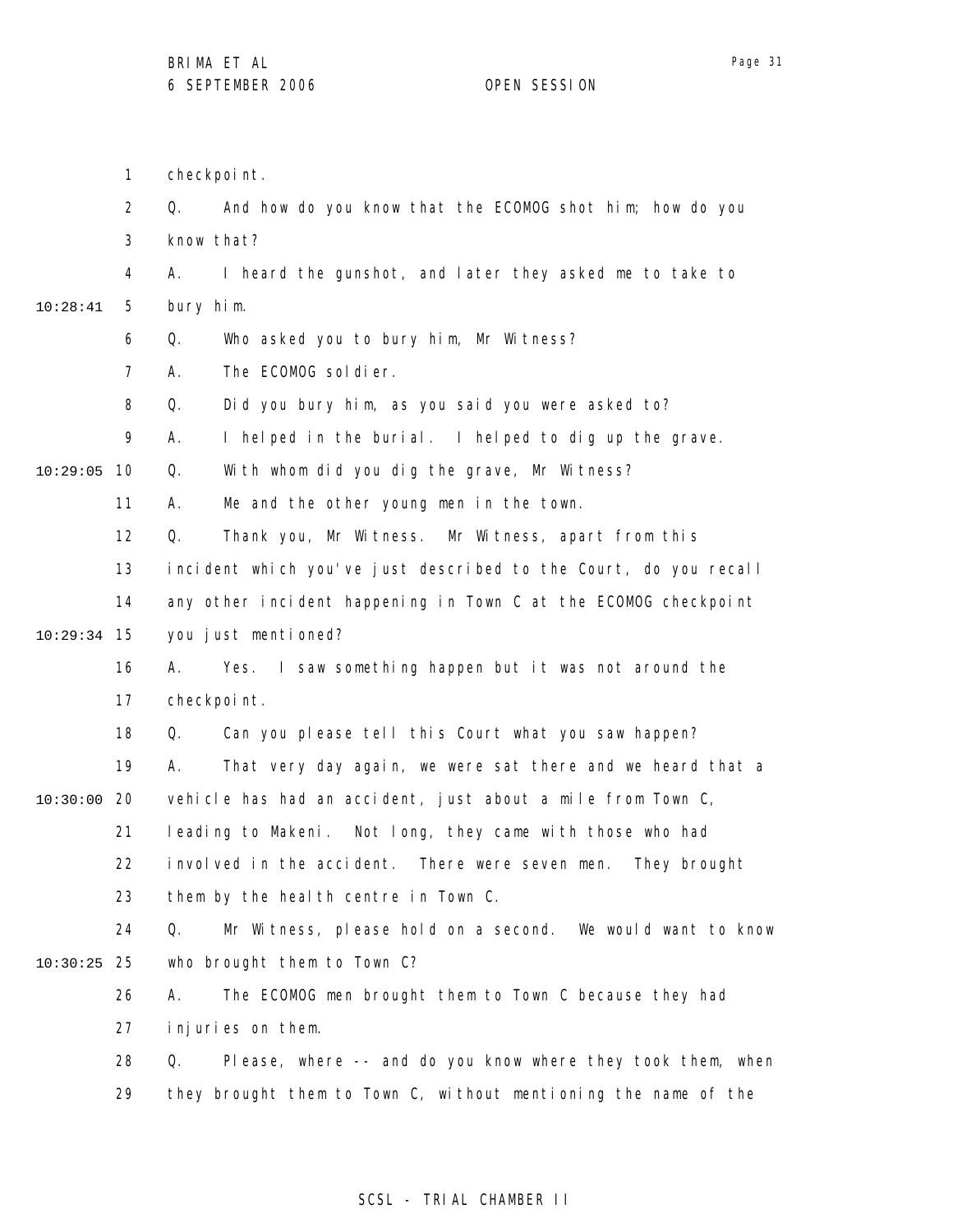BRIMA ET AL

1 2 3 4 5 6 7 8 9 10 10:31:25 11 12 13 14 15 10:31:53 16 17 18 19 20 10:32:16 21 22 23 24 25 10:32:32 26 27 28 29 10:31:05 place they took them, if it may disclose -- A. Yes, yes. To the health centre in Town C. Q. Now, Mr Witness, how do you know that they were taken to the health centre in Town C? A. All of us, I followed the group that went to see them. Q. And, Mr Witness, if you can tell this Court, if you know, did anything happen at the health centre, when ECOMOG brought these people you've just referred to? A. Yes. Q. Can you please tell this Court, Mr Witness, what happened? A. After some time, they -- we were called that -- telling us that they had killed the man, that one of the ECOMOG men said he had interrogated them and found out that the men were juntas, so they killed the seven of them. Q. Mr Witness, who told you that? What you've just told this Court, who told you that? A. It was one of my colleague told me, and I went there myself and saw the bodies. Q. Thank you. Mr Witness, you just told this Court you saw the bodies. Do you know whether anything happened to the bodies of these seven men? A. Yes. Q. Can you tell this Court? A. From that moment, we were called again that we should go and bury them. So, we dug a single hole, including the schoolboy that was killed the previous day. The eight of them were all put in the same hole, in the same grave. Q. Mr Witness, this same grave that you've just told this Court, is it of any significance to you?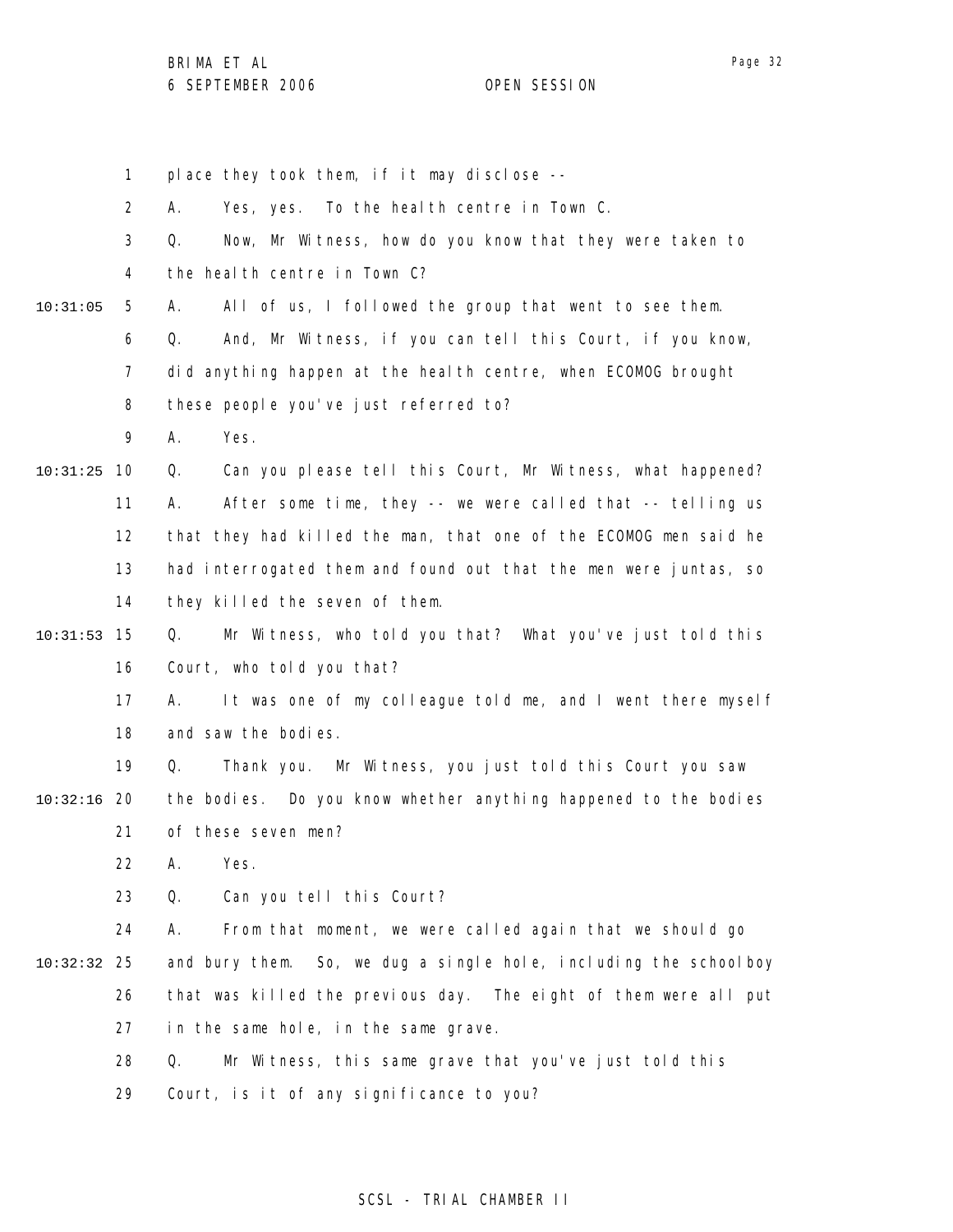Page 33

1 2 3 4 5 6 7 8 9 10 10:33:43 11 12 13 14 15 10:34:14 16 17 18 19 20 10:34:35 21 22 23 24 25 10:34:51 26 27 28 29 10:33:19 A. Yes, yes. Q. Of what significance is it to you, Mr Witness? A. Because not too long ago one NGO called Interreligious Council went there and met us in town and asked us to identify mass graves. It was one of the mass graves that we identified. It has been cemented and, right now, it is there; everybody, anybody can go there to see it. Q. Thank you, Mr Witness. Mr Witness, apart from the killings by ECOMOG that you witnessed yourself, and what you've told this Court you heard from other people, did you hear about any other killings by ECOMOG in Town C? A. If I -- I heard of other killings but I did not see them. Q. And, Mr Witness, if you know, you can tell this Court, do you know why these killings by ECOMOG took place? A. Yes. Yes. They said they don't want to see anybody there, that the people they killed were collaborators, rebels and juntas. Q. Thank you. JUDGE SEBUTINDE: Who is "they"? MR GRAHAM: I was just about to ask. Q. Mr Witness, when you say "they," who are you referring to as "they"? A. The ECOMOGs. Q. Thank you, Mr Witness. And, Mr Witness, you earlier on told us about an ECOMOG checkpoint in Town C. Do you know whether this checkpoint had a name? A. I don't know any other name for it. I don't know any name for that checkpoint. Q. Okay. And, Mr Witness, you told us that you heard from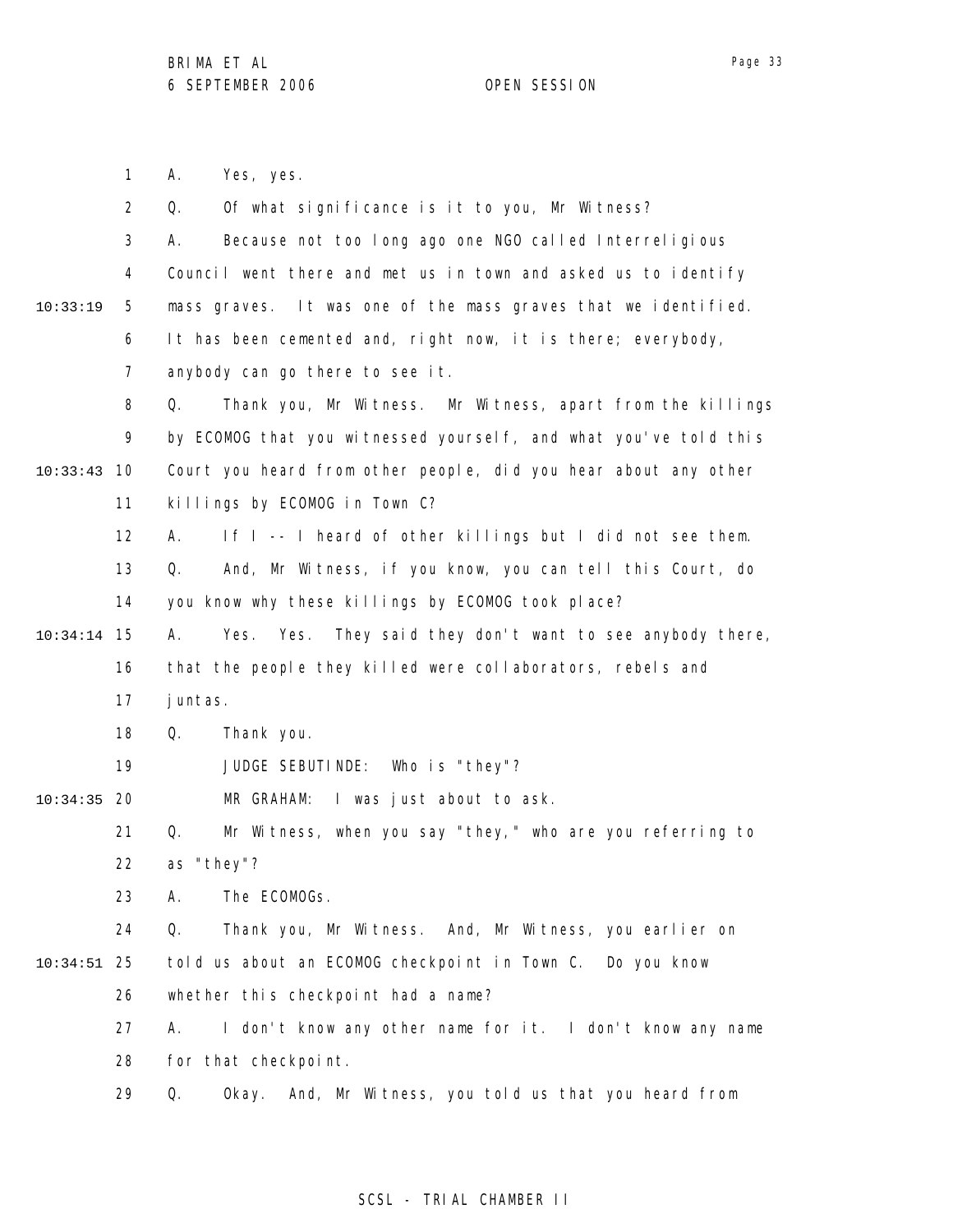|          | $\mathbf{1}$ | other -- apart from the account you told us, you heard from other   |
|----------|--------------|---------------------------------------------------------------------|
|          | 2            | people about ECOMOG killings in Town C. I want to ask you:<br>Do    |
|          | 3            | you know, if you do, how long these killings by ECOMOG in Town C,   |
|          | 4            | how long it went on for?                                            |
| 10:35:37 | 5            | Well, this -- the killings went on until 11 September 1998.<br>А.   |
|          | 6            | And, Mr Witness, where -- on 11 September 1998 -- and,<br>Q.        |
|          | 7            | Mr Witness, do you know why, according to you, that these           |
|          | 8            | killings lasted until -- by ECOMOG -- went on until September       |
|          | 9            | 11th, 1998?                                                         |
| 10:36:18 | 10           | I don't know why they were killing.<br>А.                           |
|          | 11           | My question was that you just told this Court that the<br>Q.<br>No. |
|          | 12           | ECOMOG killings went on until September 11th, 1998, and I'm         |
|          | 13           | asking you that, do you know why you said it ended on September     |
|          | 14           | 11th, 1998?                                                         |
| 10:36:43 | 15           | That was the day when a heavy attack was -- happened<br>Yes.<br>А.  |
|          | 16           | in Town C.                                                          |
|          | 17           | Mr Witness, were you in Town C on 11 September 1998?<br>Q.          |
|          | 18           | Yes.<br>А.                                                          |
|          | 19           | And, Mr Witness, if you can tell this Court, how do you<br>Q.       |
| 10:37:09 | 20           | know that a heavy attack took place on 11 September -- September    |
|          | 21           | 11th, 1998?                                                         |
|          | 22           | It was very early in the morning when I heard heavy<br>А.           |
|          | 23           | gunshots all over Town C.                                           |
|          | 24           | Mr Witness, when you say early in the morning, around what<br>Q.    |
| 10:37:34 | 25           | time? If you can be approximate, around what time in the            |
|          | 26           | morning?                                                            |
|          | 27           | That was around 5.00 in the morning. Around 5.00.<br>Α.             |
|          | 28           | And this was in Town C?<br>Q.                                       |
|          | 29           | Yes.<br>Α.                                                          |

# SCSL - TRIAL CHAMBER II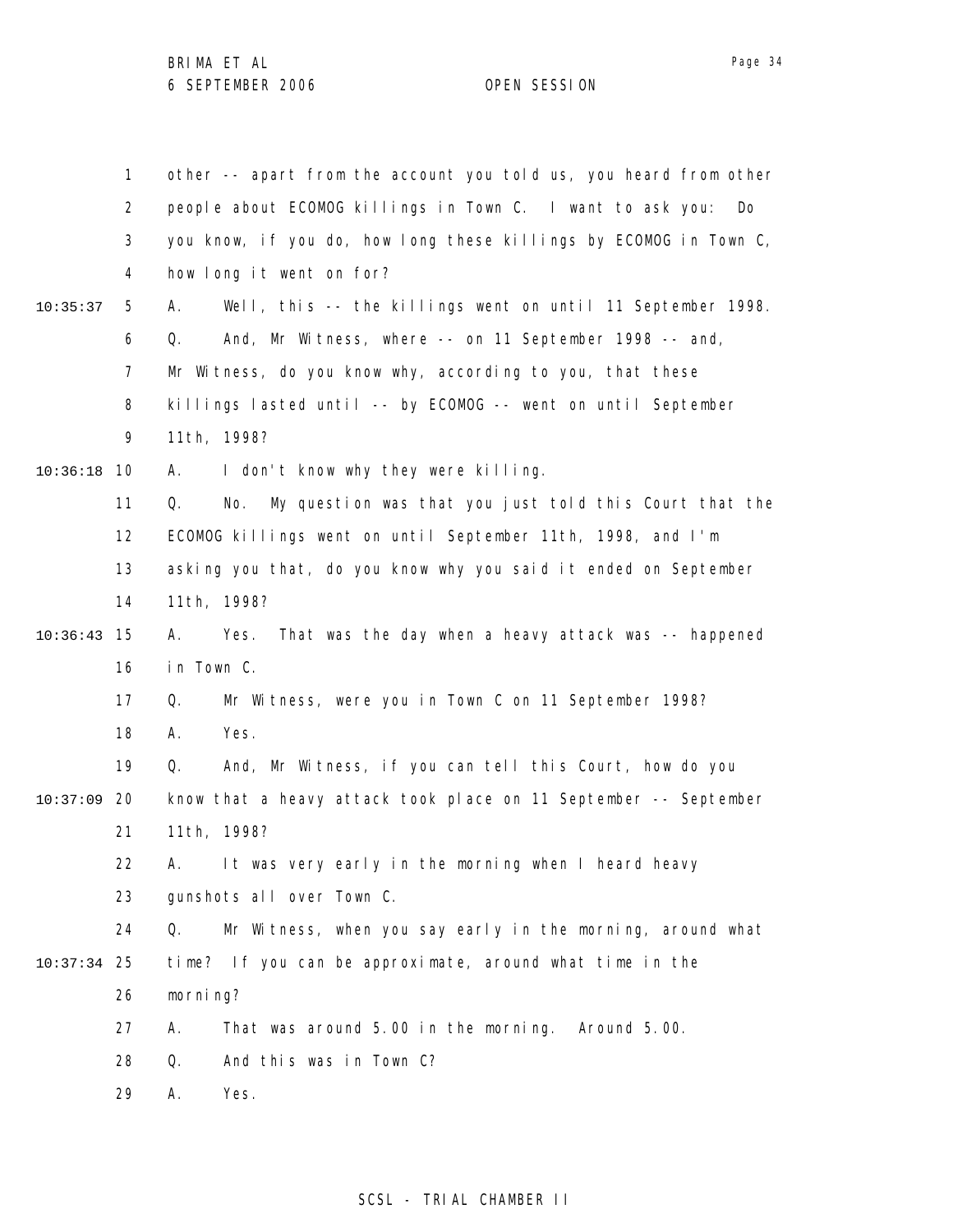|          | $\mathbf{1}$   | And, Mr Witness, you just told this Court that you heard<br>Q.   |
|----------|----------------|------------------------------------------------------------------|
|          | $\overline{2}$ | heavy -- did you say -- what did you hear?                       |
|          | 3              | PRESIDING JUDGE: He said heavy gunshots, Mr Graham.<br>No        |
|          | 4              | need to go back over the evidence.                               |
| 10:38:04 | 5              | I was just being cautious in the choice of<br>MR GRAHAM:         |
|          | 6              | words.                                                           |
|          | 7              | Q.<br>How do you know it was heavy gunfire, Mr Witness?          |
|          | 8              | PRESIDING JUDGE: He said gunshots.                               |
|          | 9              | MR GRAHAM:<br>Gunshots. Sorry, Your Honour.                      |
| 10:38:19 | 10             | How did you know?<br>Q.                                          |
|          | 11             | Because I was -- I heard it almost from so many directions<br>Α. |
|          | 12             | in the town.                                                     |
|          | 13             | Q.<br>And, Mr Witness, did you do anything when you heard these  |
|          | 14             | heavy gunshots?                                                  |
| 10:38:36 | 15             | Α.<br>Yes.                                                       |
|          | 16             | What did you do, Mr Witness?<br>Q.                               |
|          | 17             | Α.<br>I had a secret place to hide, so I went there to hide.     |
|          | 18             | And did you go to this secret hideout alone, Mr Witness?<br>Q.   |
|          | 19             | I went there alone. Later on, another man met me there.<br>А.    |
| 10:39:10 | 20             | And, Mr Witness, do you know how far this, your secret<br>Q.     |
|          | 21             | hideout, was from Town C?                                        |
|          | 22             | It is not far. It was within the town. About, just a bush<br>Α.  |
|          | 23             | that separates the first junction and the second junction in the |
|          | 24             | town.                                                            |
| 10:39:32 | 25             | And during the time that you were in the secret hideout,<br>Q.   |
|          | 26             | did you hear anything, Mr Witness?                               |
|          | 27             | I heard gunshots.<br>А.                                          |
|          | 28             | And, Mr Witness, did you do anything whilst you were at<br>Q.    |
|          | 29             | your secret hideout?                                             |
|          |                |                                                                  |

# SCSL - TRIAL CHAMBER II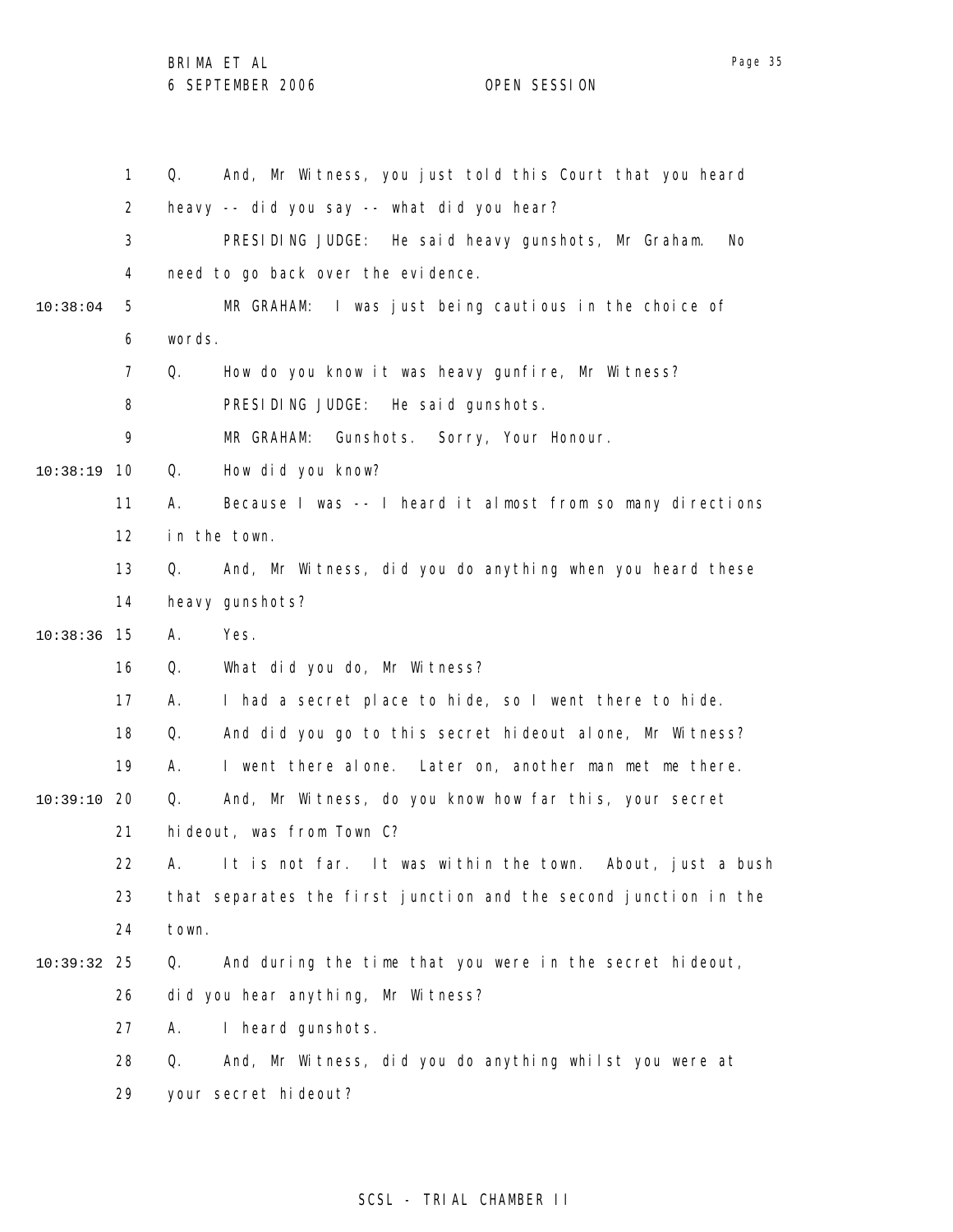|          | 1              | After a while, the gunshots died down, so, my<br>А.<br>Yes.         |
|----------|----------------|---------------------------------------------------------------------|
|          | $\overline{2}$ | colleague, who was there in hiding with me, he went away because    |
|          | 3              | he saw fire coming from his house, from the direction of his        |
|          | 4              | So he was trying to go -- he met very important person in<br>house. |
| 10:40:21 | 5              | the town there, who was burnt, who was on fire. So he was afraid    |
|          | 6              | and came back to meet me. I myself was making my way to go.         |
|          | 7              | Then I met this body of this very important person in that town.    |
|          | 8              | He was burning. They wrapped him with local mattresses and          |
|          | 9              | put -- they placed wood on him. So I tried to remove the wood,      |
| 10:40:48 | 10             | but the mattress had fire on it, but the condition I saw --         |
|          | 11             | Go ahead. I suggest take your time. Go ahead?<br>Q.                 |
|          | 12             | The condition I saw the body made me very much panicked and<br>А.   |
|          | 13             | I went back.                                                        |
|          | 14             | And, Mr Witness, I'm not asking you to mention the name,<br>Q.      |
| 10:41:19 | 15             | but can you write down the name of this very important person       |
|          | 16             | that you just mentioned?                                            |
|          | 17             | Yes.<br>А.                                                          |
|          | 18             | Your Honours, with your kind permission, if<br>MR GRAHAM:           |
|          | 19             | Court Management may issue a piece of paper to the witness?         |
| 10:41:38 | -20            | PRESIDING JUDGE: Yes, please assist the witness.                    |
|          | 21             | MR GRAHAM:                                                          |
|          | 22             | And, Mr Witness, you can write the name and the position of<br>Q.   |
|          | 23             | that person in the community on that sheet of paper.                |
|          | 24             | PRESIDING JUDGE: Yes, go ahead, Mr Graham.                          |
| 10:44:07 | 25             | MR GRAHAM:<br>Thank you, Your Honours. Subject to any               |
|          | 26             | objections from my learned friends on the other side, I would       |
|          | 27             | humbly apply that this sheet of paper be tendered in evidence.      |
|          | 28             | PRESIDING JUDGE:<br>Mr Hardaway?                                    |
|          | 29             | MR HARDAWAY:<br>No objection, Your Honour.                          |

## SCSL - TRIAL CHAMBER II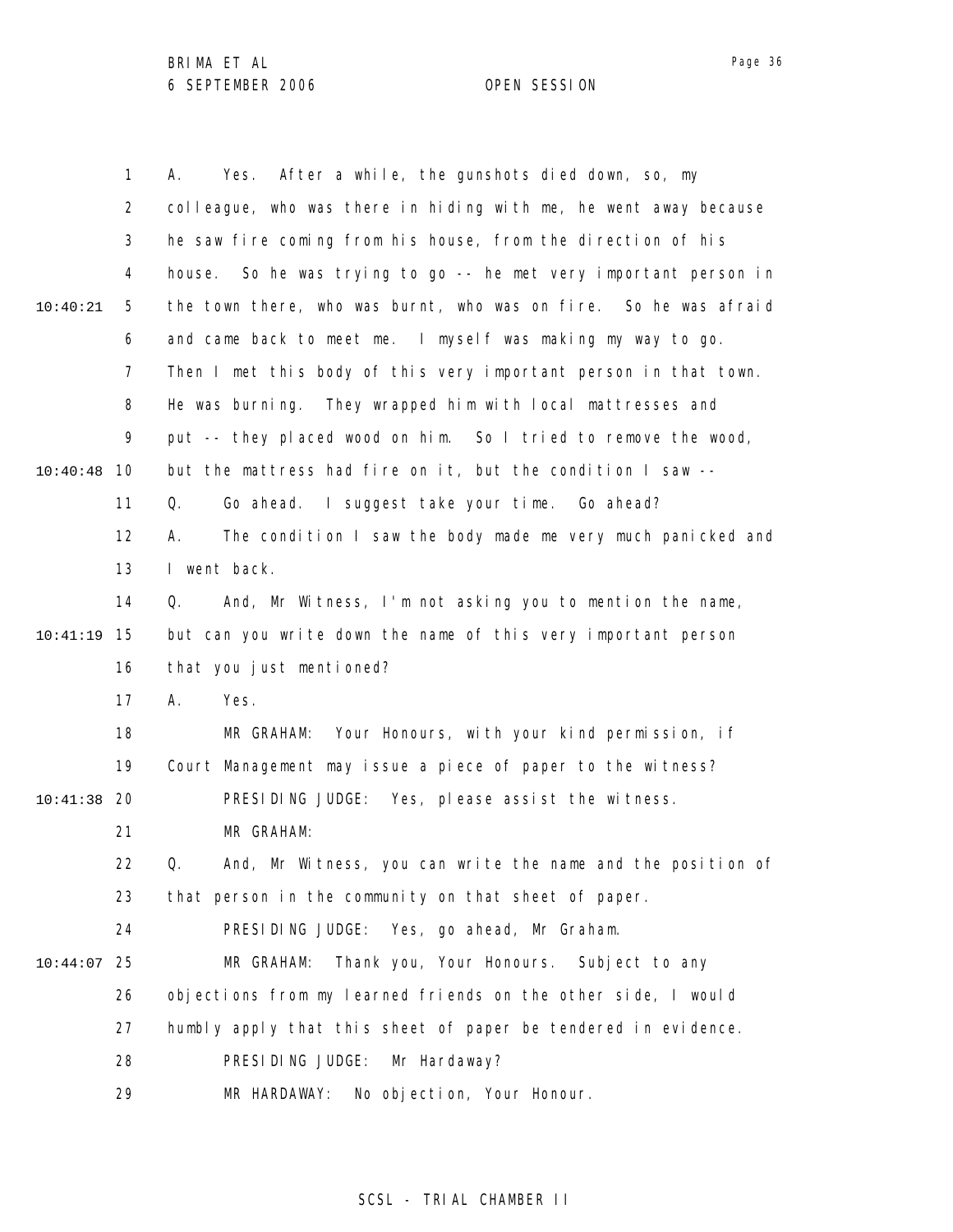1 2 3 4 5 6 7 8 9 10 10:45:18 11 12 13 14 15 10:45:36 16 17 18 19 20 11:08:12 21 22 23 24 25 11:08:36 26 27 28 29 10:44:54 PRESIDING JUDGE: Thank you. Well, the sheet of paper on which the witness has written the name and position of the very important person who was burned, in respect of which the witness has just given evidence, will be admitted into evidence as Exhibit D24. [Exhibit No. D24 as admitted] PRESIDING JUDGE: Well, is that a convenient time? MR GRAHAM: Yes, Your Honour. I was just going to move into another area. That is a convenient time. PRESIDING JUDGE: Mr Witness, we are going to take a short break now. I have to tell you that while you are in the course of giving evidence, you are not permitted to discuss the evidence, or the case, with any other person. Is that clear? THE WITNESS: Yes. PRESIDING JUDGE: Thank you. We will adjourn until 11.00. [Break taken at 10.45 a.m.] [Upon resuming at 11.05 a.m.] PRESIDING JUDGE: Go ahead, Mr Graham. MR GRAHAM: Q. Mr Witness, just before you left, you told us about the body of an important person that you saw on fire. I'm asking you, Mr Witness, how did you know that the body that you saw was that of an important person? A. I went there myself to help to put off the fire from his body and I saw his face, but, I did not continue, so I left and returned. Q. And you said you saw the face. Did you know that person prior to the time that you saw his body on fire? A. I know him very well.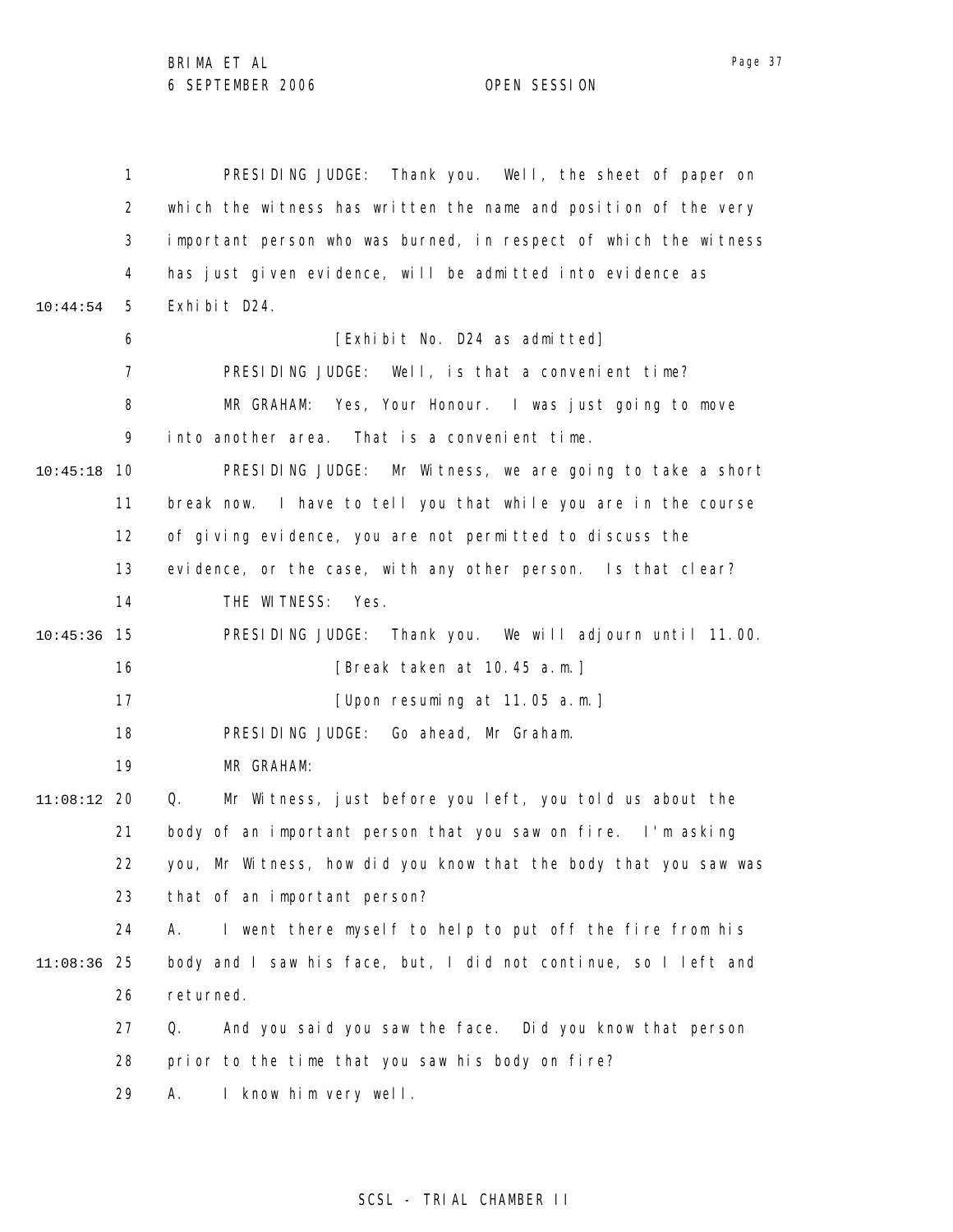1 2 3 4 5 6 7 8 9 10 11:09:44 11 12 13 14 15 11:10:08 16 17 18 19 20 11:10:39 21 22 23 24 25 11:10:58 26 27 28 29 11:09:31 Q. And, Mr Witness, is the name of that person, is that what you wrote on the piece of paper just before the short recess? A. Exactly so. Q. And, Mr Witness, did you do anything after you saw this body on fire? A. Yes. Q. You've told us already what you tried to do. A. Yes. Q. After that, did you do anything else? A. Yes. Q. What did you do, Mr Witness? A. I run and returned to my house. Q. And, Mr Witness, did you observe anything when you were running to your house? A. Yes. Q. Can you please tell this Court, Mr Witness, what you observed? A. I saw so many houses on fire. Q. Mr Witness, do you know, approximately, how many houses there are in Town C? A. I don't know. Q. And if you say you saw many houses on fire, can you be a bit more specific? A. I saw over 30 houses on fire. Q. Thank you, Mr Witness. And Mr Witness, did you eventually get to your house? A. Yes. I tried to see whether there was fire on my house. Q. And did you find out whether there was fire on your house? A. Yes. I got there but there was no fire on it.

#### SCSL - TRIAL CHAMBER II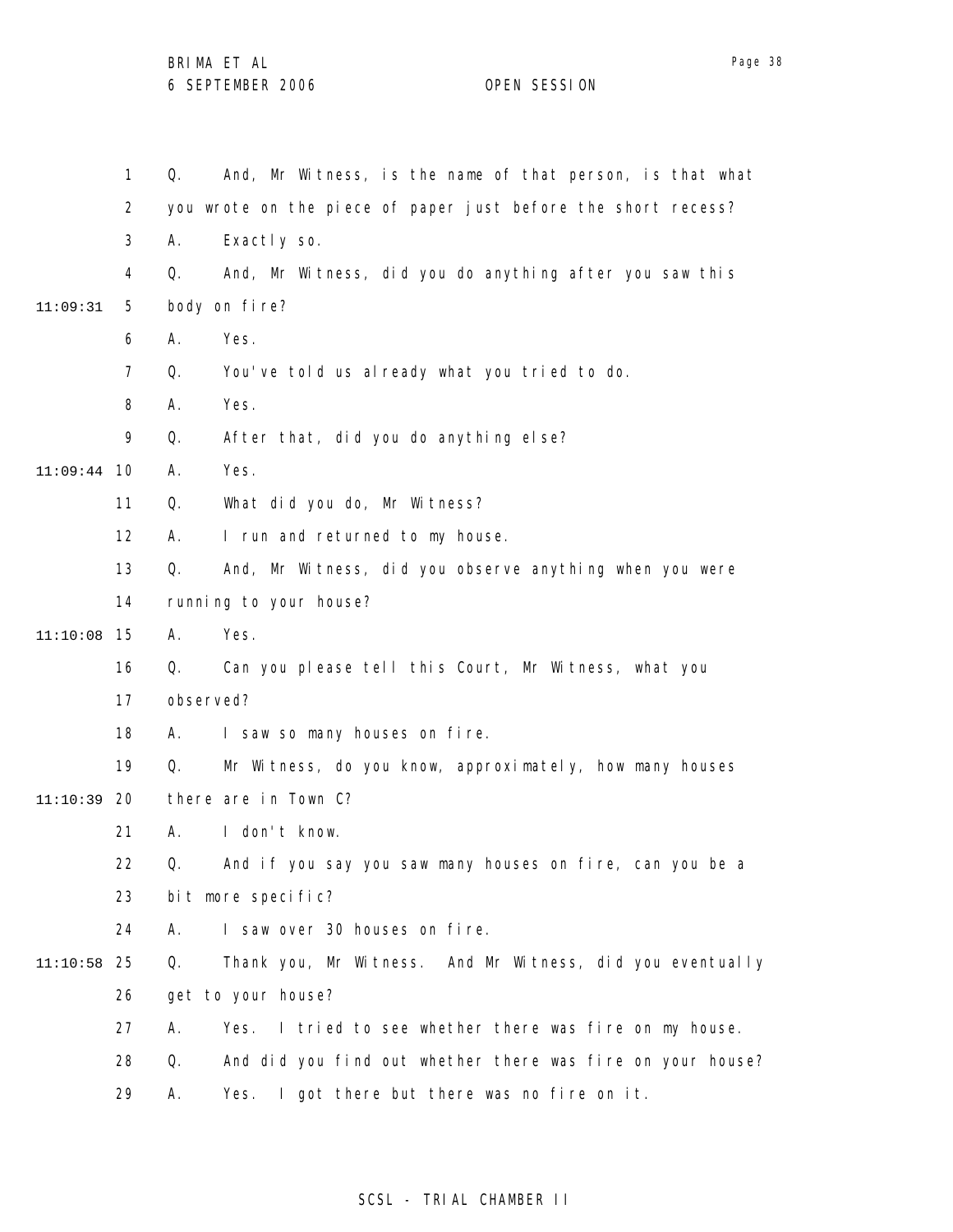1 2 3 4 5 6 7 8 9 11:12:08 10 11 12 13 14 15 11:12:26 16 17 18 19 20 11:12:49 21 22 23 24 25 11:13:06 26 27 28 29 11:11:41 Q. And did anything happen when you got back to your house, Mr Witness? A. Yes. Q. Yes. Can you please tell this Court what happened? A. As I reached there, I saw the place very quiet and I thought that there was nobody there. So, as I managed to enter the parlour, I met four men there. The one was trying -- was raping my niece, my sister's daughter, who was there in the house with me. Q. And, Mr Witness, before I go on, these men that you just described, you said you saw, did you observe how they were dressed? A. Yes. Q. Can you please describe to this Court how they were dressed? A. The two had soldier uniforms on, and the other two were in civilian clothes. Q. And did you observe whether they were carrying anything on them, Mr Witness? A. Yes. Q. Can you please tell this Court what you observed that they were carrying on them? A. The three had guns. The one hadn't a gun. Q. And, Mr Witness, when you saw them, did anything happen? A. Yes. Q. Can you tell this Court what happened? A. They asked me to stand. They captured me and asked me to see where they were raping my niece. Q. And, Mr Witness, did anything happen after they told you

### SCSL - TRIAL CHAMBER II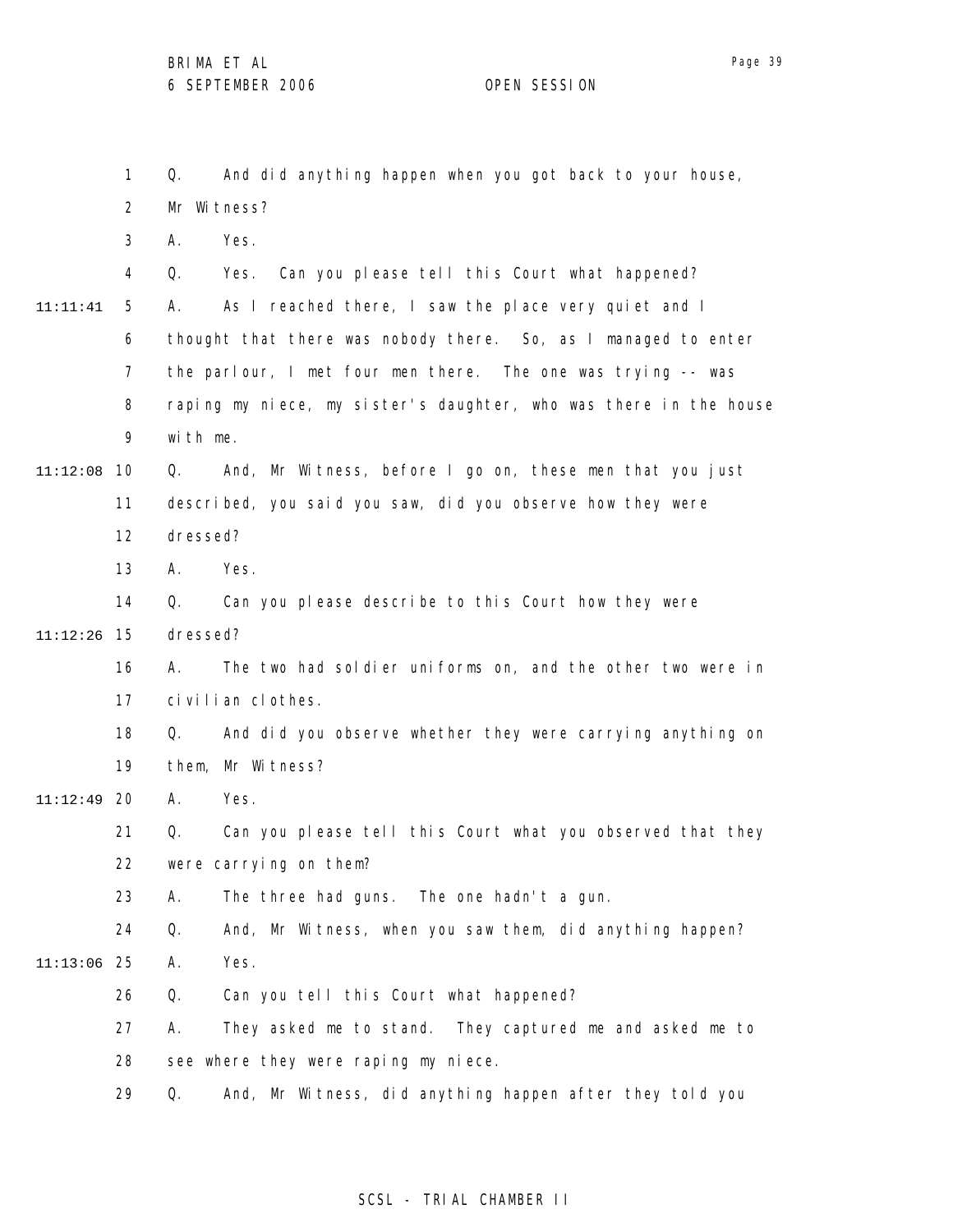|          | 1              | that?                  |                                                                   |  |
|----------|----------------|------------------------|-------------------------------------------------------------------|--|
|          | $\overline{2}$ | А.<br>Yes.             |                                                                   |  |
|          | 3              | Q.                     | Can you please tell this Court what happened, Mr Witness?         |  |
|          | 4              | А.                     | The four of them, I stood there watching them while they          |  |
| 11:13:49 | 5              | were raping my niece.  |                                                                   |  |
|          | 6              | Q.                     | Did anything happen after that, Mr Witness?                       |  |
|          | $\overline{7}$ | Yes.<br>А.             |                                                                   |  |
|          | 8              | Q.                     | Can you tell this Court what happened, Mr Witness?                |  |
|          | 9              | 0kay.<br>Α.            |                                                                   |  |
| 11:14:17 | 10             |                        | JUDGE DOHERTY: Mr Witness, are you all right?                     |  |
|          | 11             |                        | THE WITNESS: Yes, yes. I'm all right. That led to the             |  |
|          | 12             |                        | excessive bleeding of the girl, which led to her death.           |  |
|          | 13             | Q.                     | Mr Witness, did you do anything upon her death?                   |  |
|          | 14             | А.                     | After her death, I called people to help me to bury her.          |  |
| 11:14:59 | 15             | Q.                     | And do you know what happened to these men who raped your         |  |
|          | 16             | ni ece?                |                                                                   |  |
|          | 17             | А.                     | I did not see them again.                                         |  |
|          | 18             | Q.                     | And, Mr Witness, during this time, did you get to know who        |  |
|          | 19             |                        | were responsible for the attack of September 11th, 1998?          |  |
| 11:15:31 | 20             | А.                     | Just about three days after the attack, that was on day           |  |
|          | 21             |                        | 14th September, I heard that they called a meeting, although I    |  |
|          | 22             |                        | was not at the meeting, when the person introduced himself as the |  |
|          | 23             |                        | commander for that particular attack.                             |  |
|          | 24             | Q.                     | Mr Witness, before you go on, who told you about this             |  |
| 11:16:08 | 25             | meeting?               |                                                                   |  |
|          | 26             | А.                     | One lady, because I was in the bush. So, we had                   |  |
|          | 27             | information from them. |                                                                   |  |
|          | 28             | Q.                     | Please go on with your account of what you said happened at       |  |
|          | 29             | the meeting?           |                                                                   |  |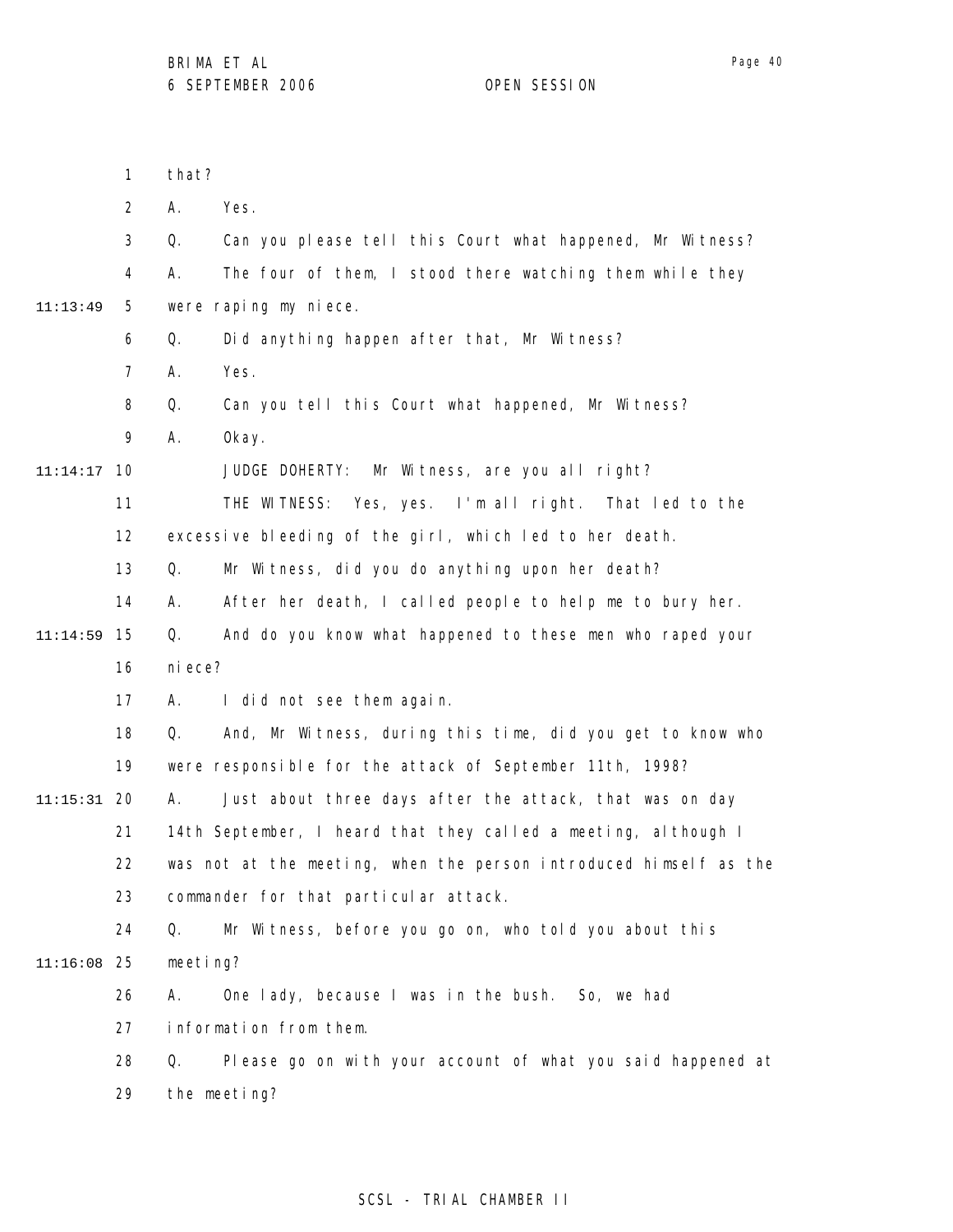1 2 3 4 5 6 7 8 9 10 11:17:26 11 12 13 14 15 11:18:04 16 17 18 19 20 11:18:32 21 22 23 24 25 11:19:05 26 27 28 29 11:17:03 A. So this lady told me that it was one man called Savage, that he -- he said he was the commander for the attack, for that attack, and that he had his second in command, who was Ishmael. MR GRAHAM: Your Honours, Savage and Ishmael, we've heard that before. Q. And, Mr Witness, apart from what this person told you about Savage and Ishmael, did -- were you told anything else about what happened at that meeting? A. No. Q. And, Mr Witness, apart from Savage, did you get to hear whether anyone else addressed this meeting? A. I did not hear about any person, any other person that addressed that meeting. Q. And, Mr Witness, you told us about a number of houses on fire in Town C. By this time, did you get to hear who had set these houses on fire? A. According to the news, the news, I heard, that the men who attacked that very 11 September, were the people who put those houses -- put those houses on fire. Q. Thank you, Mr Witness. And, Mr Witness, you just told us about the town meeting and Savage, and I'm asking you, Mr Witness, that during the period after the September 11th, 1998 attack, did you, yourself, ever get to meet this man by name Savage? A. I did not meet him in person. It was during an occasion that I was passing around the area he was -- where he was and they showed him to me, that that was the place where he was and then, at another time, I passed the same way again, because there was a main road on which he resided and, again, they showed him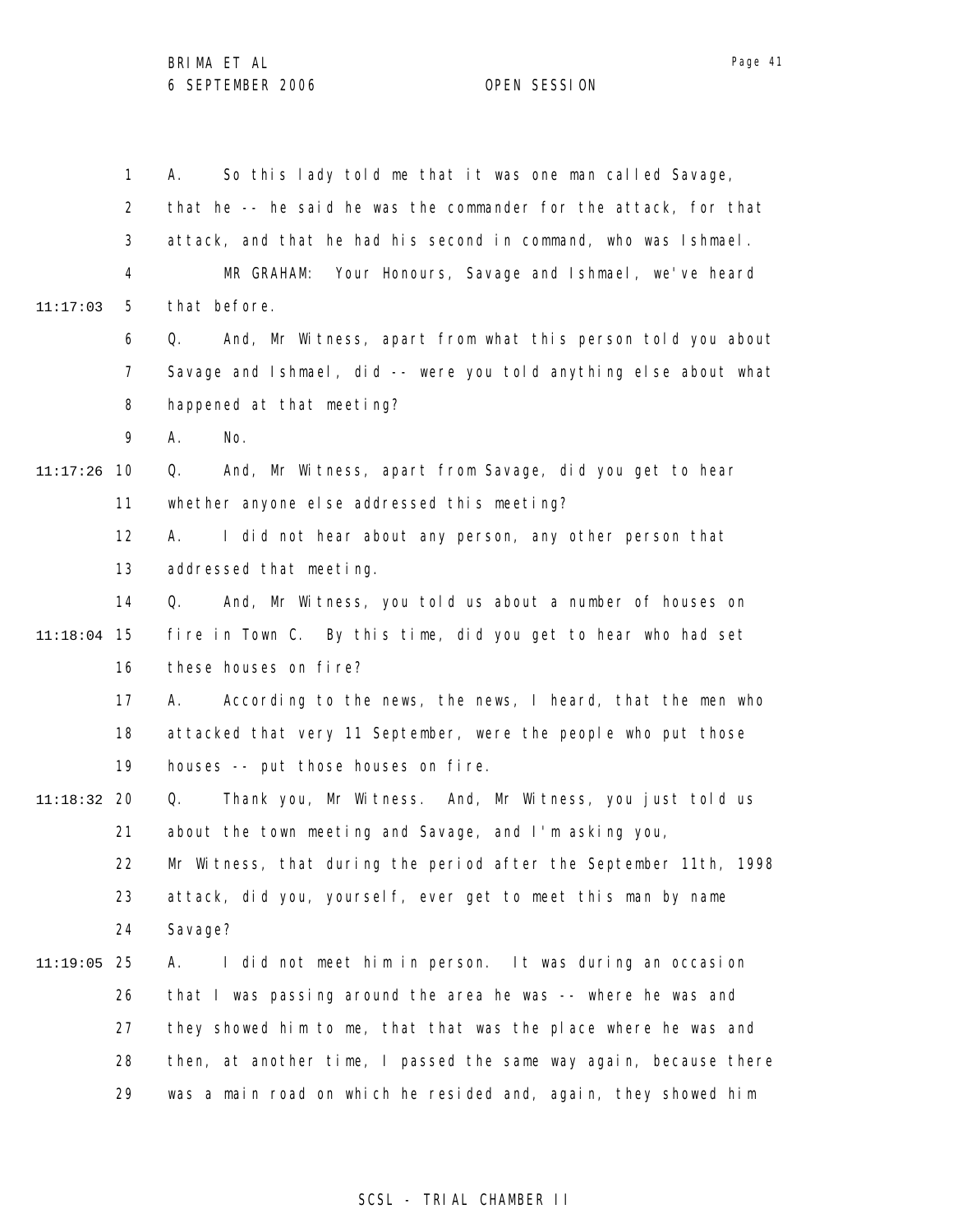1 2 3 4 5 6 7 8 9 10 11:20:16 11 12 13 14 15 11:20:58 16 17 18 19 20 11:21:16 21 22 23 24 25 11:21:54 26 27 28 29 11:19:52 to me, that that was the Savage. Q. And do you know whether he, Savage, was living in Town C after the period of September 11th, 1998? A. Yes. He was there. Q. How do you know that, Mr Witness? A. These times that I was talking that I was passing around and saw him, he was in the town there where I was passing and I used to see him there, so he was there. Q. Did you observe the way he was dressed? A. The first day I saw him, he was -- he had no clothes on. He only had the military trousers. Q. And, Mr Witness, did Savage do -- did anything to you, or any relation of yours, during the period after September 11th, 1998, when the attack that you referred to took place in the Town C? A. Yes. Q. Can you please tell this Court, to the best of your knowledge, Mr Witness? A. Savage took one of my uncle's wives by force and threatened to kill my uncle if he appeared. So that made my uncle to run away, and went to Kabala. Q. Mr Witness, how do you know that Savage took one of your - took your uncle's wife by force? A. My uncle himself told me the story, before he ran away. Q. And, Mr Witness, you told us you saw Savage one time and you also saw him the second time. Where did you see Savage the second town -- the second time in Town C? I'm sorry. A. It was the same house where I saw him the first time. Q. And during the time that you said, Mr Witness, that you saw

### SCSL - TRIAL CHAMBER II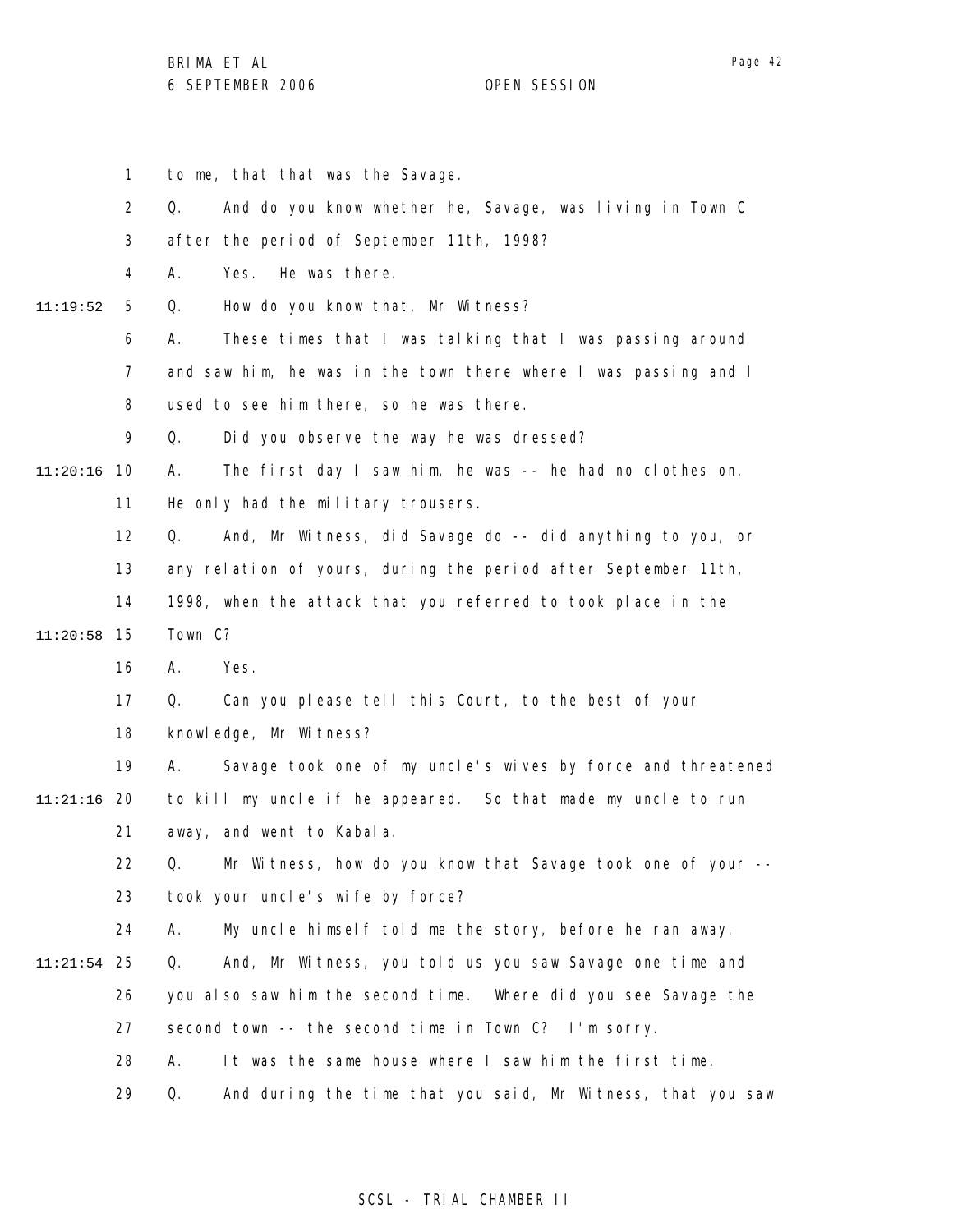1 2 3 4 5 6 7 8 9 11:23:05 10 11 12 13 14 15 11:23:20 16 17 18 19 20 11:23:44 21 22 23 24 25 11:24:06 26 27 28 29 11:22:49 Savage the second time, did you observe him do anything? A. After the second time, I saw him do something. Q. Can you please tell this Court -- PRESIDING JUDGE: Well, wait on. Just so I get that clear, Mr Graham, was it the second time that he saw this Savage do something or after the second, as he's just testified? In other words, he's talking about a third time, is he? MR GRAHAM: That is so. I will clarify, Your Honour. Q. Mr Witness -- A. Yes. Q. -- you are saying you saw Savage. So this time you saw him was after you saw him for the second time, so it means you saw him again for the third time; is that right? A. Yes. That was the very day I saw him do this thing. Q. Can you please tell this Court, Mr Witness, what you saw Mr Savage do? A. We saw him -- we heard that one of his boys under his command went and looted a house. So he took out his pistol, a black pistol, and he shot the boy and killed him because he did not authorise him to loot. Q. When you say "we saw him," who are you referring to as "we" that you saw Savage shoot? A. We, the civilians, who were there. Q. And during this period, this third time that you -- during the period that you saw Savage, was he alone? A. No, he was not alone. Q. With whom was he with, Mr Witness? A. He was with other men who too had guns. Q. Now, before I go on, you just told us about Savage shooting

### SCSL - TRIAL CHAMBER II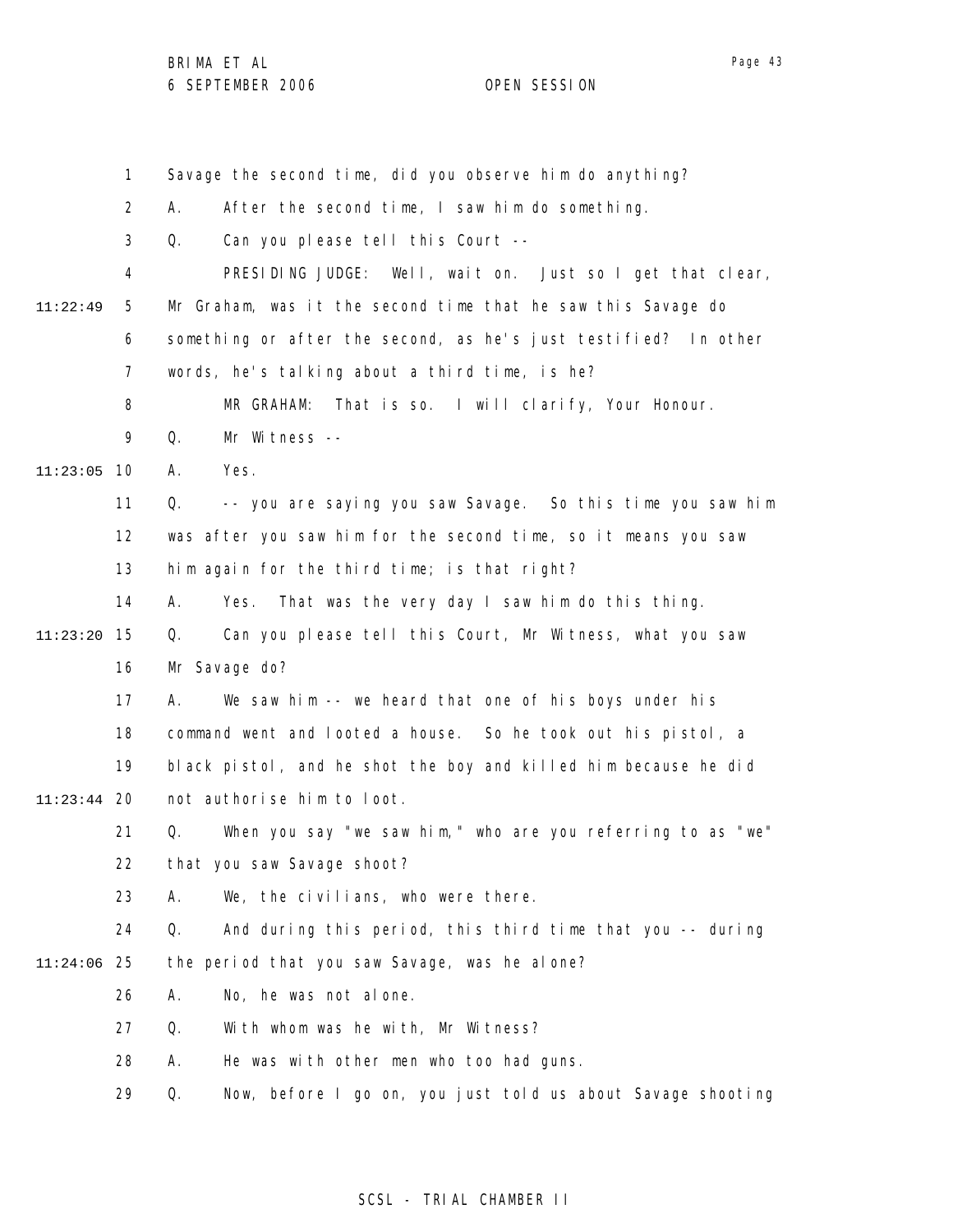1 2 3 4 5 6 7 8 9 10 11:25:24 11 12 13 14 15 11:25:41 16 17 18 19 20 11:26:24 21 22 23 24 25 11:26:50 26 27 28 29 11:24:55 one of his men. Did you get to know the name of the person that he shot, in your presence? A. I had -- I don't know him. Q. And you -- these people you said were with Savage who were armed, did you get to know any one of these guys around Savage during the period after September 11th, 1998? A. I only knew one of them later. I knew the name of one of them later, one of them. Q. And what was the name of the one you knew? A. The name they called him -- THE INTERPRETER: Your Honours could the witness please go? THE WITNESS: Bobby Nengor. Okay. Bobby Nengor was the name they called him. MR GRAHAM: First I'll spell Bobby, B-O-B-B-Y. Then Nengor is N-E-N-G-O-R. Bobby Nengor. Q. And how did you know this man you mentioned as Bobby Nengor? How do you know him? A. I knew this man because -- because he was a very wicked man. He was a man that, if he wanted to travel within or out of the towns, out of Town C, he had a hammock and he will order men to take him in that hammock. I did that once for him, to take him from Town C to another town, which was about 3 miles off from Town C. Q. Thank you. Mr Witness, apart from what you've told this Court about Bobby Nengor, did you know him in any other way? A. Yes. Q. Can you please tell this Court, Mr Witness? A. Bobby Nengor, he threatened to kill a friend, whom he shot, but the bullet just cut the right ear, which has caused the

#### SCSL - TRIAL CHAMBER II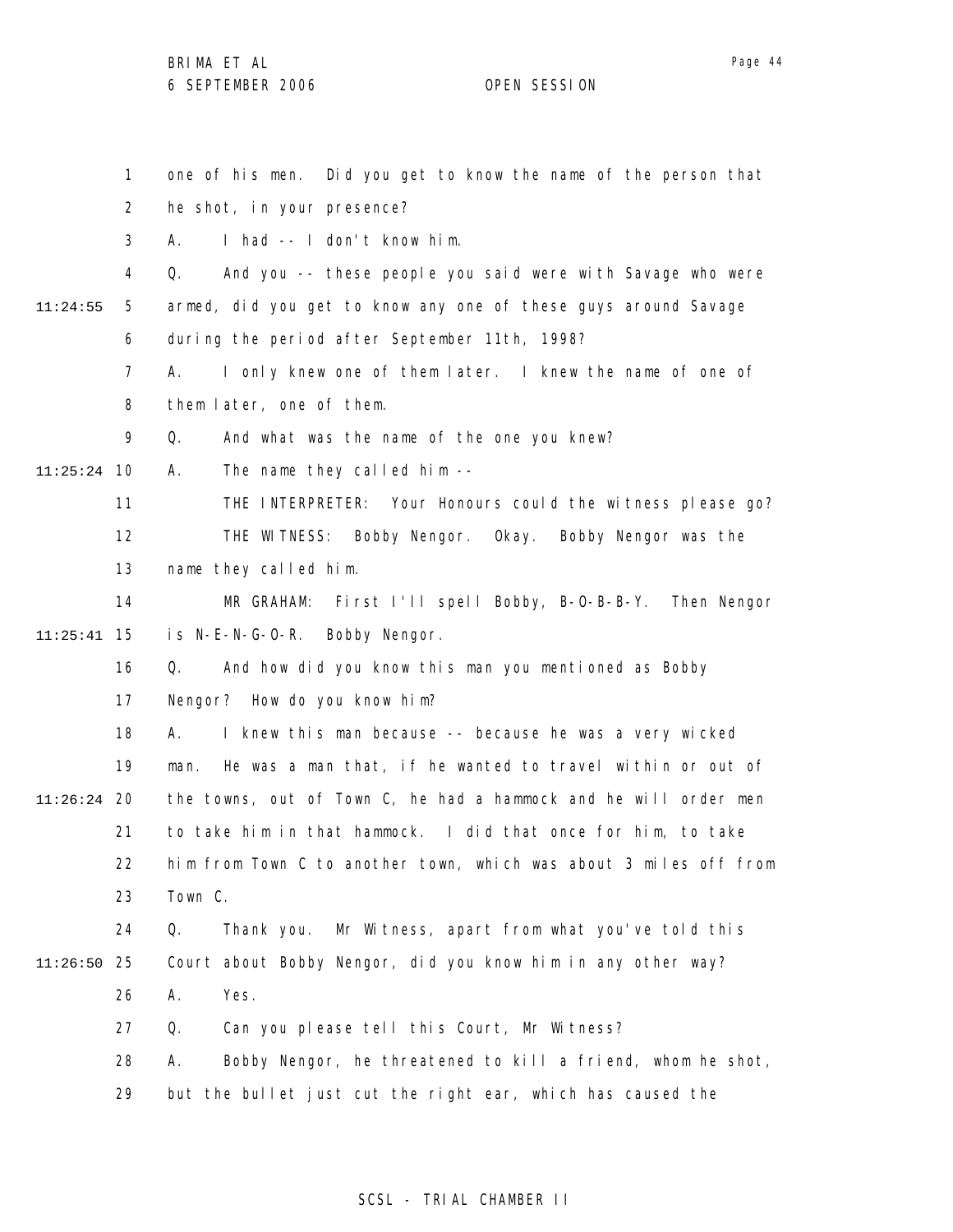Page 45

1 2 3 4 5 6 7 8 9 10 11:28:15 11 12 13 14 15 11:28:34 16 17 18 19 20 11:29:00 21 22 23 24 25 11:29:22 26 27 28 29 11:27:50 partial deafness of the man, and the man is still alive. Q. Mr Witness, how do you know that it caused partial deafness of the man? A. The man is still there alive and he told me this. Q. And, Mr Witness, during the period of the September 11th, 1998 attack, did you see any Alpha Jets on the day of the September 11th attack? A. Yes. Alpha Jets came in the evening of that very 11 September. Q. And, Mr Witness, how do you know it was Alpha Jets that came on that evening of September 11? A. We were already used to the sound and, the moment it came, we will know that it has come and it dropped bombs in the town there. Q. Mr Witness, how do you know that the Alpha Jets dropped bombs in the Town C? A. We saw -- I had to see the destruction later because it dropped it on one house which went down, which was completely demolished, and the place is there right now empty. Q. Apart from the destruction caused by the bomb, which you've just referred to, do you know of any other destruction caused by the ECOMOG Alpha Jets during the September 11th attack, or any time thereafter, in Town C? A. No. No, I don't know. Q. Thank you, Mr Witness. Mr Witness, during all this period that we've spoken -- referred to, that was -- I will first go on to the May -- Your Honours, just one second. During the May 22nd attack, when you told us about the soldiers and the armed men, did you see, Mr Witness, any of them using any communication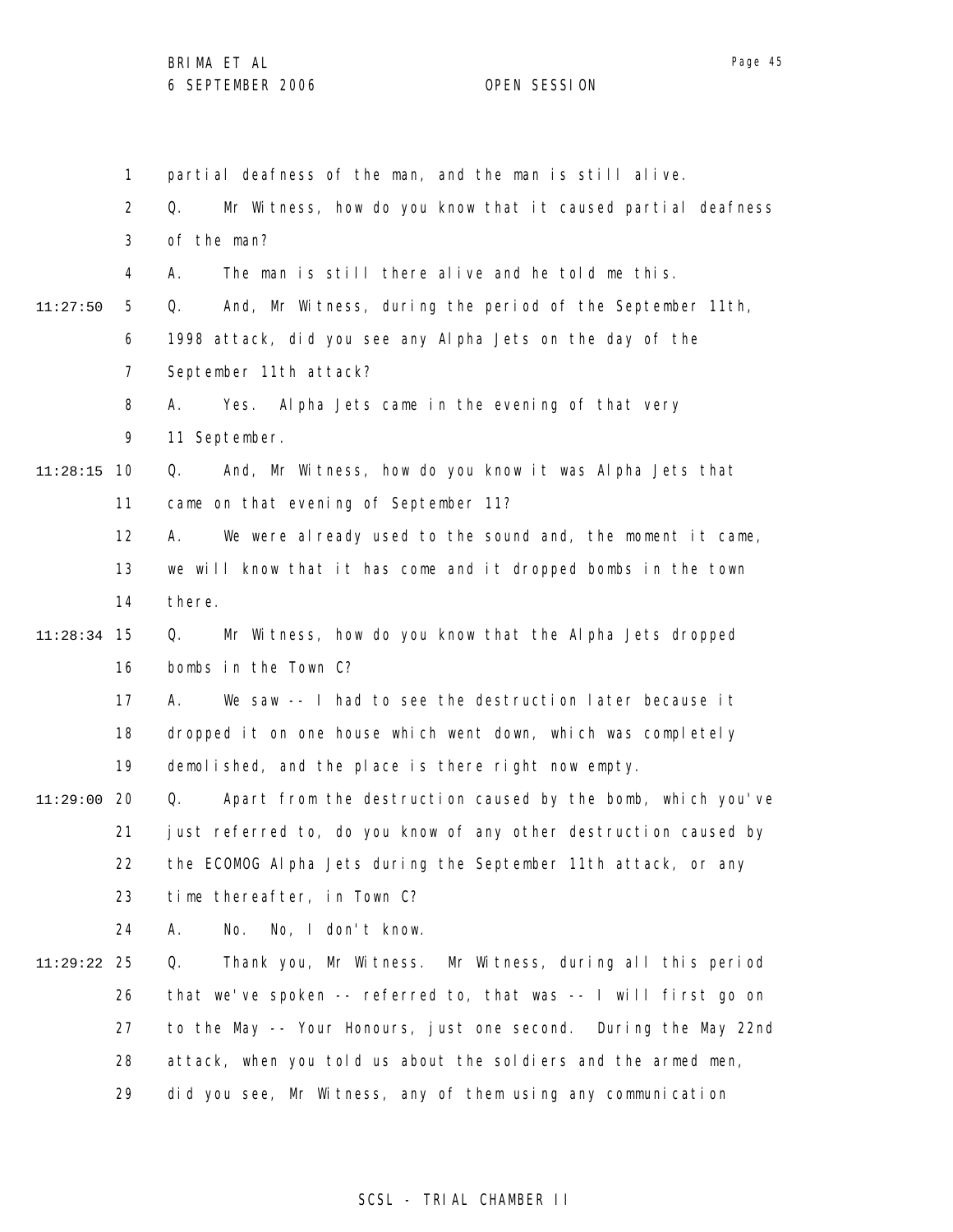1 2 3 4 5 6 7 8 9 10 11:30:39 11 12 13 14 15 11:31:11 16 17 18 19 20 11:31:36 21 22 23 24 25 11:32:04 26 27 28 29 11:30:19 equipment? I'm talking about May 22nd, 1998? MR HARDAWAY: Objection, Your Honour. Leading. PRESIDING JUDGE: It's come up in the evidence before, Mr Hardaway. I will allow the question. MR GRAHAM: Q. Mr Witness, I asked you whether, during the May 22nd attack, you saw the armed personnel who came to Town C using any form of communication equipment? A. I did not see them with any communication set. Q. Did any one of the civilians that you referred to tell you whether they had seen them using any communication equipment? A. No, I did not hear it from any of them. Q. And during the time that you left from Town C to Kanikay Junction, did you also observe the armed individuals who were with you on your way to Kanikay Junction, did you observe any one of them using any communication equipment? A. I did not see any one of them use communication set. Q. And you also told us about seeing Savage a number of times. Mr Witness, the time that -- during the periods that you saw Savage, did you observe him using any communication equipment? A. The three things -- the three times I saw him, I did not see him using any set. Q. But did any one of the civilians or individuals you know in Town C tell you that they had seen him using any communication equi pment? A. I did not hear it from any one of them, those we were di scussing. Q. Mr Witness, do you remember where you were in May of 1997? A. May 1997? Yes.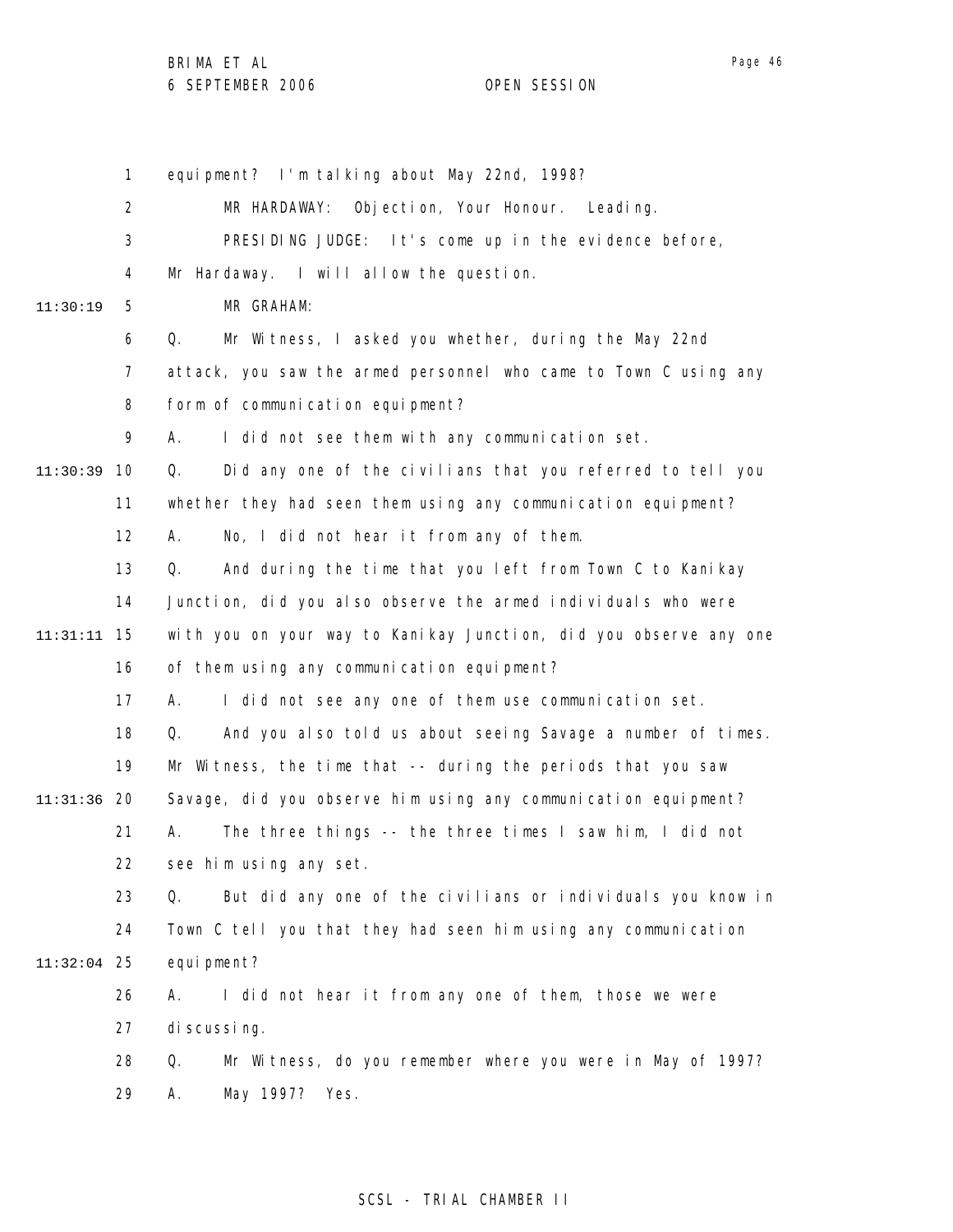BRIMA ET AL

6 SEPTEMBER 2006 OPEN SESSION

1 2 3 4 5 6 7 8 9 10 11:33:11 11 12 13 14 15 11:33:38 16 17 18 19 20 11:34:10 21 22 23 24 25 11:34:29 26 27 28 29 11:32:58 Q. Where were you, Mr Witness? A. I was in Town C. Q. And during this day, Mr Witness, did you hear of any significant thing happening, in May of 1997? PRESIDING JUDGE: You said during this day. MR GRAHAM: Sorry. PRESIDING JUDGE: You mean during this month? MR GRAHAM: Sorry, Your Honour. Thank you. Q. Mr Witness, during this month of May 1997, do you remember anything significant happening? A. Yes. Q. Can you tell this Court? A. I remember I heard the news about the BBC, that they had overthrown the SLPP government. Q. And did you get to hear the names of any individuals who were responsible for the overthrow of the SLPP government? A. Yes. Q. Can you tell this Court what you heard, Mr Witness? A. I first heard Tamba Gborie, who -- who they said led the overthrow and, later on, I got to know that -- I got to hear Johnny Paul's name. MR GRAHAM: Your Honour, Tamba Gborie, we've heard that before. Q. And, Mr Witness, who told you that Tamba Gborie was one of those who led the overthrow of the SLPP government? A. It was through the BBC, Focus On Africa. Q. Thank you. And, Mr Witness, during this same period, in May, or any time thereafter, did you hear that one Alex Tamba Brima, also known as Gullit, was one of those who were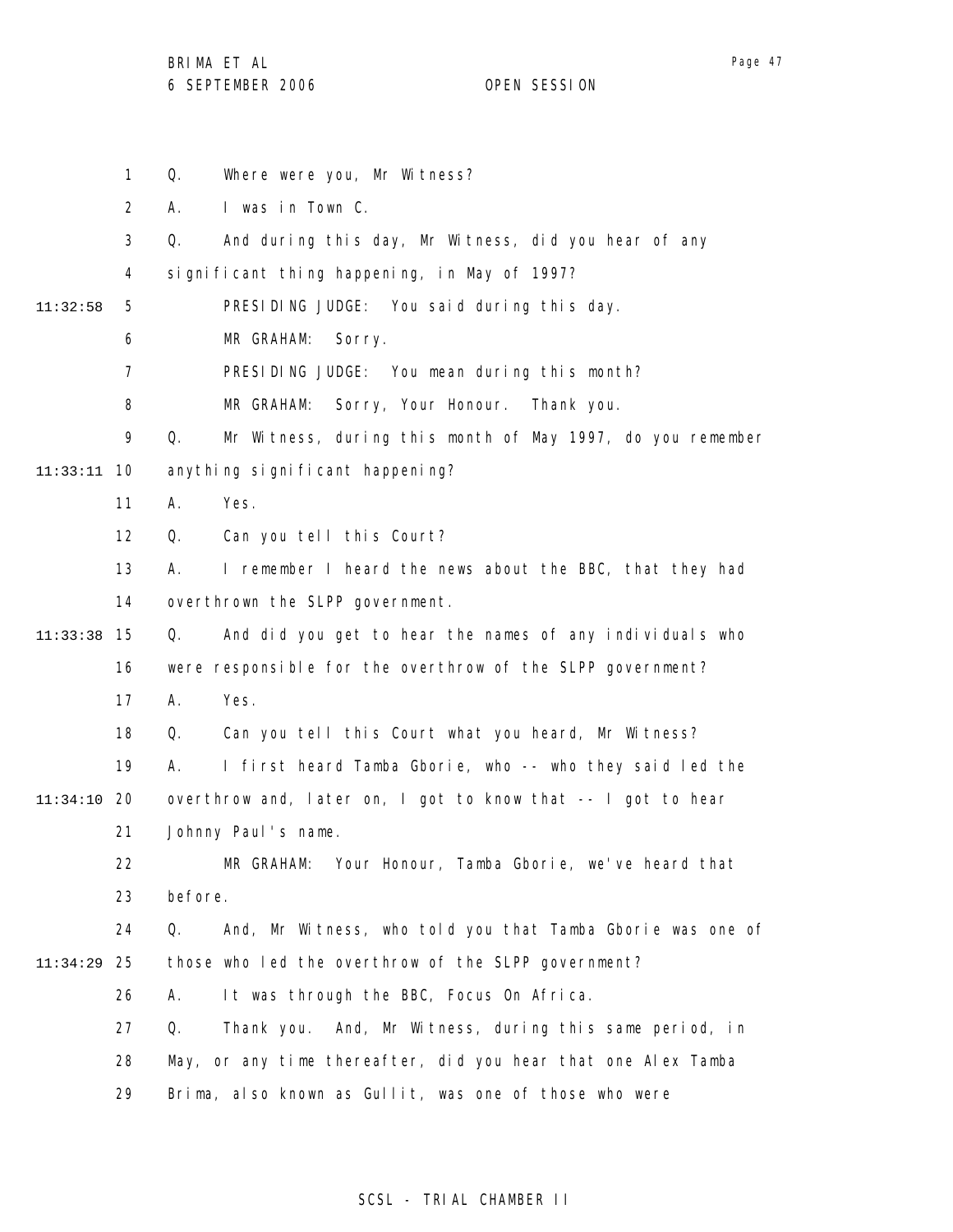Page 48

1 2 3 4 5 6 7 8 9 10 11:35:47 11 12 13 14 15 11:36:09 16 17 18 19 20 11:36:33 21 22 23 24 25 11:36:56 26 27 28 29 11:35:20 responsible for the overthrow of the SLPP government? A. I did not hear that. Q. Did anyone tell you that they had heard that Alex Tamba Brima, also known as Gullit, was one of those responsible for the overthrow of the SLPP government? A. I did not discuss such things with anybody. Q. Mr Witness, did you hear that one Ibrahim Bazzy Kamara, was one of those who were responsible for the overthrow of the SLPP government, in May of 1997? A. I did not hear that. Q. Did anyone tell you that they had heard, in any way, that Ibrahim Bazzy Kamara was one of those who were responsible for the overthrow of the SLPP government, in May of 1997? A. I did not hear that. Q. Mr Witness, did you hear that one Santigie Borbor Kanu, also known as Five-Five, was one of those who were responsible for the overthrow of the SLPP government, in May of 1997? A. No, I did not hear that. Q. But did anyone tell you that they had heard that Santigie Borbor Kanu, also known as Five-Five, was one of those who were responsible for the overthrow of the SLPP government? A. I did not discuss that with anybody and I did not hear that. Q. Mr Witness, do you recall where you were on January 6, 1999? A. Yes. Q. Where were you, Mr Witness? A. I -- I was in Kabala Town. Q. And do you remember anything significant happening on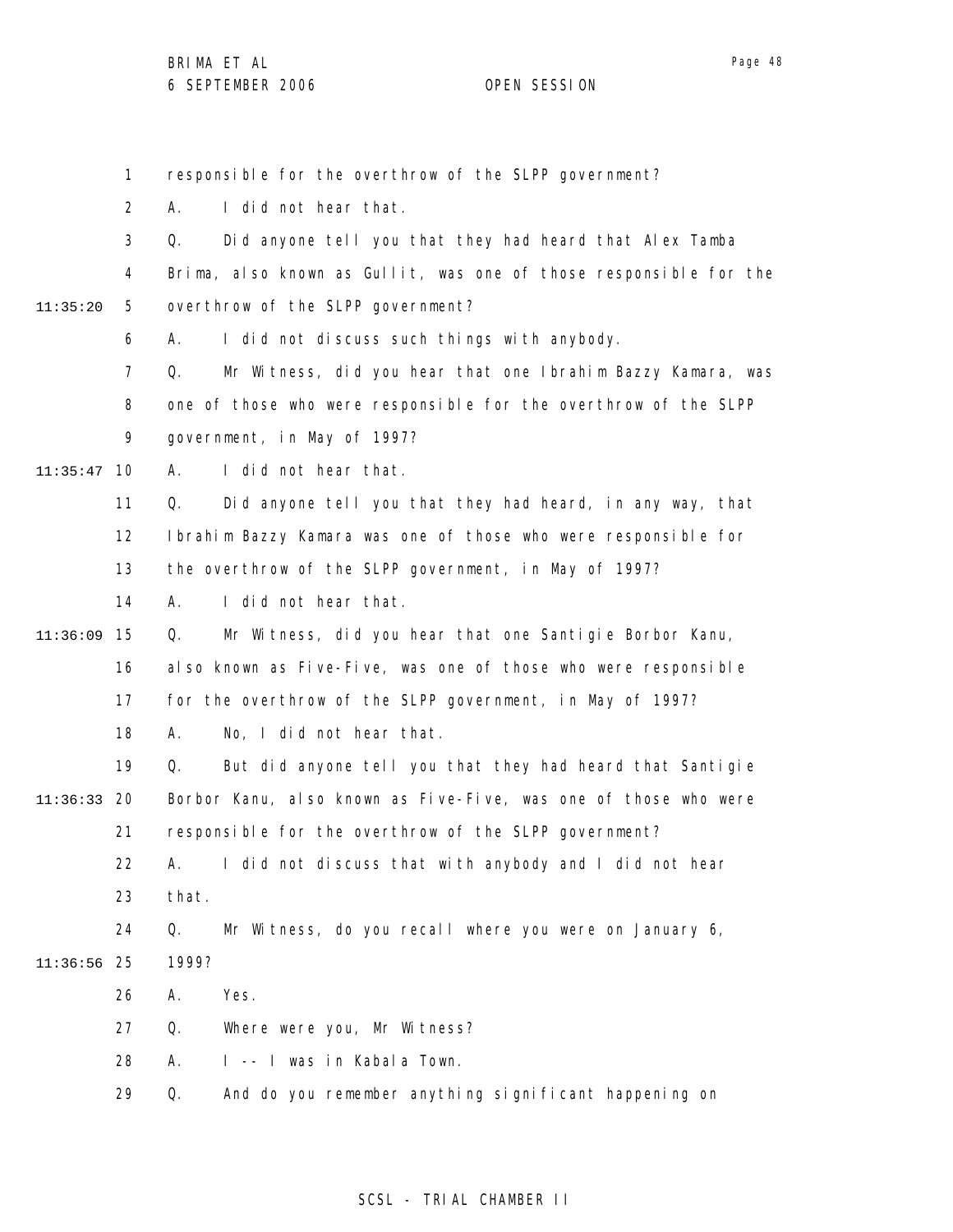1 2 3 4 5 6 7 8 9 10 11:38:12 11 12 13 14 15 11:38:33 16 17 18 19 20 11:39:01 21 22 23 24 25 11:39:22 26 27 28 29 11:37:46 January 6th of 1999, Mr Witness? A. Yes. I heard about the January 6th intervention, ECOMOG intervention, in Freetown. Q. Mr Witness, did you hear about a rebel invasion of Freetown, in January 6th of 1999? A. Yes. Q. Did you hear that one Alex Tamba Brima, also known as Gullit, was one of those responsible for the attack on Freetown on January 6th, 1999? A. No, I did not hear that. Q. And did anyone tell you that they had heard that one Alex Tamba Brima, also known as Gullit, was responsible for the attack, General Issa's attack on Freetown? A. No, I did not hear that. Q. Mr Witness, did you hear that one Ibrahim Bazzy Kamara, was one of those responsible for the January 6th attack on Freetown? A. No, I did not hear that. Q. And did you hear that one Santigie Borbor Kanu, also known as Five-Five, was one of those responsible for the attack on Freetown, on January 6th of 1999? A. No, I did not hear that. Q. And did anyone tell you that they had heard that he was one of those who attacked Freetown on January 6th, 1999? A. No, I did not discuss it with anyone and I did not hear it. Q. Mr Witness, these names that -- three names that I just mentioned to you, have you heard these names before? A. I got to know these names when the Court and Outreach programme reached in Town C, when they showed us through the video, and the man who was showing the video told us the names.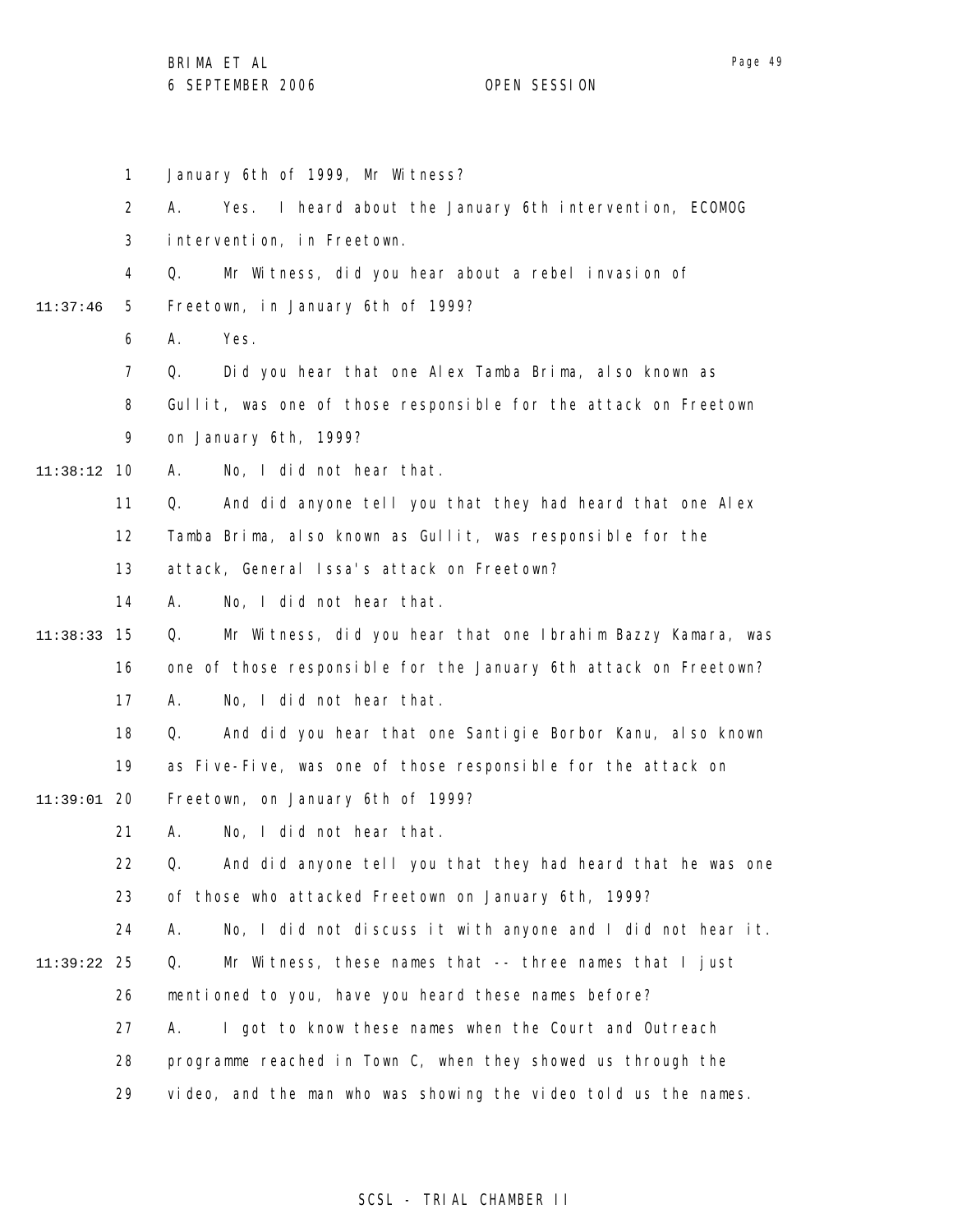|          | $\mathbf{1}$ | He said that these were the people. I don't know how they are     |  |  |
|----------|--------------|-------------------------------------------------------------------|--|--|
|          | 2            | called in Court, so that was how I came to know those names.      |  |  |
|          | 3            | Do you remember when you were shown this video, Mr Witness?<br>Q. |  |  |
|          | 4            | I can't recall the date.<br>А.                                    |  |  |
| 11:40:20 | 5            | Mr Witness --<br>Q.                                               |  |  |
|          | 6            | MR GRAHAM: Your Honours, just a second. I just need a             |  |  |
|          | 7            | second to consult with my learned friends. Your Honour, I don't   |  |  |
|          | 8            | have any further questions for the witness. I'm grateful for the  |  |  |
|          | 9            | time.                                                             |  |  |
| 11:41:15 | 10           | PRESIDING JUDGE: Thank you, Mr Graham. Is there anything          |  |  |
|          | 11           | else in chief?                                                    |  |  |
|          | 12           | MR MANLY-SPAIN: Yes, Your Honour, just a couple of                |  |  |
|          | 13           | questions.                                                        |  |  |
|          | 14           | CROSS-EXAMINED BY MANLY-SPAIN:                                    |  |  |
| 11:41:24 | 15           | Mr Witness, you mentioned the programme on the BBC, Focus<br>Q.   |  |  |
|          | 16           | On Africa. I want to ask you: After the January 6th invasion of   |  |  |
|          | 17           | Freetown, did you listen to Focus On Africa?                      |  |  |
|          | 18           | I'm just -- after January 6th, about January 11th, I left<br>А.   |  |  |
|          | 19           | Sierra Leone for Guinea, so I did not listen to the radio because |  |  |
| 11:41:53 | 20           | I did not go with a radio.                                        |  |  |
|          | 21           | MR MANLY-SPAIN:<br>Thank you. That is all, Your Honour.           |  |  |
|          | 22           | PRESIDING JUDGE: Yes, Mr Fofanah:                                 |  |  |
|          | 23           | MR FOFANAH: Yes, Your Honours, a number of questions.             |  |  |
|          | 24           | CROSS-EXAMINED BY MR FOFANAH:                                     |  |  |
| 11:42:04 | 25           | Mr Witness, do you know if Savage, the man you've referred<br>Q.  |  |  |
|          | 26           | to as heading the rebels, was answerable to anyone?               |  |  |
|          | 27           | MR HARDAWAY: Objection. Leading. He didn't say he was             |  |  |
|          | 28           | leading -- first off -- I apologise, he wasn't leading.<br>He     |  |  |
|          | 29           | didn't say that the group was rebels. The group that attacked,    |  |  |

## SCSL - TRIAL CHAMBER II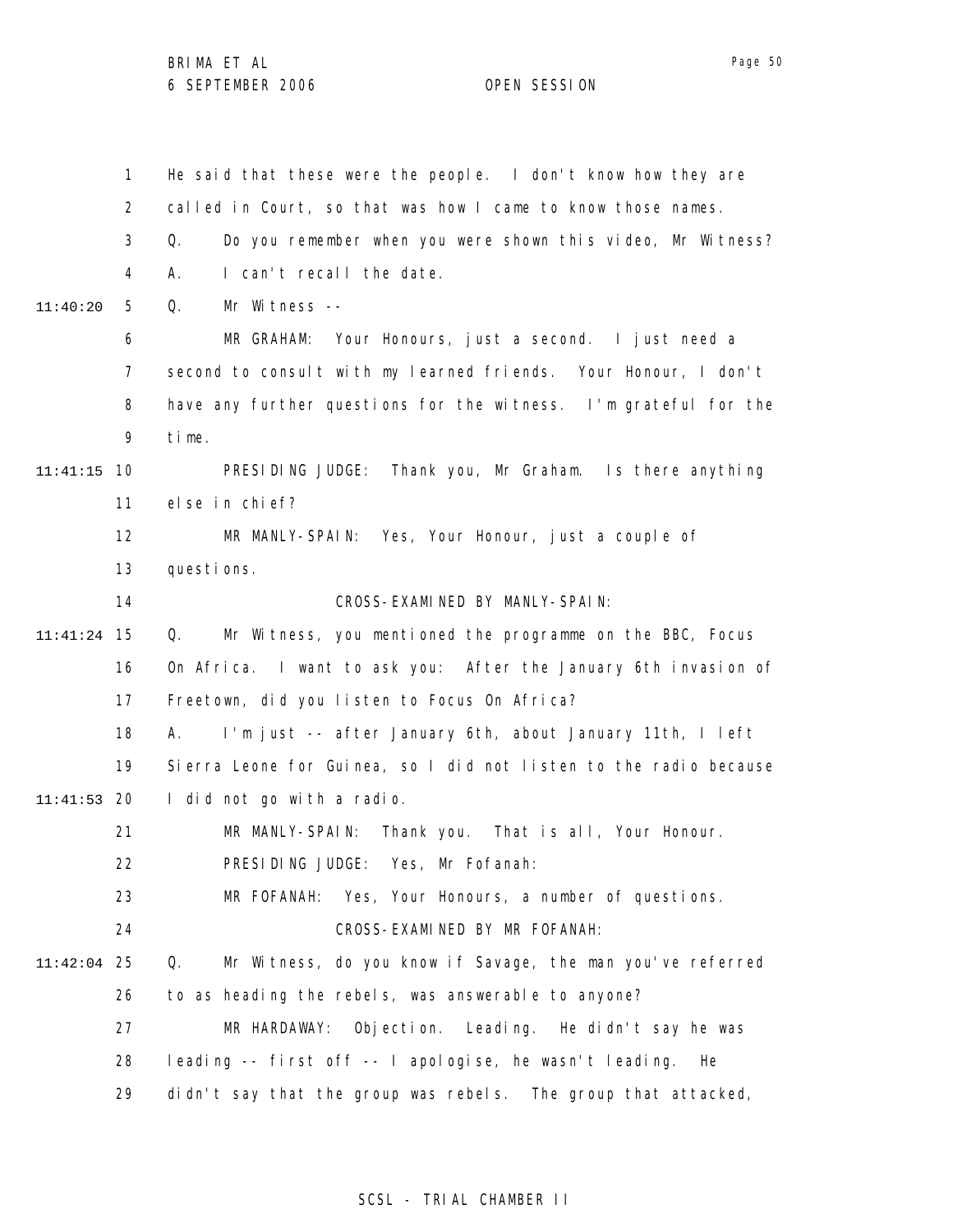Page 51

1 2 3 4 5 6 7 8 9 10 11:42:56 11 12 13 14 15 11:43:09 16 17 18 19 20 11:43:30 21 22 23 24 25 11:43:55 26 27 28 29 11:42:51 there was no classification of them, Your Honour. PRESIDING JUDGE: What do you say to that, Mr Fofanah? MR FOFANAH: I don't know if my learned colleague is objecting to the word rebel. PRESIDING JUDGE: Well, I take that as the first objection; is that right. MR HARDAWAY: Actually, Your Honour, that is the primary objection. There is no classification of the group that led the attack, that Savage led. MR FOFANAH: I will concede and just rephrase the question, Your Honour. PRESIDING JUDGE: All right. Thank you. MR FOFANAH: Q. So do you know if the armed men you've referred to as being headed by Savage, do you know if Savage was answerable to anyone? MR HARDAWAY: Objection, Your Honour. Leading. PRESIDING JUDGE: I will allow it, Mr Hardaway. MR FOFANAH: Q. The question is, if you know if Savage was answerable to anyone? A. I don't know about that. I did not hear about that because I did not have any close conversation with Savage. Q. Now, you also mentioned Ishmael as Savage's second in command. How do you know that Ishmael was deputy to Savage? MR HARDAWAY: Objection, Your Honour. Asked and answered. PRESIDING JUDGE: Refer us to what was said, Mr Hardaway. MR HARDAWAY: He stated that, at the meeting, that Savage introduced Ishmael as his second in command. PRESIDING JUDGE: Yes, I would say Mr Hardaway is correct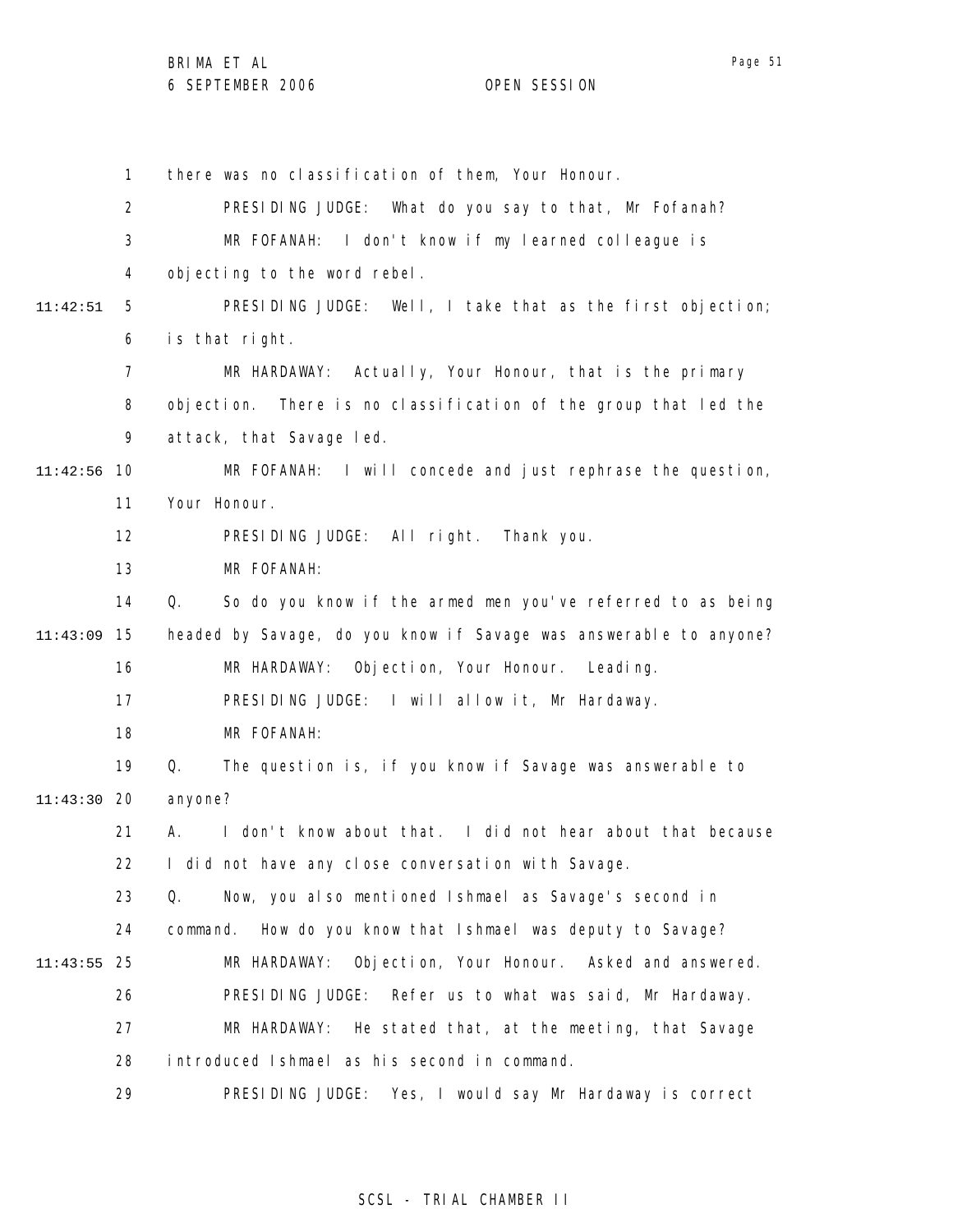| 1              | there.                                                            |
|----------------|-------------------------------------------------------------------|
| $\overline{2}$ | MR FOFANAH: As Your Honour pleases.                               |
| 3              | Q.<br>Now, how long did Savage and his men stay in Town C, if you |
| 4              | know?                                                             |
| 5              | Since September 11th, I cannot tell because I left Town C,<br>А.  |
| 6              | finally, on 12 October 1998.                                      |
| $\overline{7}$ | Now, apart from the killings and burnings and the rape<br>Q.      |
| 8              | you've referred to, which you said were allegedly committed by    |
| 9              | Savage and his men, did you hear of any other crime committed by  |
| 10             | these men?                                                        |
| 11             | I don't know about any other one, except -- apart from the<br>А.  |
| 12             | one I have mentioned.                                             |
| 13             | Finally, how do you know that -- the people who showed you<br>Q.  |
| 14             | the video portraying the accused persons in Court, how do you     |
| 15             | know that those who showed the video were from the Special Court  |
| 16             | for Sierra Leone?                                                 |
| 17             | А.<br>The man who led the programme, he had -- he made a          |
| 18             | self-introduction and gave us a briefing about the programme.     |
| 19             | Did he say he was from the Special Court for Sierra Leone?<br>Q.  |
| 20             | А.<br>Yes.                                                        |
| 21             | Thank you. I have no further questions.<br>MR FOFANAH:            |
| 22             | PRESIDING JUDGE: Mr Hardaway.                                     |
| 23             | Thank you, Your Honour.<br>MR HARDAWAY:                           |
| 24             | CROSS-EXAMINED BY MR HARDAWAY:                                    |
| 25             | Mr Witness, good morning, sir.<br>Q.                              |
| 26             | Good morning. How are you?<br>А.                                  |
| 27             | I'm fine, thank you. I have some questions for you. I<br>Q.       |
| 28             | just want you to listen to them carefully, answer them concisely. |
| 29             | For the most part, they can either be answered yes, no, or I      |
|                |                                                                   |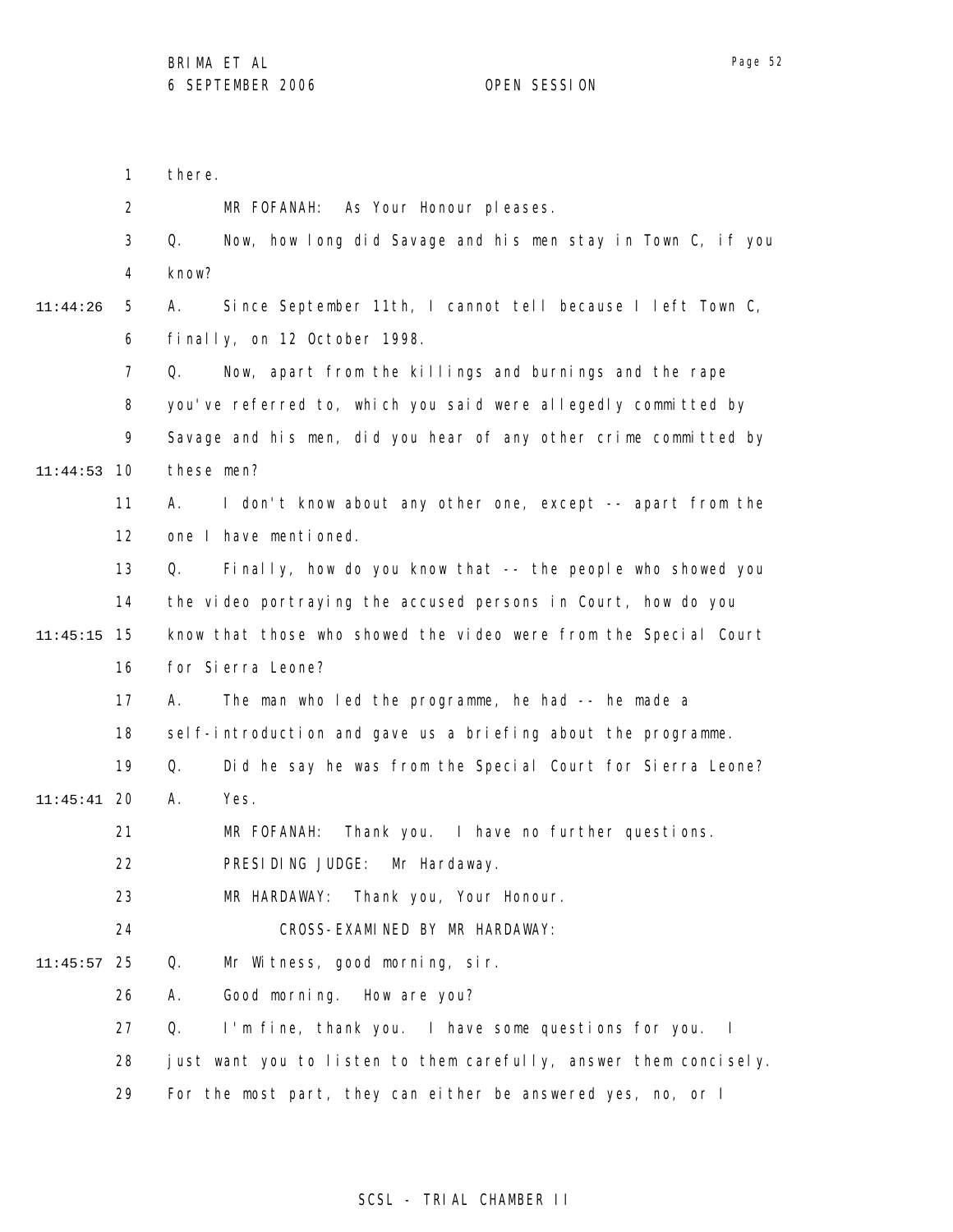|               | $\mathbf{1}$   |            | Do you understand, sir?<br>don't know.                          |
|---------------|----------------|------------|-----------------------------------------------------------------|
|               | $\overline{2}$ | Α.         | Yes.                                                            |
|               | 3              | Q.         | I want to take you back, sir, to the first attack on Town       |
|               | 4              |            | C, and I believe that was on, excuse me, 22nd May 1998; is that |
| 11:46:44      | 5              | correct?   |                                                                 |
|               | 6              | А.         | Yes.                                                            |
|               | $\overline{7}$ | Q.         | While you were in Town C during that attack, did you see or     |
|               | 8              |            | hear of any rapes being committed?                              |
|               | 9              | Α.         | 22nd May?                                                       |
| 11:47:02      | 10             | Q.         | Yes.                                                            |
|               | 11             | Α.         | I did not hear, I did not see.                                  |
|               | 12             | Q.         | Did you see any killings or hear of any killings on the         |
|               | 13             |            | attack of 22 May?                                               |
|               | 14             | А.         | Yes.                                                            |
| 11:47:20      | 15             | Q.         | What killings did you see or hear about in Town C on            |
|               | 16             |            | 22 May, sir?                                                    |
|               | 17             | А.         | As I have said, I mentioned some of the people who I saw be     |
|               | 18             |            | killed in Town C that very 22nd May.                            |
|               | 19             | Q.         | Did you see or hear of any mutilations in Town C on the         |
| $11:47:52$ 20 |                |            | attack of 22 May 1998?                                          |
|               | 21             | Α.         | No, I did not hear, I did not see.                              |
|               | 22             | Q.         | Did you see or hear of any burnings of any houses in Town C     |
|               | 23             |            | on 22 May 1998?                                                 |
|               | 24             | А.         | No.                                                             |
| 11:48:16      | 25             | Q.         | What you have described, sir, these were committed by the       |
|               | 26             |            | people who you testified were in soldier uniforms; is that      |
|               | 27             | correct?   |                                                                 |
|               | 28             | А.         | Yes, some wore soldier uniforms, some wore civilian             |
|               | 29             | cl othing. |                                                                 |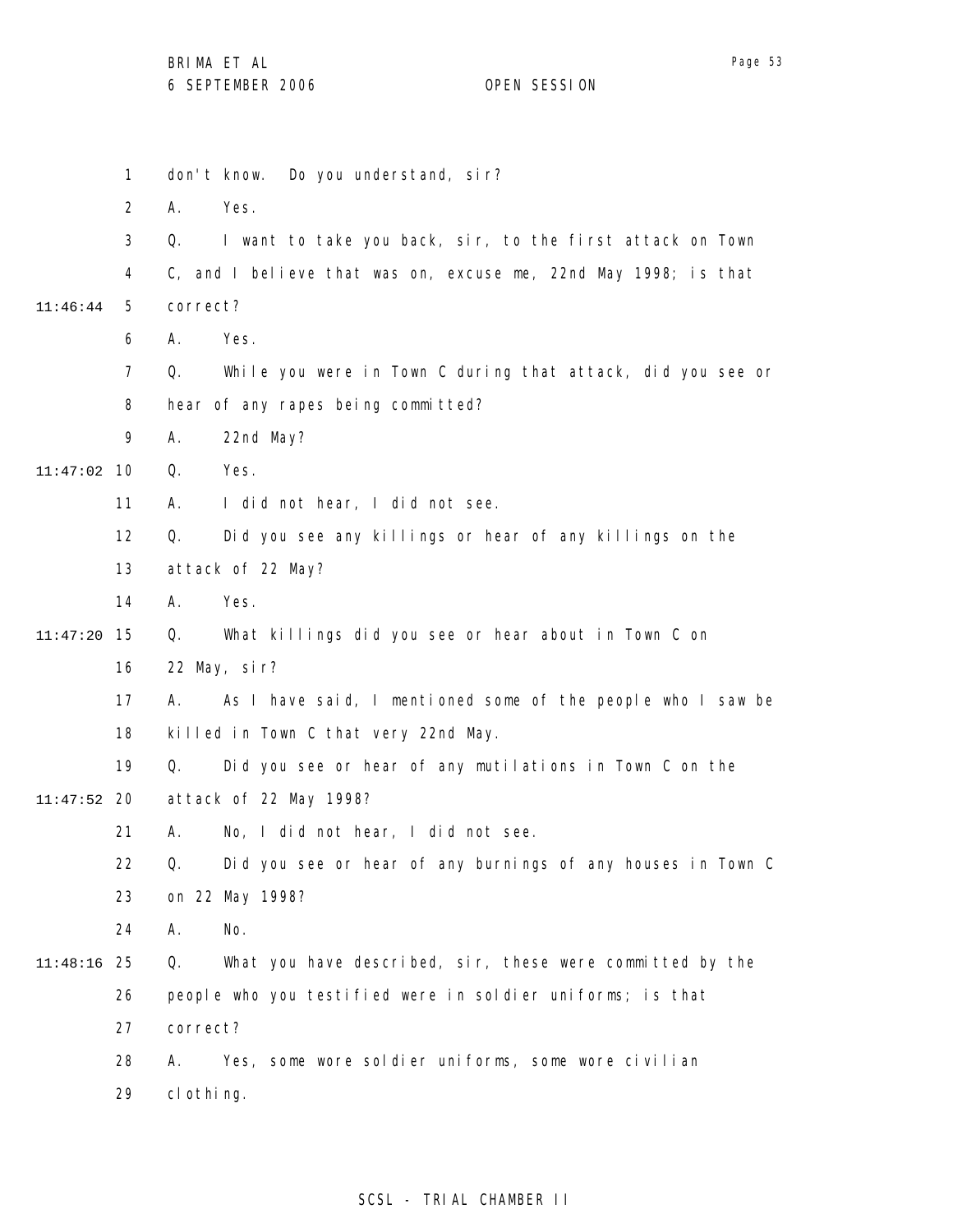1 2 3 4 5 6 7 8 9 10 11:49:24 11 12 13 14 15 11:49:41 16 17 18 19 20 11:49:55 21 22 23 24 25 11:50:17 26 27 28 29 11:48:52 Q. And you had learned that the name of the leader of this particular attack, and I refer to 22 May, was Captain Ishmael; correct? A. Captain Ishmael and Colonel Born Trouble. Q. Captain Ishmael was an SLA soldier, wasn't he, sir? A. Yes. Q. And Born Trouble -- did you see Born Trouble? A. I did not see Born Trouble on that day. I did not see him. Q. Now, approximately how many people were marched to Kanikay Junction from Town C? A. Civilians? Q. Yes, sir. A. The group I was with, there were 15 civilians, 15 civilians. Q. Were there any children among the 15 civilians? A. No. Q. Were there women among the 15 civilians? A. No. Q. It was all men? A. All men. Q. And you mentioned you were forced to carry luggage. Were the other people -- were the other men in the group also forced to carry luggage? A. The 15 of us, all of us had luggage. Q. Just to go back to Town C on the 22nd of May, sir. Among the people who were attacking Town C, did you see any children as part of the attack on Town C? A. I did not see them all. The ones I saw I did not see children among.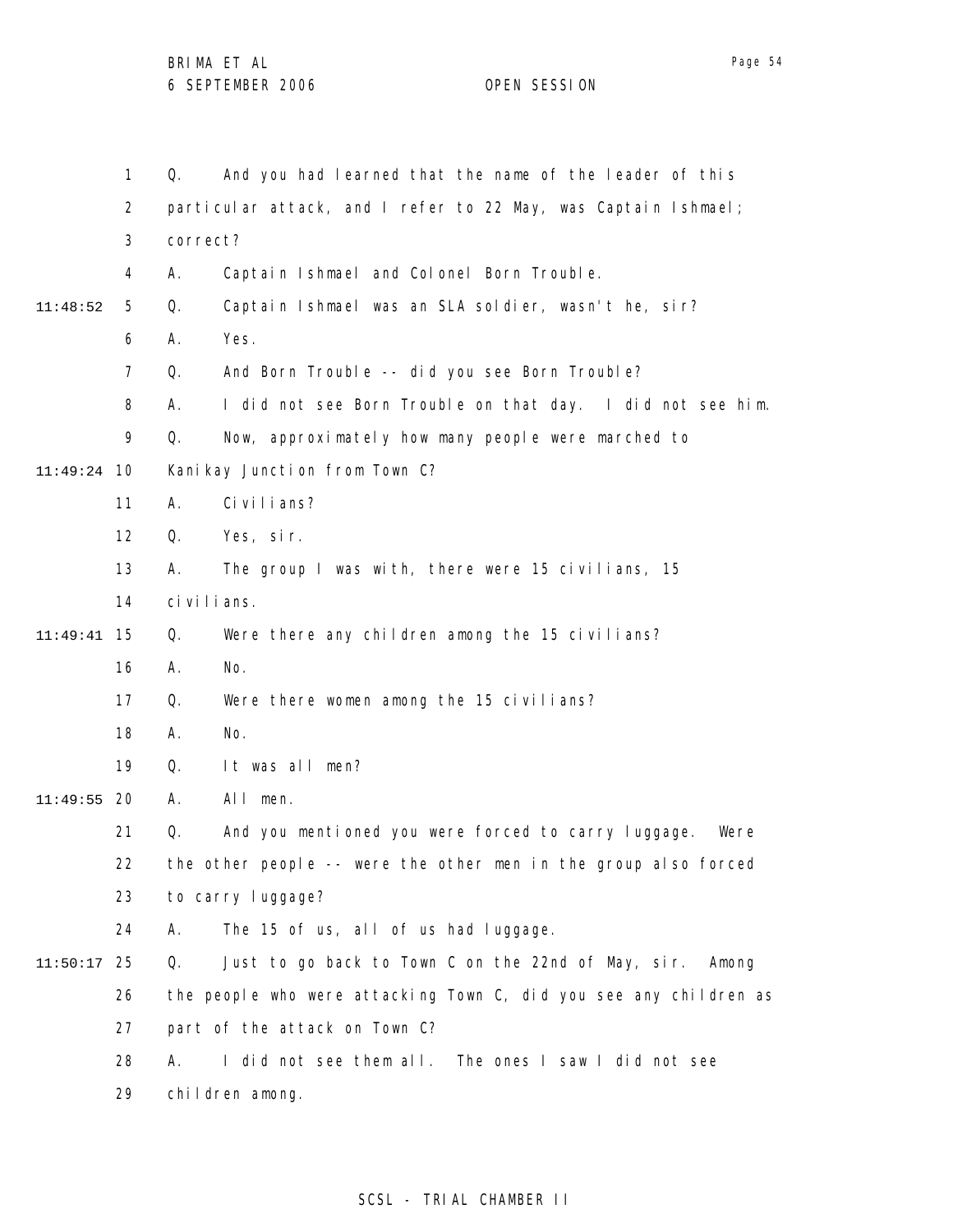1 2 3 4 5 6 7 8 9 10 11:51:40 11 12 13 14 15 11:52:00 16 17 18 19 20 11:52:22 21 22 23 24 25 11:52:38 26 27 28 29 11:51:06 Q. Did you hear of any children being part of the attack on Town C on 22 May 1998? A. No. Q. I put it to you, sir, that the group that attacked Town C, on 22 May 1998, was a mixed force of SLA soldiers and RUF rebels. What is your response, sir? A. I don't know about their status, but -- Q. When you were at Kanikay Junction, sir, did you see or hear of any rapes at Kanikay Junction? A. No. Q. Did you see or hear of any killings in Kanikay Junction? A. No. Q. Did you see or hear of any mutilations in Kanikay Junction? A. No. Q. Did you see or hear of any burnings in Kanikay Junction? A. On the 22nd? Q. While you were at Kanikay Junction, sir? A. No. Q. Now, you stated that you had seen soldiers or people in military uniforms and people in civilian clothes there as well; is that correct? A. Yes. Q. And the people in the uniforms and the civilians clothes, they had weapons, didn't they? A. Yes. Q. Did you see any children with any weapons while you were at Kani kay Juncti on? A. No. Q. I put it to you, sir, that the armed people who you saw at

### SCSL - TRIAL CHAMBER II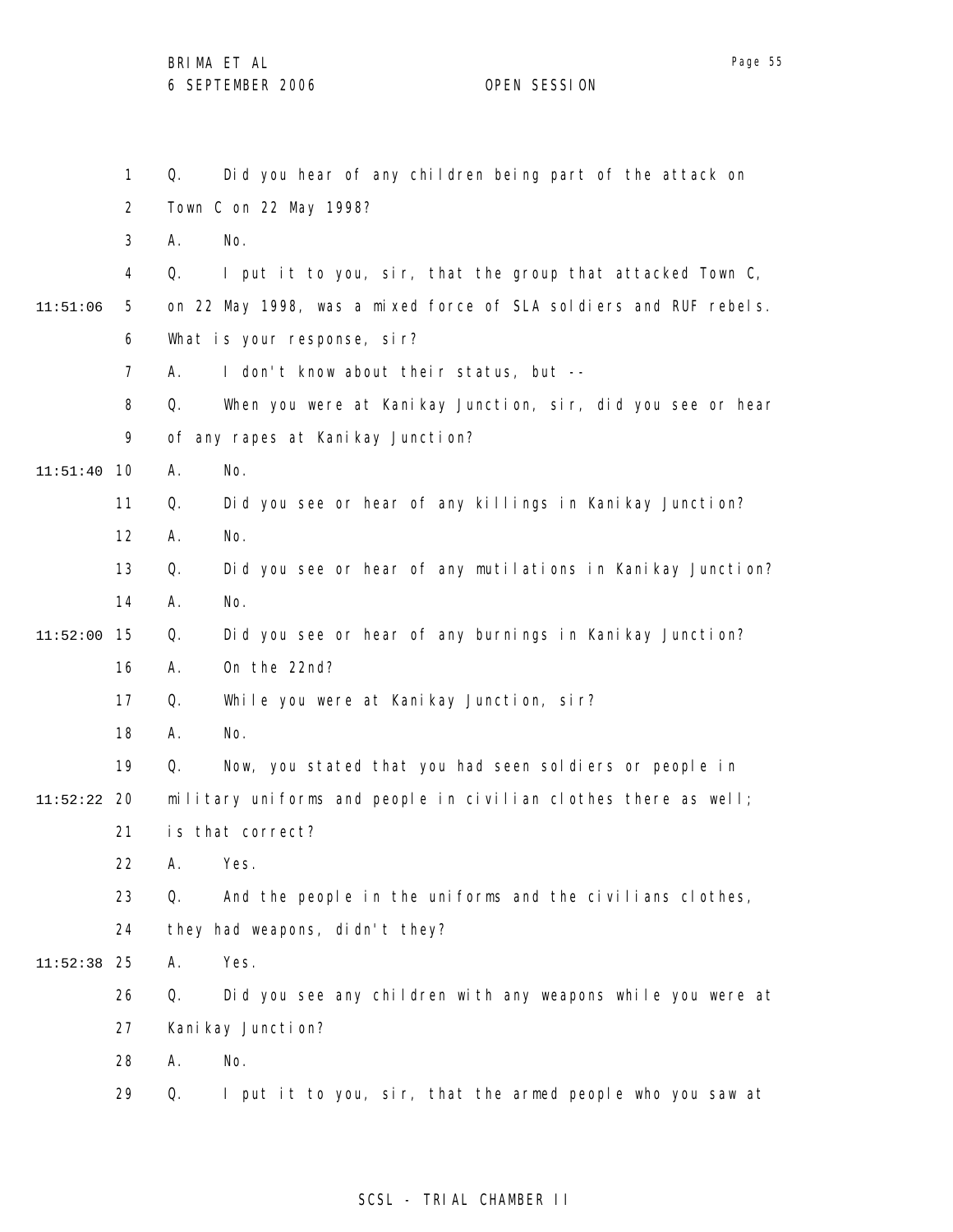|               | $\mathbf{1}$   | Kanikay Junction were a mixed force of SLA soldiers and RUF       |
|---------------|----------------|-------------------------------------------------------------------|
|               | $\overline{2}$ | rebels. What is your response, please?                            |
|               | 3              | I still repeat that I don't know about their status,<br>А.        |
|               | 4              | whether they are any -- from any of those groups.                 |
| 11:53:19      | 5              | Now, other than in the armed groups that we've just<br>Q.         |
|               | 6              | discussed, did you see any children generally in Kanikay          |
|               | 7              | Juncti on?                                                        |
|               | 8              | I arrived there at night and the place was dark, so I could<br>А. |
|               | 9              | not see.                                                          |
| 11:53:57      | 10             | MR HARDAWAY: With the Court's indulgence for one moment.          |
|               | 11             | PRESIDING JUDGE: Yes, Mr Hardaway.                                |
|               | 12             | MR HARDAWAY:                                                      |
|               | 13             | I want to take you now, sir, to Town C, during the attack<br>Q.   |
|               | 14             | of September 11th, 1998; all right?                               |
| 11:54:31      | 15             | Okay. Yes, okay.<br>А.                                            |
|               | 16             | Now, other than the burnings and killings and the rape that<br>Q. |
|               | 17             | you mentioned -- actually, I withdraw that question, Your Honour. |
|               | 18             | Did you see any children as taking part of the attack on Town C   |
|               | 19             | on September 11th, 1998?                                          |
| $11:55:04$ 20 |                | I was unable to see the men that was in action when they<br>А.    |
|               | 21             | attacked because I was in hiding. I did not see them when they    |
|               | 22             | were doing the action.                                            |
|               | 23             | After the attack of September 11th, 1998 on Town C, did you<br>Q. |
|               | 24             | hear of any children taking part in that attack?                  |
| 11:55:28      | 25             | Yes. I want to ease mysel f.<br>А.                                |
|               | 26             | MR HARDAWAY: I have just maybe one or two more questions,         |
|               | 27             | Your Honour, if that's all right.                                 |
|               | 28             | PRESIDING JUDGE:<br>Well, I appreciate you letting us know        |
|               | 29             | that, Mr Hardaway, but we've got no means of knowing whether      |

# SCSL - TRIAL CHAMBER II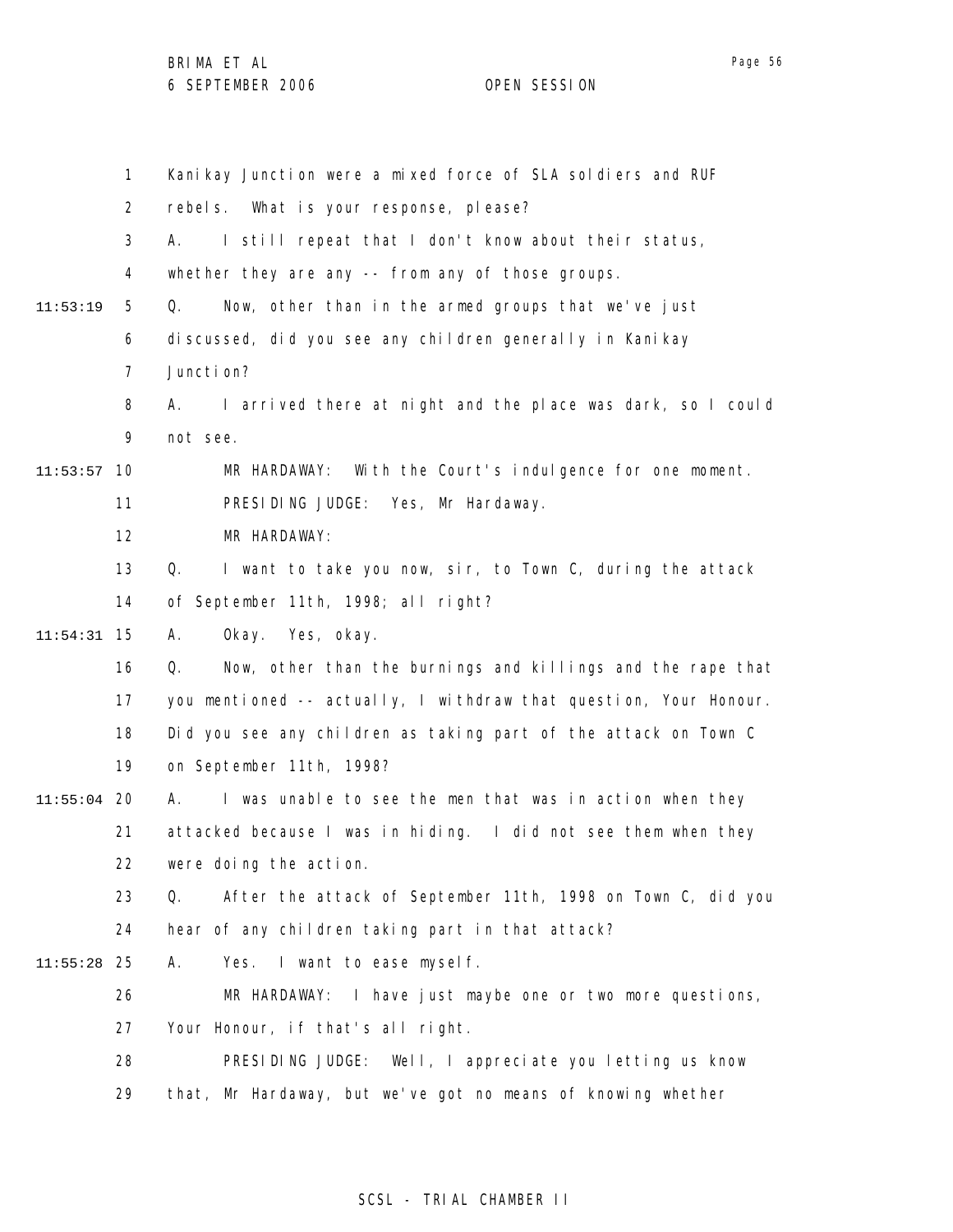|          | $\mathbf{1}$   | there is any re-examination, and I think the witness's needs are |
|----------|----------------|------------------------------------------------------------------|
|          | $\overline{2}$ | fairly urgent at the moment. Mr Witness, could you wait for a    |
|          | 3              | few more moments?                                                |
|          | 4              | THE WITNESS:<br>l'm okay.                                        |
| 11:56:19 | 5              | MR HARDAWAY:<br>Thank you, Your Honour. Mr Witness, thank        |
|          | 6              | you.                                                             |
|          | $\overline{7}$ | Q.<br>Mr Witness, you stated you saw Savage wearing military     |
|          | 8              | trousers; correct?                                               |
|          | 9              | А.<br>Yes.                                                       |
| 11:56:33 | 10             | Savage was an SLA soldier, wasn't he?<br>Q.                      |
|          | 11             | А.<br>I got to know that later that he was an SLA soldier.       |
|          | 12             | MR HARDAWAY: Thank you, Mr Witness. I thank you for your         |
|          | 13             | time. I have no more questions for you. Your Honour, this        |
|          | 14             | completes my cross-examination.                                  |
| 11:56:53 | 15             | PRESIDING JUDGE: Thank you, Mr Hardaway. Is there any            |
|          | 16             | re-examination?                                                  |
|          | 17             | MR FOFANAH: Your Honours, on behalf of the Defence, I            |
|          | 18             | would just -- just one question on re-examination.               |
|          | 19             | RE-EXAMINED BY MR FOFANAH:                                       |
| 11:57:05 | 20             | Mr Witness, how do you know that both Ishmael and Savage<br>Q.   |
|          | 21             | are SLA sol di ers?                                              |
|          | 22             | Α.<br>I heard that from the discussion with the men.             |
|          | 23             | Q.<br>[Microphone not activated]?                                |
|          | 24             | With his men.<br>А.                                              |
| 11:57:23 | 25             | Thank you, Mr Witness.<br>MR FOFANAH:                            |
|          | 26             | PRESIDING JUDGE: I take it there is no other                     |
|          | 27             | re-examination?                                                  |
|          | 28             | That is so, Your Honours.<br>MR GRAHAM:                          |
|          | 29             | PRESIDING JUDGE:<br>Any questions? Well, Mr Witness, we'd        |

# SCSL - TRIAL CHAMBER II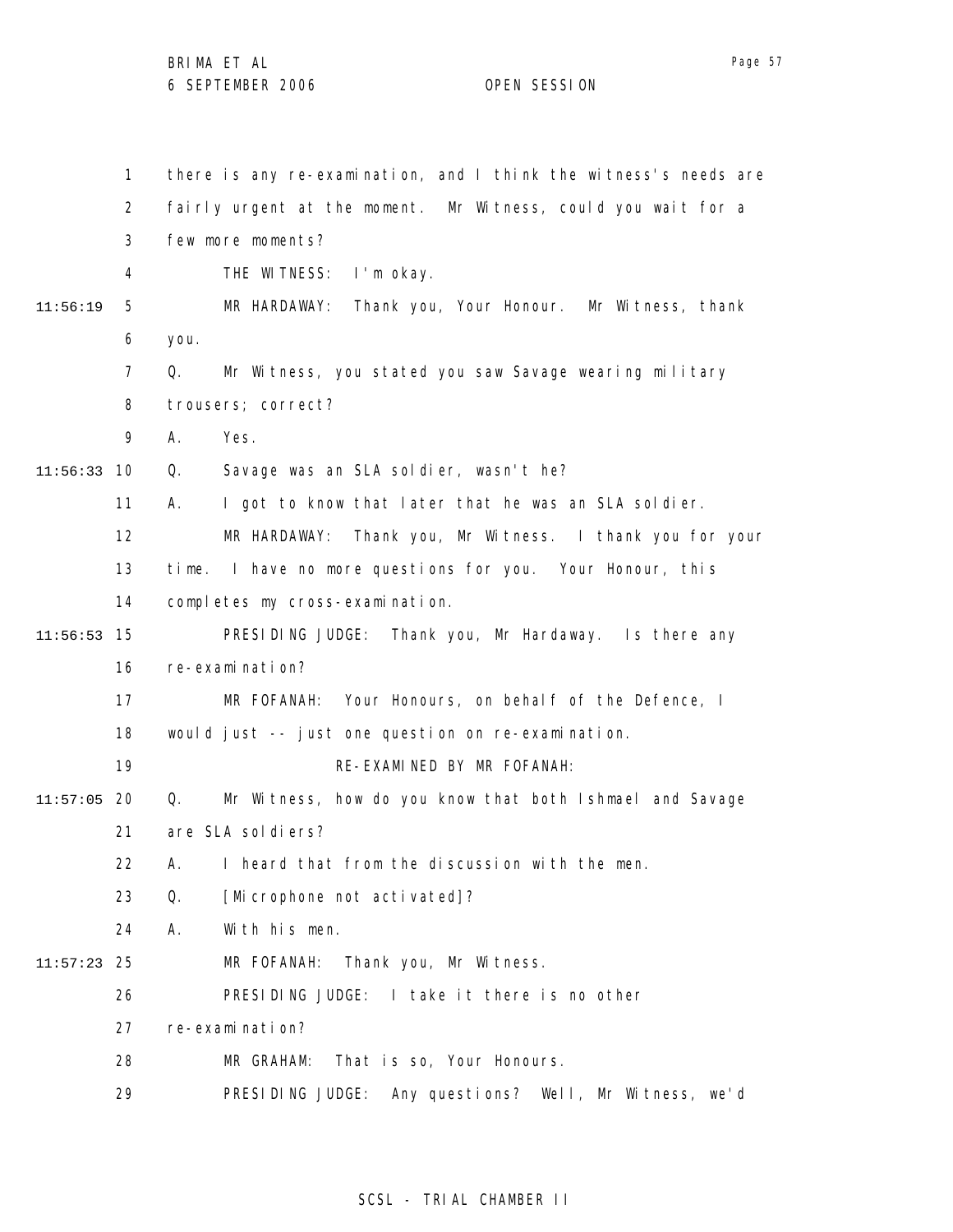1 2 3 4 5 6 7 8 9 10 11:59:41 11 12 13 14 15 12:01:33 16 17 18 19 20 12:02:41 21 22 23 24 25 12:03:42 26 27 28 29 11:57:54 like to thank you for coming along to Court and giving evidence. Your testimony is now complete. If you could just sit there for one short moment, we will have those curtains drawn across and you will be able to leave the courtroom. THE WITNESS: Thank you. [The witness withdrew] PRESIDING JUDGE: I understand the next Defence witness to be called is DAB-018; is that right, Mr Graham? MR GRAHAM: Your Honour, on the order of summaries, he appears as number one, on your order of summaries. Your Honours, I believe he will be testifying in Krio. PRESIDING JUDGE: Which witness is that? MR GRAHAM: DAB-018. [The witness entered court] PRESIDING JUDGE: Just help us out here, Mr Graham. I'm lost. Where do I find this witness summary? MR GRAHAM: Your Honours, I'm referring to the common Defence witness summaries. I'm sorry, number one on the common Defence witness summaries. PRESIDING JUDGE: Mr Graham, you said this witness will be giving evidence in -- was it Kono? MR GRAHAM: Your Honours, we have him listed on the summary as Kono, but I believe he will be testifying in Krio. WITNESS: DAB-018 [Sworn] [The witness answered through interpreter] PRESIDING JUDGE: Go ahead, Mr Graham. MR GRAHAM: Thank you, Your Honour. EXAMINED BY MR GRAHAM: Q. Good day, Mr Witness.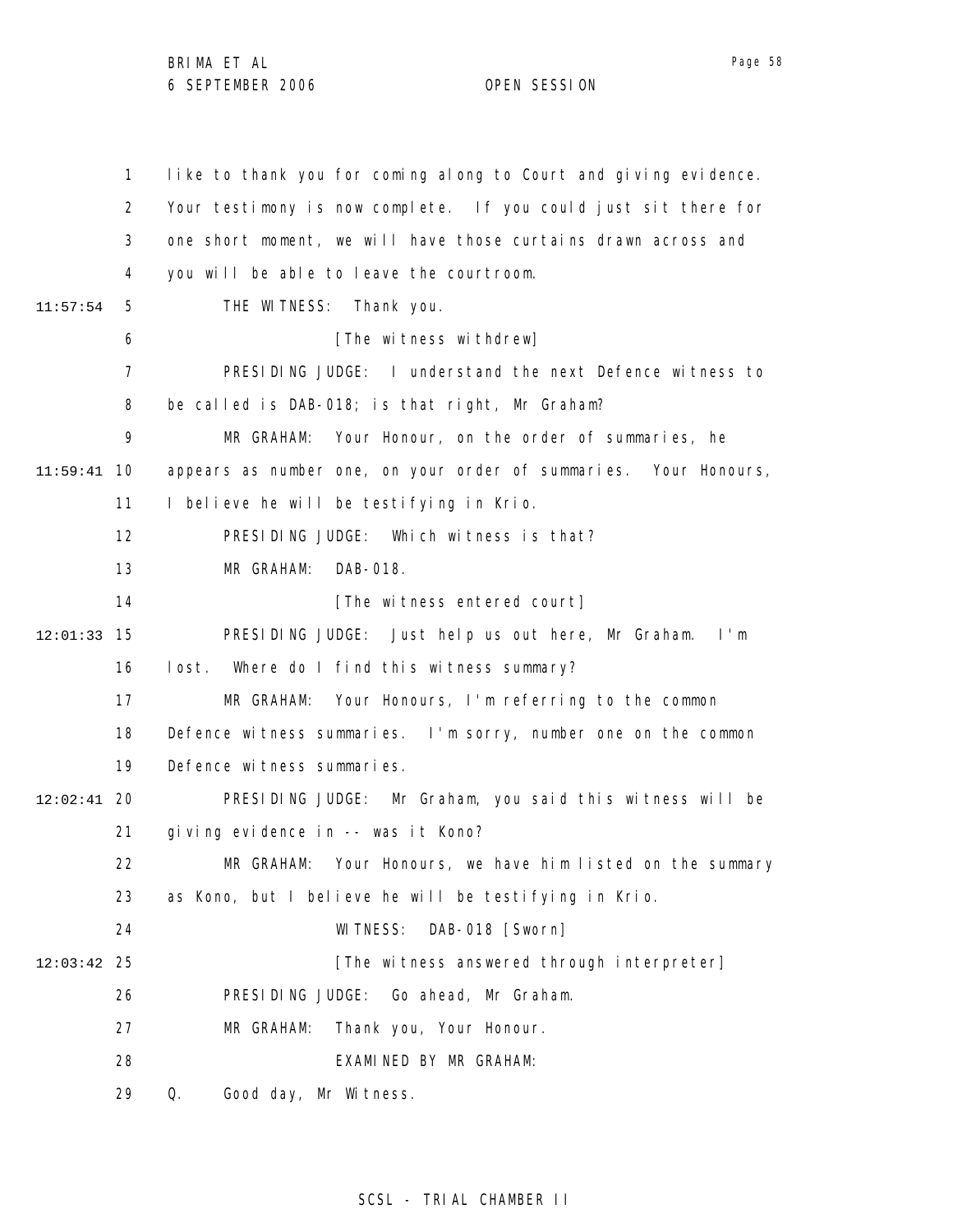1 2 3 4 5 6 7 8 9 10 12:04:18 11 12 13 14 15 12:04:30 16 17 18 19 20 12:04:52 21 22 23 24 25 12:05:15 26 27 28 29 12:04:01 A. How are you, man? Q. Mr Witness, I am fine. Mr Witness, I'm going to ask of you a few questions. A. Yes, man. Q. And I beg of you to answer them as concisely and patiently as you can, seeing as the interpreters will also be following your responses and interpreting accordingly. A. Yes, man. Q. Mr Witness, you were born 1968. MR GRAHAM: Your Honours, I proceed on the presumption that my learned friends have no objections to me leading on uncontested background material? MR AGHA: Yes, we have no objection, Your Honour. MR GRAHAM: Thank you. Q. Mr Witness, you were born in 1968 in Koidu Town, isn't it? A. Yes, man. Q. And that you attended the United Methodist Primary School in Koidu, isn't it? A. Yes, man. Q. And that you subsequently got secondary education at the Koidu secondary school, in Koidu, in the Kono District, isn't it? A. Yes, man. Q. And that you went up to secondary school form two but dropped out as a result of financial constraints, isn't it? A. Yes, man. Q. And that after your secondary -- when you fell out from secondary education, you assisted your mother in a petty business trading, isn't it? A. Yes, man.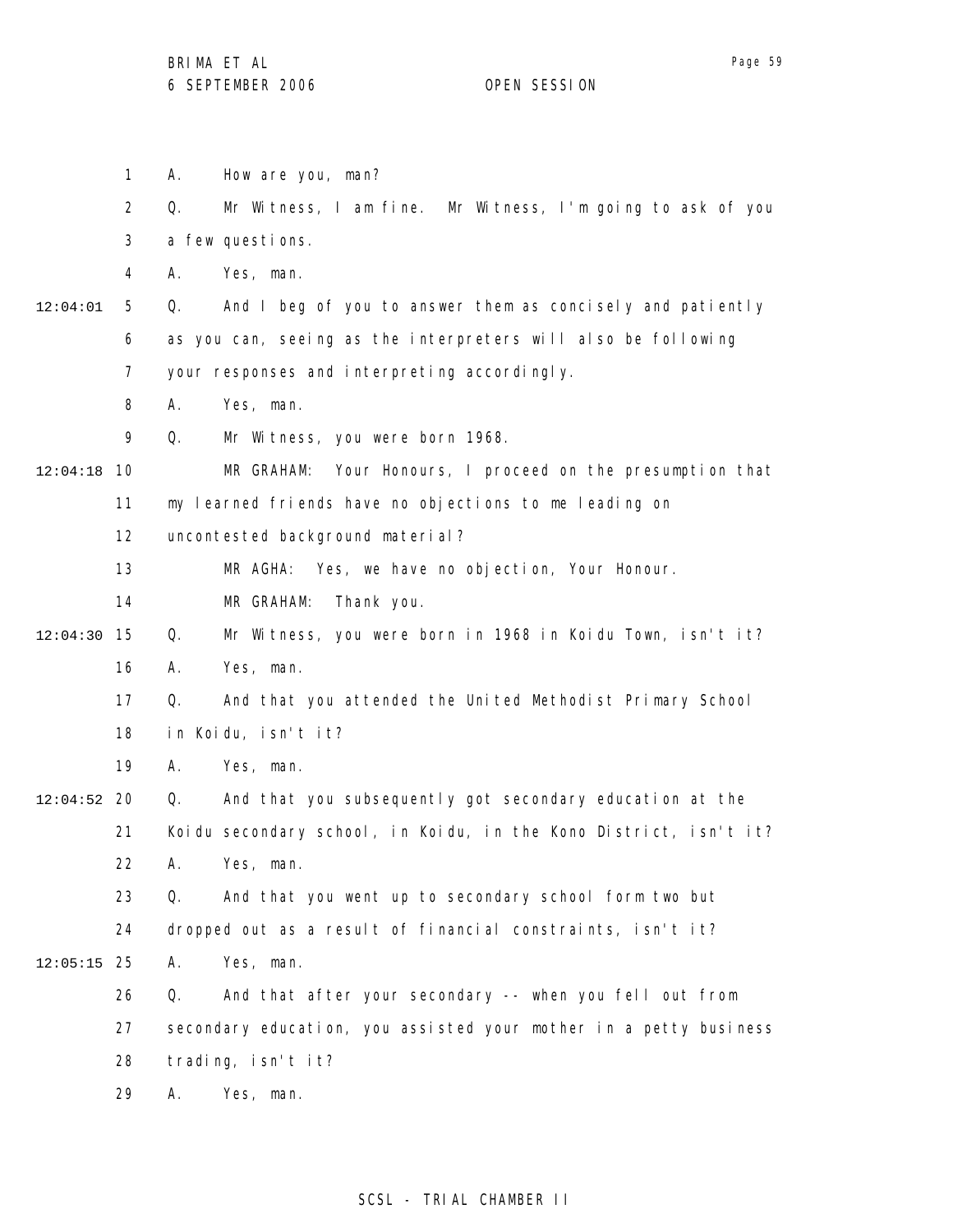1 2 3 4 5 6 7 8 9 10 12:06:27 11 12 13 14 15 12:06:51 16 17 18 19 20 12:07:17 21 22 23 24 25 12:07:32 26 27 28 29 12:06:00 Q. And that you yourself are currently engaged in the business of petty trading, isn't it, Mr Witness? A. Yes, man. Q. And, Mr Witness, you were appointed as a vigilante in 1992 with the Sierra Leone border guard, isn't it? A. Yes, man. Q. And, Mr Witness, did you receive any form of -- in this appointment was in 1992, isn't it, as a vigilante? A. Yes, man. Q. Mr Witness, I'm asking of you, did you receive any form of training when you were appointed as a vigilante with the Sierra Leone border guard, in 1992? A. Yes, man. Q. What kind of training did you receive, Mr Witness, if you can tell this Court? A. Armed training. Q. What do you mean by armed training, Mr Witness? THE INTERPRETER: I beg -- Your Honours, I cannot get the witness clear. Can the witness repeat that again? MR GRAHAM: Q. Can you speak directly into the mic in front of you and speak as clearly and as patiently as you can, please. PRESIDING JUDGE: He needs to repeat that last answer. Perhaps you should ask the question again. MR GRAHAM: Thank you. Q. Mr Witness, you said you received arms training and I asked you: What do you mean by arms training? A. Arms training is the four phases of war. Q. Thank you.

## SCSL - TRIAL CHAMBER II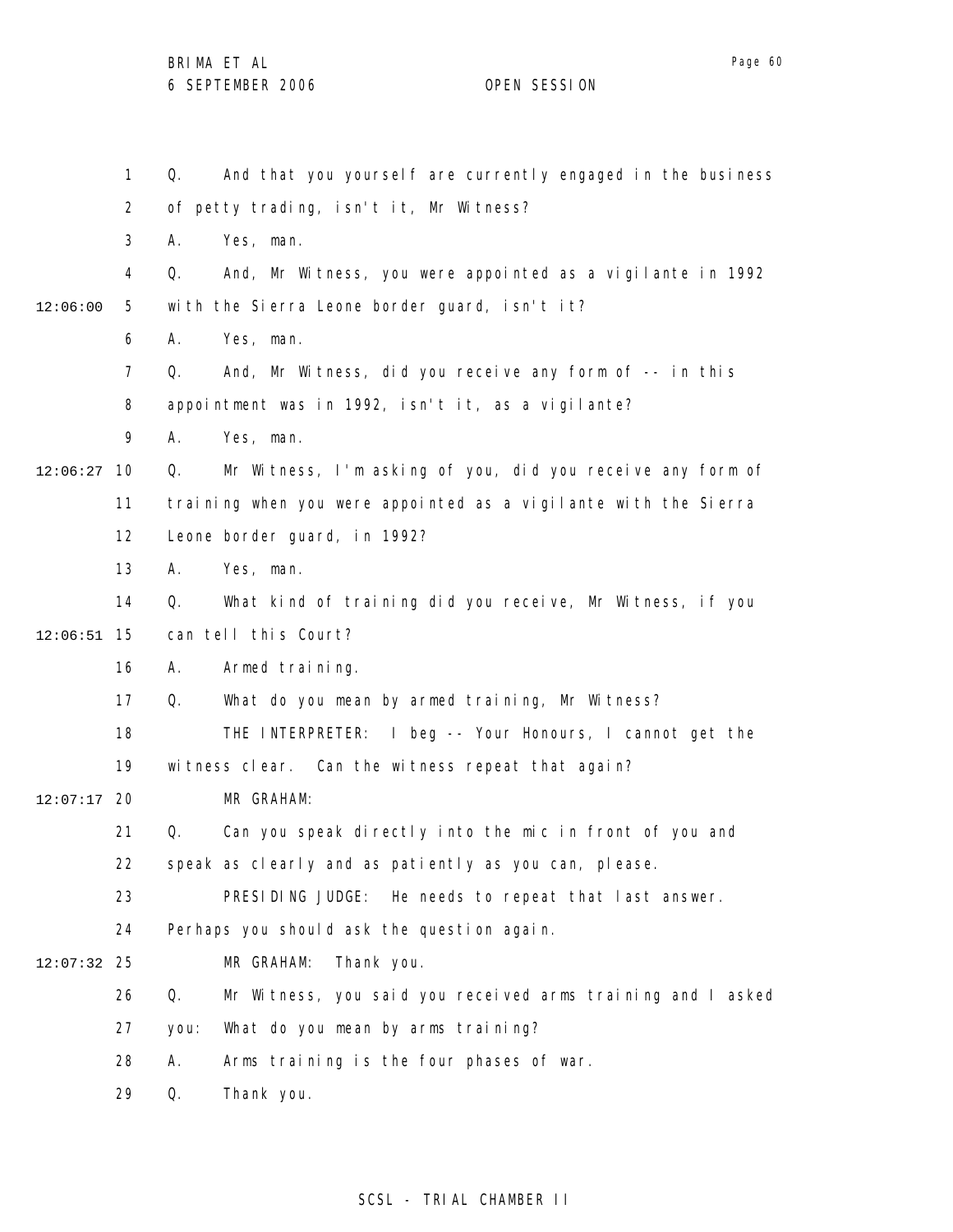BRIMA ET AL

6 SEPTEMBER 2006 OPEN SESSION

1 2 3 4 5 6 7 8 9 10 12:08:50 11 12 13 14 15 12:09:14 16 17 18 19 12:09:35 20 21 22 23 24 25 12:09:48 26 27 28 29 12:08:03 JUDGE SEBUTINDE: The four what? THE WITNESS: The four phases of war. MR FOFANAH: Your Honours, if the mic may be lifted a bit, respectfully, because it seems a bit too low. MR GRAHAM: Q. Mr Witness, what do you mean by the four phases of war? A. For capture -- to capture, retreat, advance and withdraw. Q. Mr Witness, how long, if you know, did this training take place? A. The first one was about three weeks. Q. And was there a second one? A. Yes. Q. And before you go on, this first training for three weeks, where did this training take place, Mr Witness? A. In Daru. Q. And is that in the Kailahun District? A. Yes, sir. Q. And the second, did you have any training apart from the first one you've just referred to? A. Yes. Q. What kind of training did you have, Mr Witness? A. Yes, sir. Q. Can you tell this Court the kind of training you had during your second training? A. I did a British course and then I did Sierra Leone course. Those were the two courses I did. Q. And, Mr Witness, speak clearly into the mic. What was the nature of these courses that you took during your second training?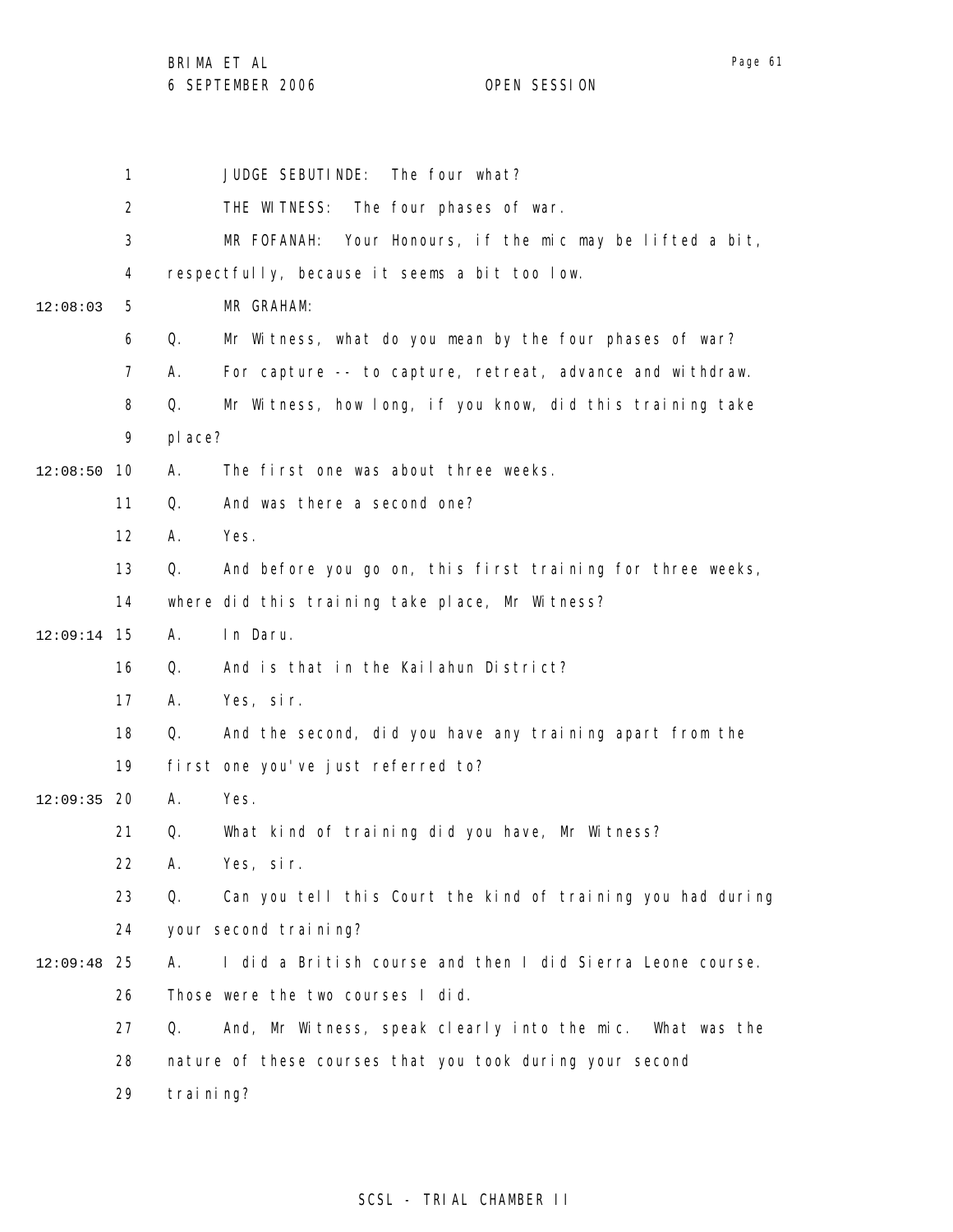1 2 3 4 5 6 7 8 9 10 12:10:48 11 12 13 14 15 12:11:06 16 17 18 19 20 12:11:24 21 22 23 24 25 12:11:40 26 27 28 29 12:10:32 A. The same training that I've just told you about, the four phases of war. Q. And where did this second training take place, Mr Witness? A. At Daru. Q. And do you know -- did you have any other training apart from the second -- first and second trainings that you've mentioned to this Court? A. Yes. Q. And where was this training? A. In Benguema. Q. And was this training under the Sierra Leone border guard as well? MR AGHA: Your Honour, I'd object to that. I don't think he's mentioned who the first set of training was under. PRESIDING JUDGE: No, he hasn't. Yes, you got as far as saying he was appointed as a vigilante in 1992 in the Sierra Leone border guard. Then you went on to get him to describe arms training. MR GRAHAM: Very well, Your Honours. Q. Mr Witness, you've told us about your first and second training. Can you tell this Court who provided you with the first and second training that you've just told this Court about? A. Yes. Q. Please do, Mr Witness. A. I heard one of my officers called Kelehku Marah. He pushed me -- THE INTERPRETER: Your Honours, could the witness say that again? Your Honours, could the witness take that piece of evi dence agai n?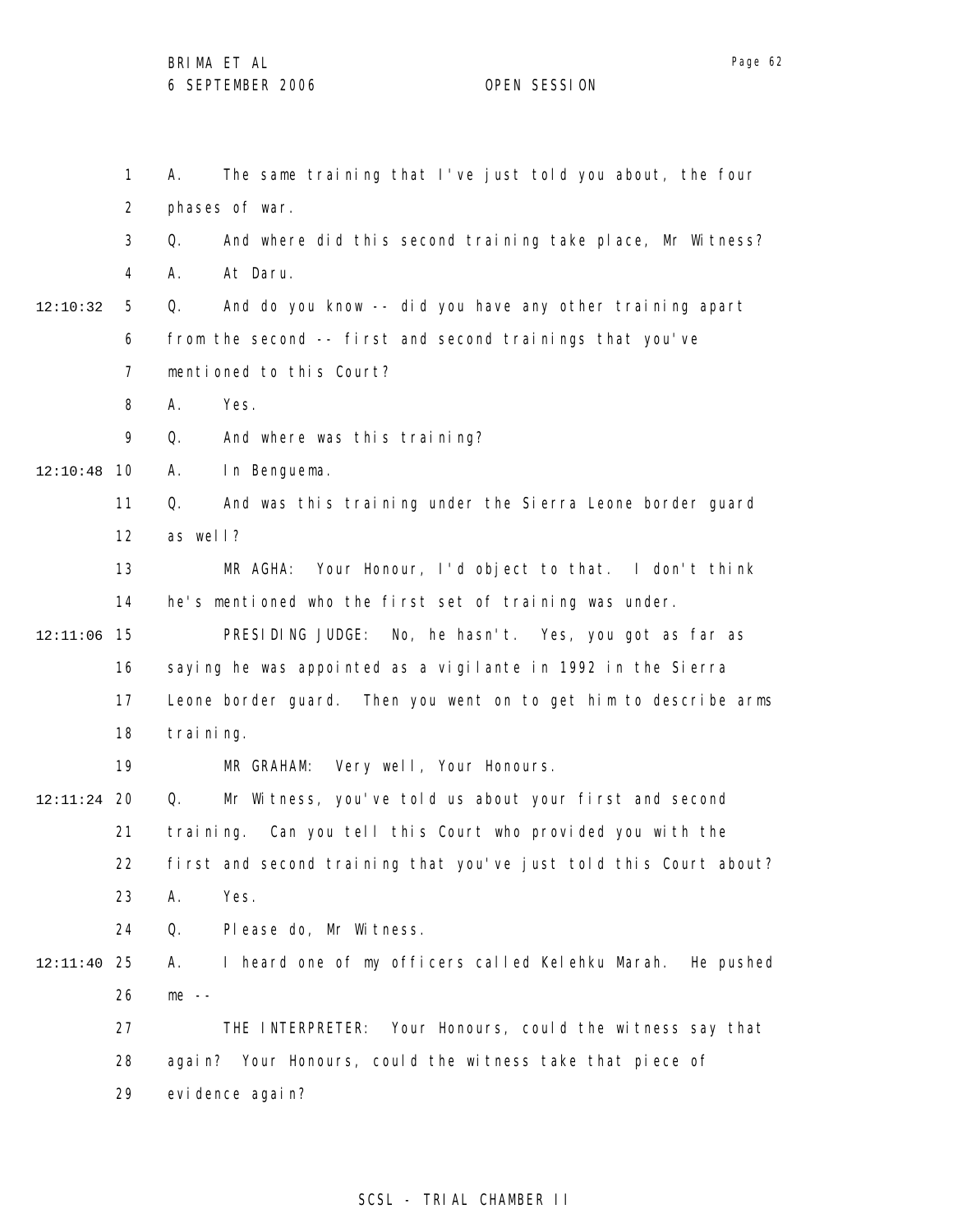1 2 3 4 5 6 7 8 9 10 12:12:41 11 12 13 14 15 12:13:11 16 17 18 19 20 12:13:45 21 22 23 24 25 12:14:09 26 27 28 29 12:12:20 MR GRAHAM: Okay, Your Honours, I will just get him clear on course. Q. Mr Witness, when you were appointed as a vigilante in 1992 with the Sierra Leone border guard, did the Sierra Leone border guard provide you with any form of training? A. Yes. Q. Is that the first and second training that you've just described to this Court? A. It was the first one. Q. Thank you. And, Mr Witness, who provided you with the second training that you just mentioned before this Court? A. I said it's Kelehku Marah. Lieutenant Kelehku Marah. MR GRAHAM: And this Lieutenant Kelehku Marah, Your Honours, I will spell the name. Kelehku is spelt K-E-L-E-H-K-U, and Marah is spelt M-A-R-A-H. Q. And, Mr Witness, do you know when you -- did you complete your training with the Sierra Leone bodyguard? A. It was in 1992, but I don't know the right time. Q. And are you saying that it was in 1992 that you completed the training with the bodyguards, border guards, sorry? A. Sierra Leone border guard, it's not body. Q. Sierra Leone border guard? A. It was not a pure army. It was just -- we only volunteered ourselves to fight for the country against the RUF. Q. Thank you. Mr Witness, when you completed your training as a vigilante with the Sierra Leone border guard, did anything happen? A. Yes. Q. Can you tell this Court what happened, Mr Witness?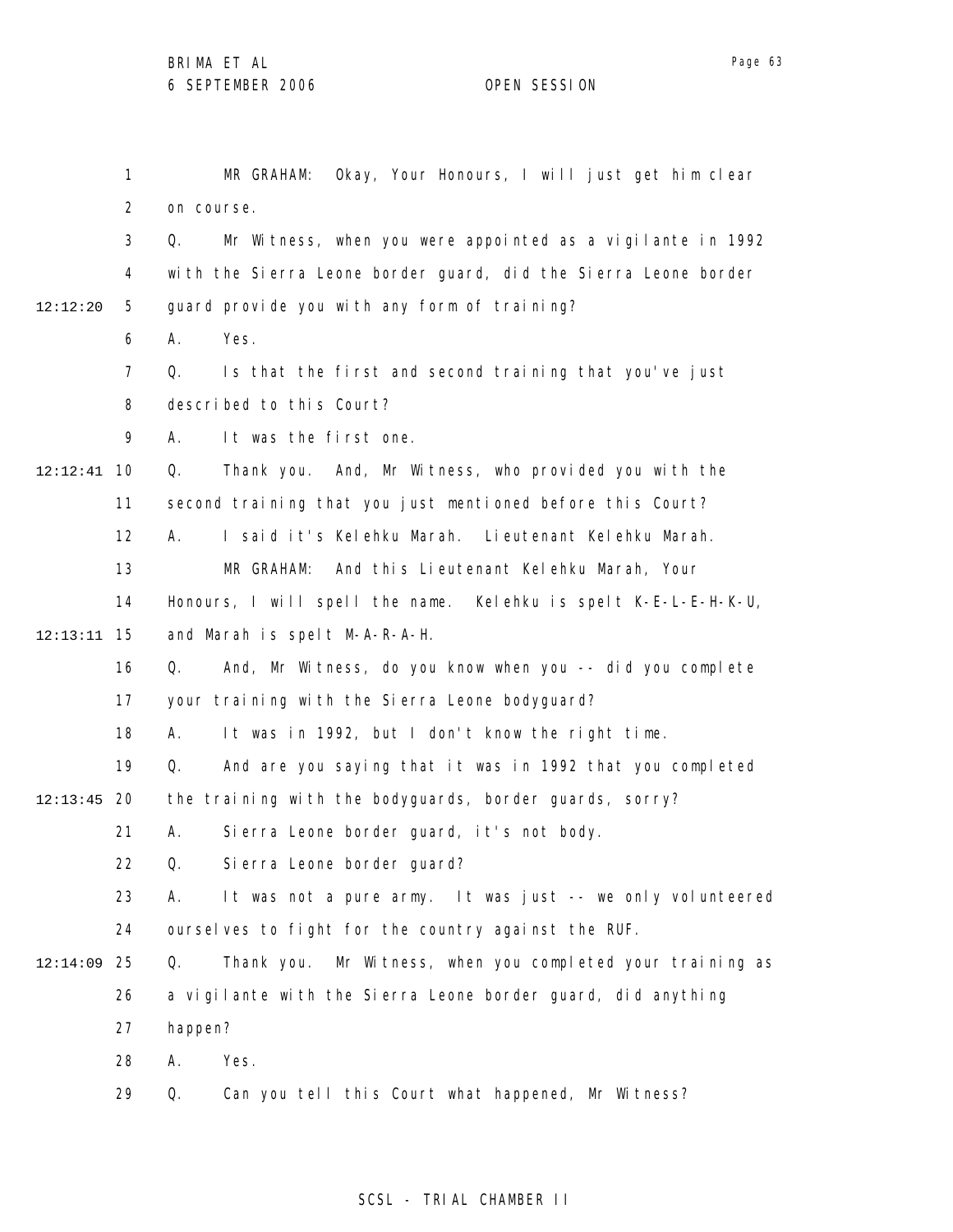|          | 1              | I was given an SLA number. From there, I got my SLA<br>А.          |
|----------|----------------|--------------------------------------------------------------------|
|          | $\overline{2}$ | number, 1995.                                                      |
|          | 3              | Do you recall -- do you remember your SLA number that was<br>Q.    |
|          | 4              | given to you?                                                      |
| 12:14:50 | 5              | Yes, man.<br>Α.                                                    |
|          | 6              | Q.<br>Can you give your SLA number?                                |
|          | $\overline{7}$ | JUDGE SEBUTINDE: Mr Graham, is this not identifying data?          |
|          | 8              | MR GRAHAM: Well, Your Honours --                                   |
|          | 9              | JUDGE SEBUTINDE: You know best.                                    |
| 12:15:09 | 10             | MR GRAHAM: -- I will take a cue from the Bench and move            |
|          | 11             | around it.                                                         |
|          | 12             | Mr Witness --<br>Q.                                                |
|          | 13             | Yes, sir.<br>А.                                                    |
|          | 14             | -- when you completed your training with the Sierra Leone<br>Q.    |
| 12:15:20 | 15             | body -- border guards were you sent anywhere?                      |
|          | 16             | Yes.<br>А.                                                         |
|          | 17             | Q.<br>Can you tell this Court where you were sent to?              |
|          | 18             | Yes.<br>А.                                                         |
|          | 19             | Where were you sent to?<br>Q.                                      |
| 12:15:40 | 20             | Pendembu.<br>А.                                                    |
|          | 21             | Your Honours, Pendembu, you've heard that before.<br>Q.<br>And,    |
|          | 22             | Mr Witness, you've just told this Court you were sent to           |
|          | 23             | In what -- do you know in which district Pendembu is?<br>Pendembu. |
|          | 24             | Kailahun District.<br>А.                                           |
| 12:16:11 | 25             | And how -- do you know how long you -- Your Honours, with<br>Q.    |
|          | 26             | your kind permission, I believe the second accused wants to use    |
|          | 27             | the restroom.                                                      |
|          | 28             | PRESIDING JUDGE:<br>The second accused?                            |
|          | 29             | MR GRAHAM:<br>Yes.                                                 |

# SCSL - TRIAL CHAMBER II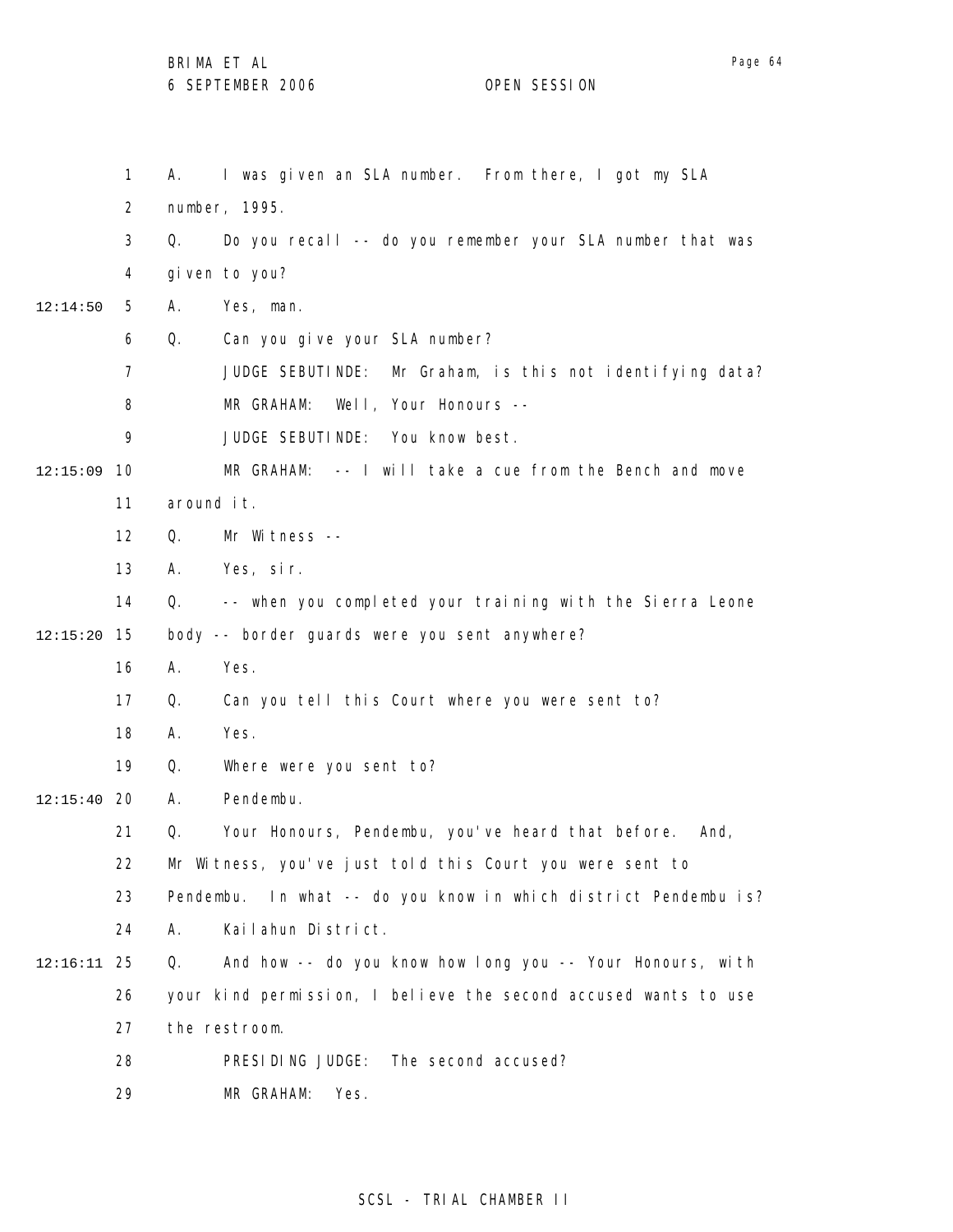|          | $\mathbf{1}$   | PRESIDING JUDGE: Yes, all right. He can leave the                 |
|----------|----------------|-------------------------------------------------------------------|
|          | $\overline{2}$ | Courtroom.                                                        |
|          | 3              | MR GRAHAM:                                                        |
|          | 4              | And, Mr Witness, when you were posted to Pendembu, how long<br>Q. |
| 12:16:46 | 5              | did you stay at Pendembu, as a vigilante?                         |
|          | 6              | For a long time. More than '92, '93, '94, '95 I was in<br>А.      |
|          | $\overline{7}$ | Pendembu.                                                         |
|          | 8              | And during this period that you were in Pendembu, from '93<br>Q.  |
|          | 9              | to '95, what were you doing as a vigilante, Mr Witness?           |
| 12:17:15 | 10             | I was -- I was a soldier. I had arms.<br>А.                       |
|          | 11             | Mr Witness, were you -- you've told this Court you were in<br>Q.  |
|          | 12             | Pendembu from 1993 to 1995; did you go anywhere else after 1995?  |
|          | 13             | Yes.<br>А.                                                        |
|          | 14             | Q.<br>Can you please tell this Court?                             |
| 12:17:52 | 15             | I went to Kono.<br>А.                                             |
|          | 16             | And, Mr Witness, is there a reason why you went to Kono?<br>Q.    |
|          | 17             | Yes.<br>А.                                                        |
|          | 18             | Q.<br>Can you please tell this Court why you went to Kono?        |
|          | 19             | For wel fare.<br>А.                                               |
| 12:18:17 | 20             | Mr Witness, what do you mean by welfare, for welfare?<br>Q.       |
|          | 21             | I had my wife there, and my children, so I obtained a pass<br>Α.  |
|          | 22             | to see them.                                                      |
|          | 23             | And, Mr Witness, you also told this Court earlier on that<br>Q.   |
|          | 24             | you had some training at Benguema. What kind of training did you  |
| 12:18:47 | 25             | have at Benguema, Mr Witness?                                     |
|          | 26             | Si erra Leone Army training.<br>А.                                |
|          | 27             | And did anyone send you to Benguema for the Sierra Leone<br>Q.    |
|          | 28             | Army training?                                                    |
|          | 29             | Yes.<br>Α.                                                        |
|          |                |                                                                   |

## SCSL - TRIAL CHAMBER II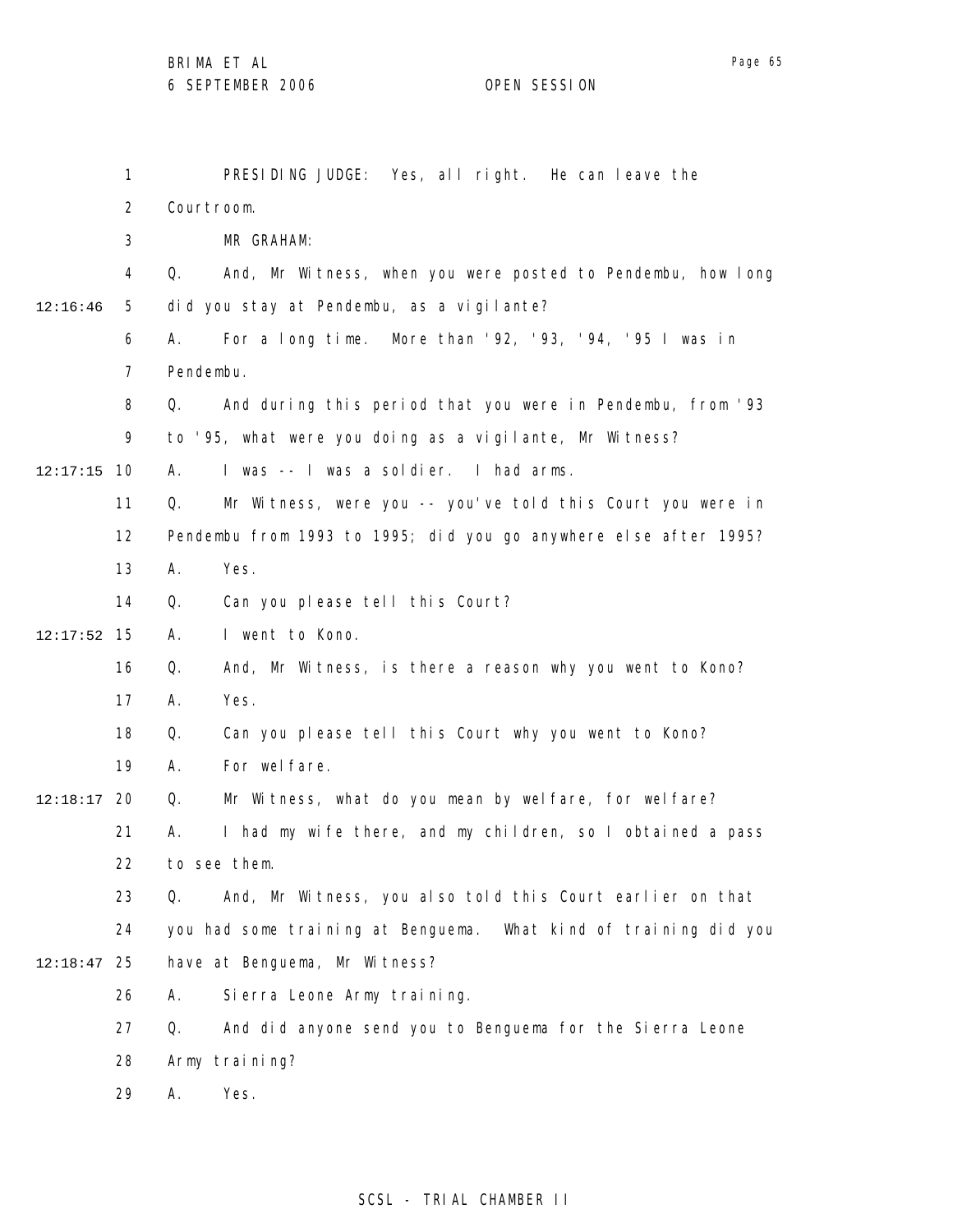1 2 3 4 5 6 7 8 9 10 12:19:48 11 12 13 14 15 12:20:04 16 17 18 19 20 12:20:43 21 22 23 24 25 12:21:11 26 27 28 29 12:19:27 Q. And do you know who sent you to Benguema for the Sierra Leone Army training, Mr Witness? A. Yes. Q. Can you tell this Court who sent you to Benguema for training, the Sierra Leone Army training, Mr Witness? A. Yes, man. Q. Please tell this Court? A. Kelehku Marah. Q. Thank you. And this Kelehku you've heard before. And, Mr Witness, do you know Lieutenant Kelehku Marah sent you to Benguema for Sierra Leone Army training? A. Yes. Q. Can you tell this Court, Mr Witness, why he sent you to Benguema for the training? A. For further training, SLA training. Q. Did you -- can you tell this Court the kind of training that you had at Benguema, briefly? A. Same four phases of war. The same four phases of war. Q. Thank you. Did you, Mr Witness, did you complete the training at Benguema? A. Yes, sir. Q. Do you know when you completed the training at Benguema? A. '96. Q. And were you given anything after the completion of your training at Benguema, Mr Witness? A. Yes. Q. What were you given, Mr Witness? A. The soldier attire and the arms. Q. Who gave you the soldier attire and the arms, Mr Witness?

### SCSL - TRIAL CHAMBER II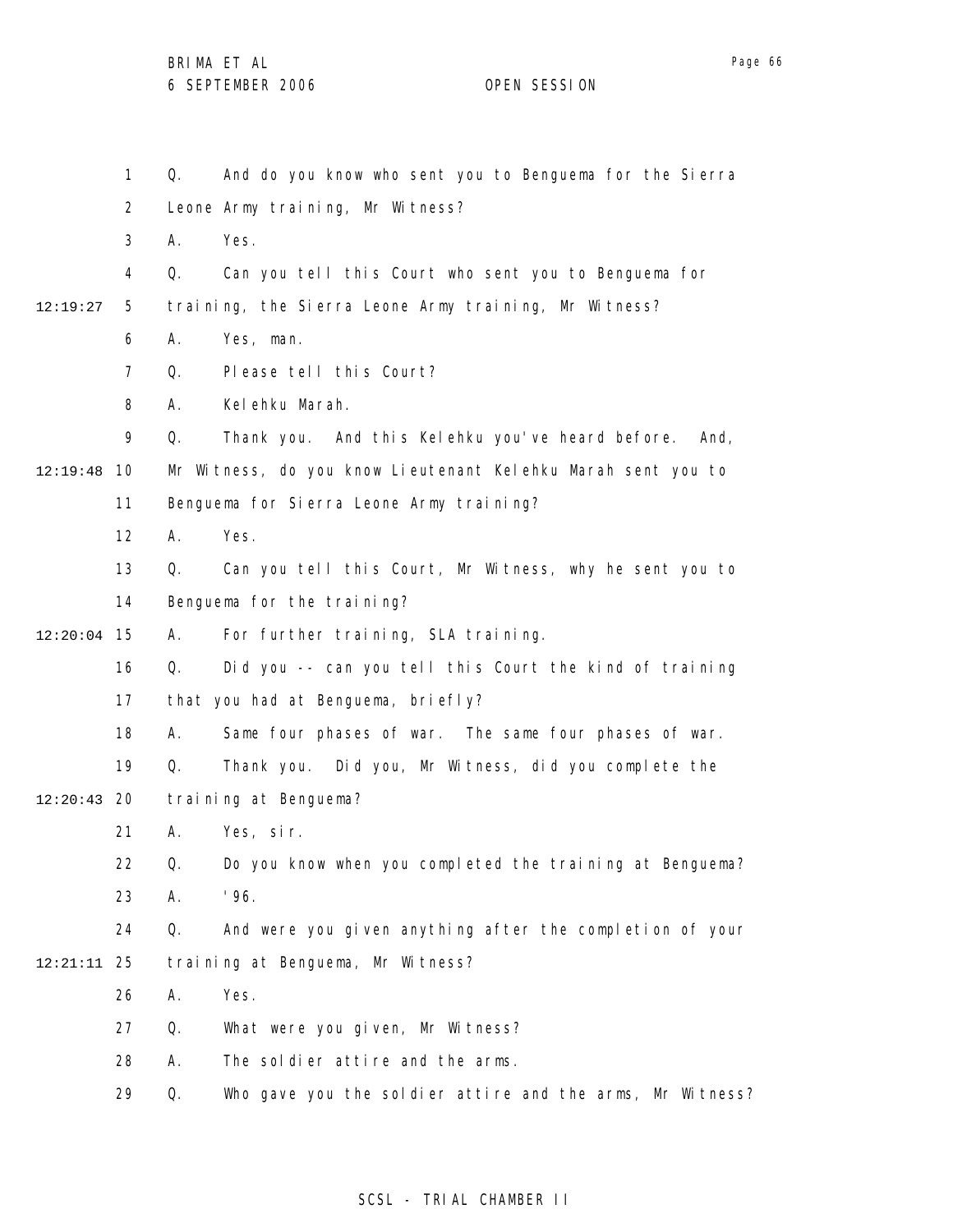1 2 3 4 5 6 7 8 9 10 12:22:13 11 12 13 14 15 12:22:36 16 17 18 19 12:23:02 20 21 22 23 24 25 12:23:32 26 27 28 29 12:21:56 A. The brigade commander who was there. I have forgotten his name. Q. Thank you. And, Mr Witness, when did you get your -- do you know the year that you got your SLA number? A. Yes. Q. What year was it, Mr Witness? A. '95. Q. And was this before or after your training at Benguema? A. It was before the training. Q. And, Mr Witness, did you ever become a member of the Sierra Leonean Army? A. Yes. Q. What year did you become a member of the Sierra Leonean Army, Mr Witness? A. From '95, from '95, that was the time when the army started paying me salary. Q. And when you became a member of the Sierra Leone Army, in 1995, were you posted anywhere by the Sierra Leonean Army, Mr Witness? A. Yes. Q. Where were you posted, Mr Witness? A. In Kono. I took the welfare to come to Kono. Q. And how long were you in Kono, Mr Witness? A. From '95? For a long time. Q. Can you remember roughly up to what year? You said you were there from '95. Can you remember roughly up to what year you were in Kono, from '95, to what year? A. '95 I went for a course and I came back to the same Kono, '96, '97 -- '97.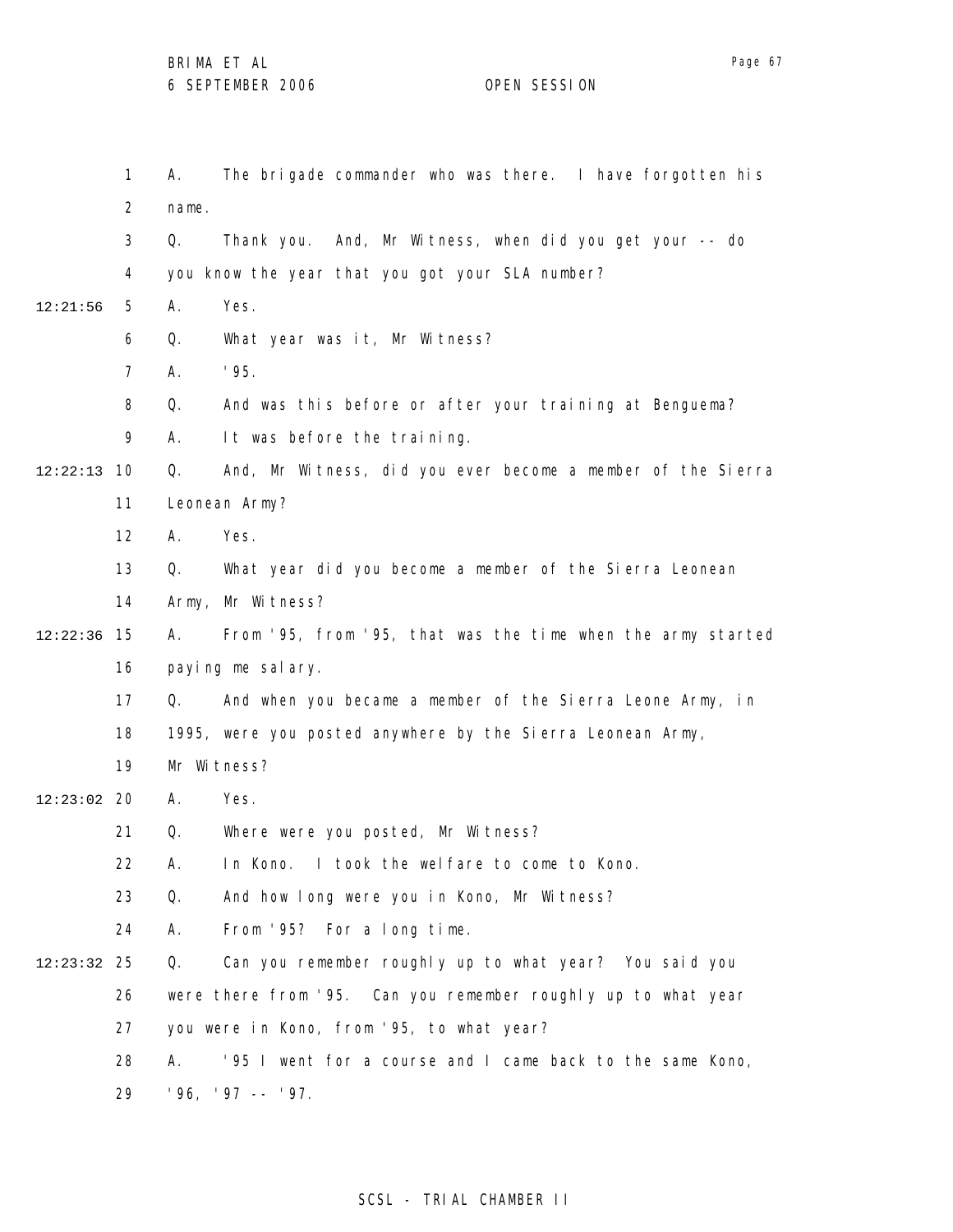|          | $\mathbf{1}$   | Mr Witness, do you remember where you were, in<br>Q.<br>Thank you. |  |
|----------|----------------|--------------------------------------------------------------------|--|
|          | $\overline{2}$ | May of 1997?                                                       |  |
|          | 3              | Yes.<br>А.                                                         |  |
|          | 4              | Mr Witness, where were you in May of 1997?<br>Q.                   |  |
| 12:24:27 | 5              | I was in Koidu Town.<br>А.                                         |  |
|          | 6              | And during this time were you still a serving member of the<br>Q.  |  |
|          | $\overline{7}$ | Si erra Leonean Army?                                              |  |
|          | 8              | Yes.<br>А.                                                         |  |
|          | 9              | Q.<br>Mr Witness, do you remember anything significant happening   |  |
| 12:24:47 | - 10           | in May of 1997?                                                    |  |
|          | 11             | Yes.<br>А.                                                         |  |
|          | 12             | Can you please tell this Court, Mr Witness, what you recall<br>Q.  |  |
|          | 13             | happened in May of 1997?                                           |  |
|          | 14             | We were at the headquarters. We heard it over the Focus<br>А.      |  |
| 12:25:09 | 15             | that the government had been overthrown and we don't know who did  |  |
|          | 16             | the overthrow.                                                     |  |
|          | 17             | Mr Witness, before you move on, you just told this Court<br>Q.     |  |
|          | 18             | that you were at headquarter; which headquarter are you referring  |  |
|          | 19             | to?                                                                |  |
| 12:25:25 | 20             | Kono 6th Battalion, HQ.<br>А.                                      |  |
|          | 21             | And where is that, Mr Witness?<br>Q.                               |  |
|          | 22             | In Ngaia.<br>A.                                                    |  |
|          | 23             | Your Honours, Ngaia is spelt N-G-A-I-Y-A [sic], and in what<br>Q.  |  |
|          | 24             | district is Ngaia, Mr Witness, if you know?                        |  |
| 12:25:51 | 25             | In the Kono District.<br>А.                                        |  |
|          | 26             | And, Mr Witness, you also told -- just told this Court you<br>Q.   |  |
|          | 27             | heard on Focus; what do you mean by Focus?                         |  |
|          | 28             | Over the BBC.<br>А.                                                |  |
|          | 29             | Q.<br>Thank you. And continue with what you heard on Focus,        |  |
|          |                |                                                                    |  |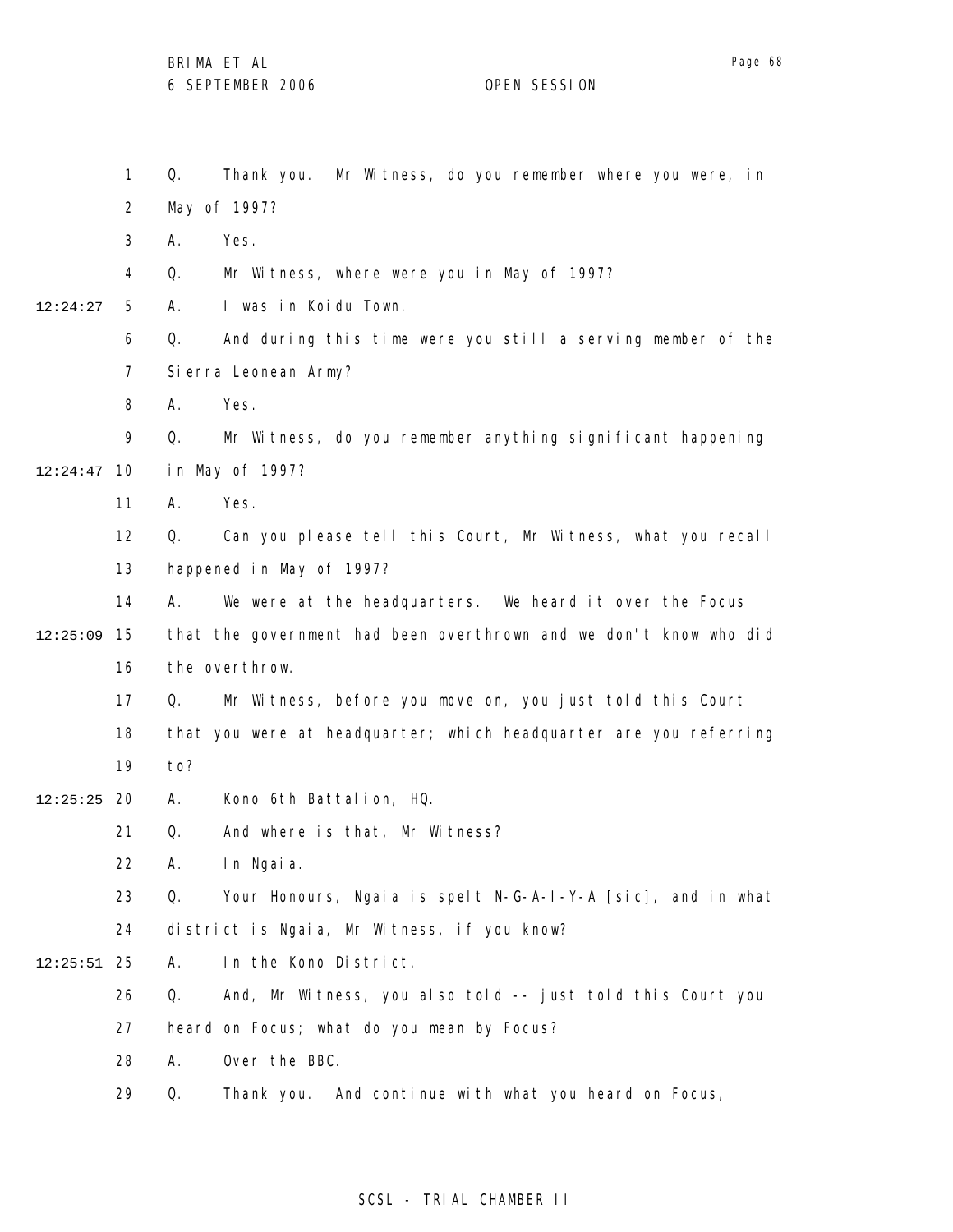|          | $\mathbf 1$    | Mr Witness; what did you hear on Focus?                           |
|----------|----------------|-------------------------------------------------------------------|
|          | $\overline{2}$ | That one corporal -- one corporal heard the announcement<br>А.    |
|          | 3              | that he had taken over power.                                     |
|          | 4              | Q.<br>Did you hear the name of this corporal?                     |
| 12:26:30 | 5              | Yes, but it has gone out of my mind a little.<br>А.               |
|          | 6              | And when you said had taken over power, did you understand<br>Q.  |
|          | 7              | what they meant by had taken over power?                          |
|          | 8              | Α.<br>Gborie said, the man is called, the man is called Gborie,   |
|          | 9              | that he had overthrown the government. That the whole country,    |
| 12:27:02 | 10             | that he had come with new people that have come to run the        |
|          | 11             | government.                                                       |
|          | 12             | Thank you. Your Honours, Gborie we've had that<br>MR GRAHAM:      |
|          | 13             | before.<br>Thank you.                                             |
|          | 14             | So, Mr Witness, when you heard this information on Focus,<br>Q.   |
| 12:27:18 | 15             | were you alone when you heard this information on Focus?          |
|          | 16             | Α.<br>No.                                                         |
|          | 17             | With whom were you with, Mr Witness?<br>Q.                        |
|          | 18             | I heard it in my house, with my family. I was with my<br>А.       |
|          | 19             | family.                                                           |
| 12:27:42 | 20             | And did anything happen when you heard this information on<br>Q.  |
|          | 21             | Focus, Mr Witness?                                                |
|          | 22             | А.<br>I didn't see anything happen. I only saw everybody sad,     |
|          | 23             | the soldiers were sad and were moving about.<br>al I              |
|          | 24             | How did you know that the soldiers were sad, Mr Witness?<br>Q.    |
| 12:27:59 | 25             | Well, I was part of the soldiers.<br>Α.                           |
|          | 26             | So, Mr Witness, you were in Kono in May of 1997 when you<br>Q.    |
|          | 27             | heard this information. Did you -- how long did you continue to   |
|          | 28             | stay in Kono after you heard this information on Focus, in May of |
|          | 29             | 1997?                                                             |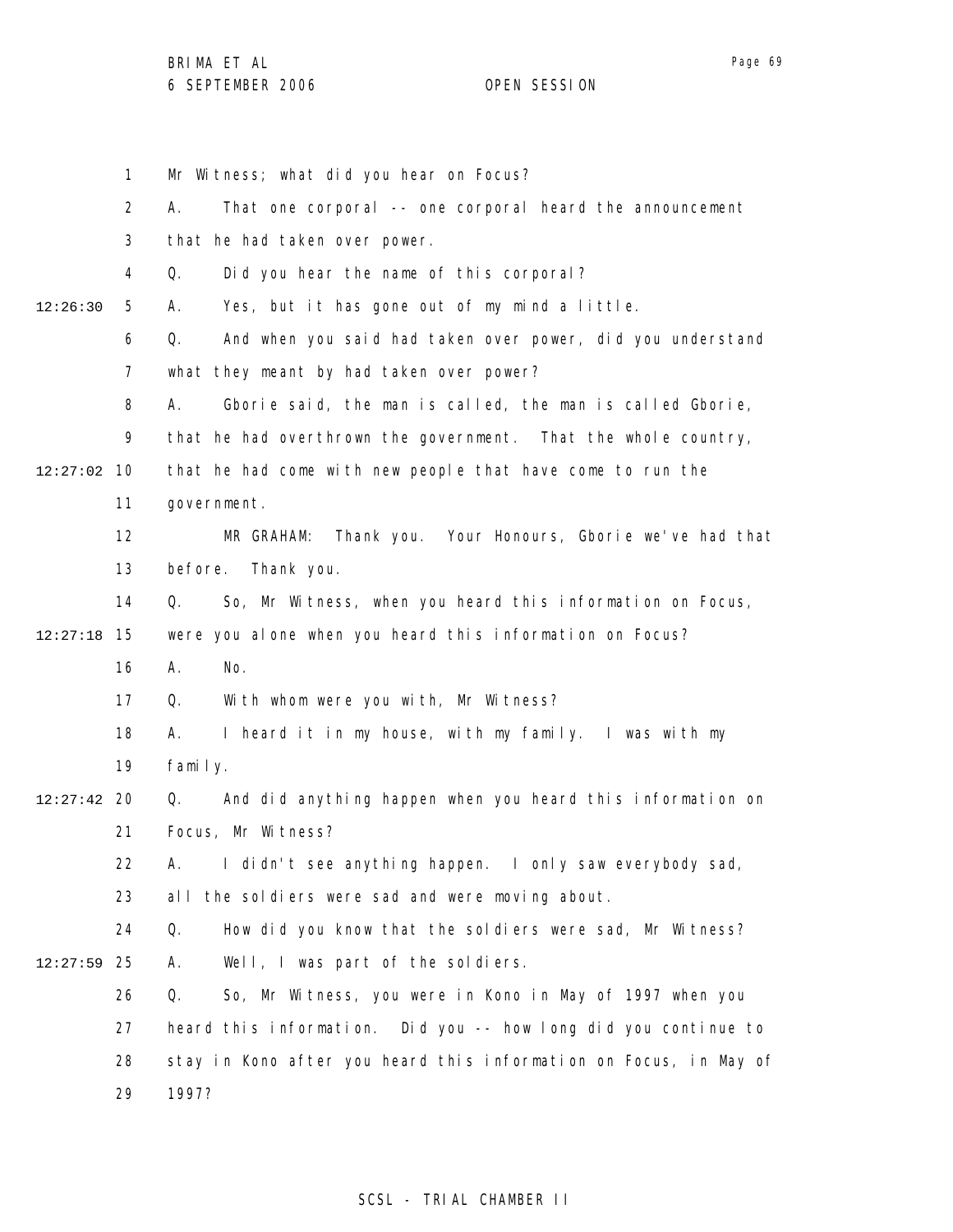1 2 3 4 5 6 7 8 9 10 12:29:14 11 12 13 14 15 12:29:40 16 17 18 19 12:29:59 20 21 22 23 24 25 12:30:22 26 27 28 29 12:28:51 A. We were there until we heard that ECOMOG had -- THE INTERPRETER: Your Honours, I cannot get the last bit of his testimony. PRESIDING JUDGE: Did you hear that, Mr Graham? MR GRAHAM: Yes. Q. Mr Witness, I asked you that you said you were meaning - you were in Kono in May of 1997 when you heard the information, and I asked you that how long did you stay in Kono after you heard this information in May of 1997? A. I was there for a long time. Q. And did you at any point leave Kono after you heard this information, in May of 1997? A. Yes. Q. Where did you leave Kono for, or to, sorry? A. In Freetown. Q. And, Mr Witness, is there any reason why you had to leave Kono for Freetown? Was there any reason? A. Yes. Q. Can you please tell this Court what the reason was, Mr Witness? A. I was in Kono and so one honourable, he said he was an honourable, that we should organise a muster parade. From there he asked me to accompany him to Freetown, so he will deploy me at Congo Dust [as interpreted] because I was among the other rank, but he was an honourable. He took me along. Q. Mr Witness, this honourable, do you remember the name of this honourable you've just referred to? A. Yes. Q. Can you please mention it to the Court?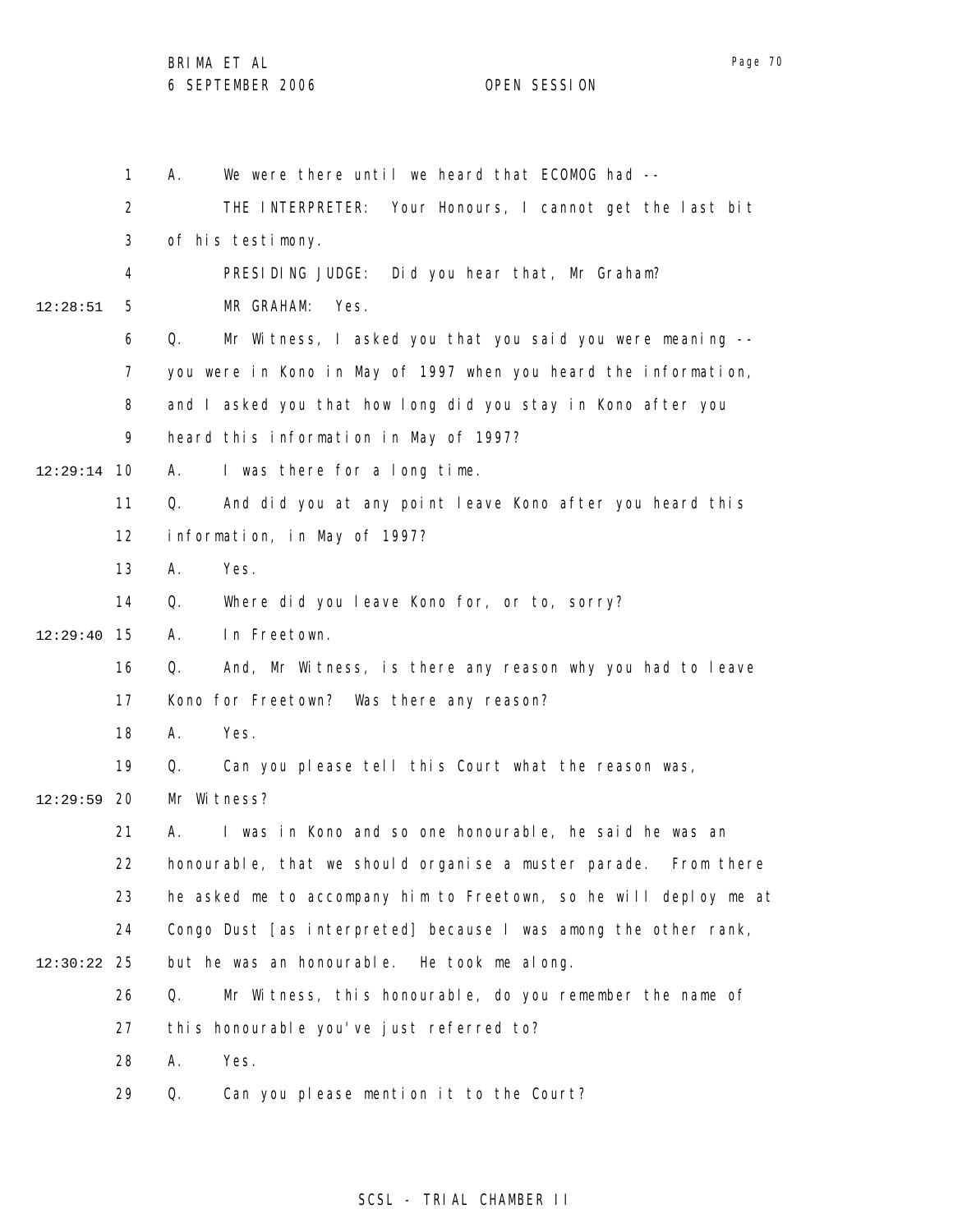1 2 3 4 5 6 7 8 9 10 12:31:15 11 12 13 14 15 12:31:38 16 17 18 19 12:32:04 20 21 22 23 24 25 12:32:16 26 27 28 29 12:30:48 A. Yes. Q. What is the name? A. Momoh Bangura. Q. Your Honours, if I may spell, Momoh, M-O-M-O-H, and then Bangura, B-A-N-G-U-R-A. Momoh Bangura. And, Mr Witness, before I go on, you did say that he asked that a muster parade be called, if I'm right; is that the case? PRESIDING JUDGE: Yes, he said that, Mr Graham. THE WITNESS: Yes, he called a muster parade. MR GRAHAM: Q. And did -- where did this muster parade take place, Mr Witness? A. In the HQ at Ngaia. Q. And do you recall what, do you remember what, if anything, was said at this muster parade? A. Yes, yes. Q. What was said, Mr Witness? A. The honourable said that he was an honourable, so that was what he said, before the battalion commander. Q. And do you know who that battalion commander was at the time? A. Yes. Q. Can you mention the name to the Court, please, Mr Witness, the name of the battalion commander? A. Colonel Sheikh Mamood. Q. Your Honour, Sheikh Mamood, I think is S-H-E-I-K-H, and Mamood is M-A-M-O-O-D. And before I go on, this Honourable Momoh Bangura, do you know him by any other name? A. Yes.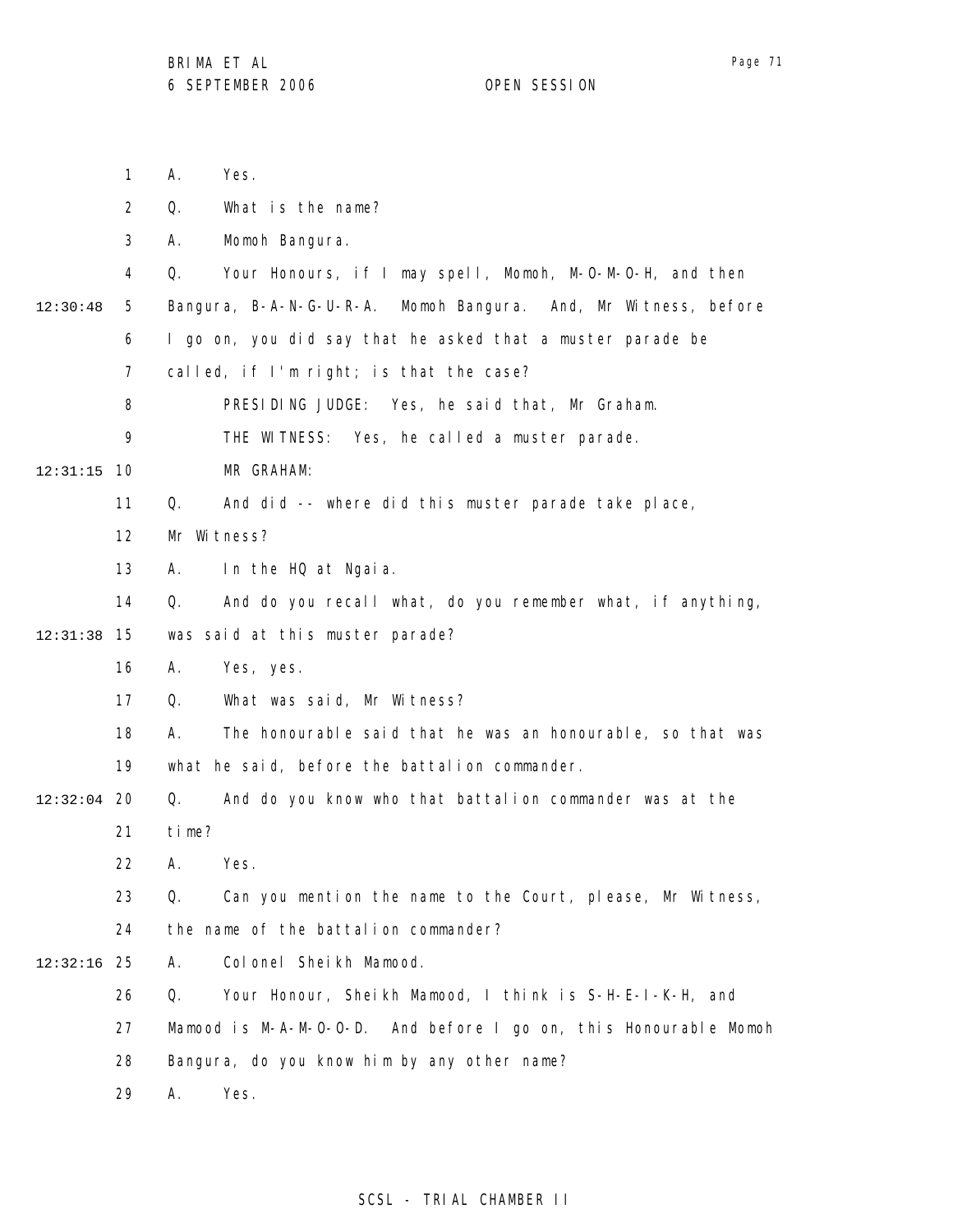Page 72

1 2 3 4 5 6 7 8 9 10 12:33:24 11 12 13 14 15 12:33:42 16 17 18 19 12:34:16 20 21 22 23 24 25 12:34:44 26 27 28 29 12:33:08 Q. What other name have you known him by, Mr Witness? A. Momoh Dotti. MR GRAHAM: Your Honour, that is spelt M-O-M-O-H, and Dotti is D-O-R-T-I-E [sic]. Momoh Dotti. Apart from the honourable Momoh Bangura, and the battalion commander, did anyone else address the muster parade. MR AGHA: Objection, Your Honour. I don't believe he said the battalion commander addressed the muster parade. MR GRAHAM: No, he said the brigade commander. PRESIDING JUDGE: That's correct, Mr Graham. MR GRAHAM: Very well. Very well, Your Honours. Q. Mr Witness, can you tell us, if you know, who addressed the muster parade on that day? A. I said it was Momoh Bangura, Honourable Momoh. Honourable Momoh. Q. Thank you, Mr Witness. And, Mr Witness, did you, did anyone else, apart from Momoh Bangura, address the muster parade? A. No. Q. Thank you. And, Mr Witness, did you do anything after you heard Honourable Bangura address the muster parade? A. No. Q. You've told this Court that -- at which point in time, Mr Witness, did you leave Kono for Freetown? A. It was after the muster parade, then the honourable called me. Q. And, Mr Witness, how did you travel to Freetown? A. Through the highway, from Kono to Freetown. Q. Did you travel alone? A. No, I came with convoy. We were more than 60.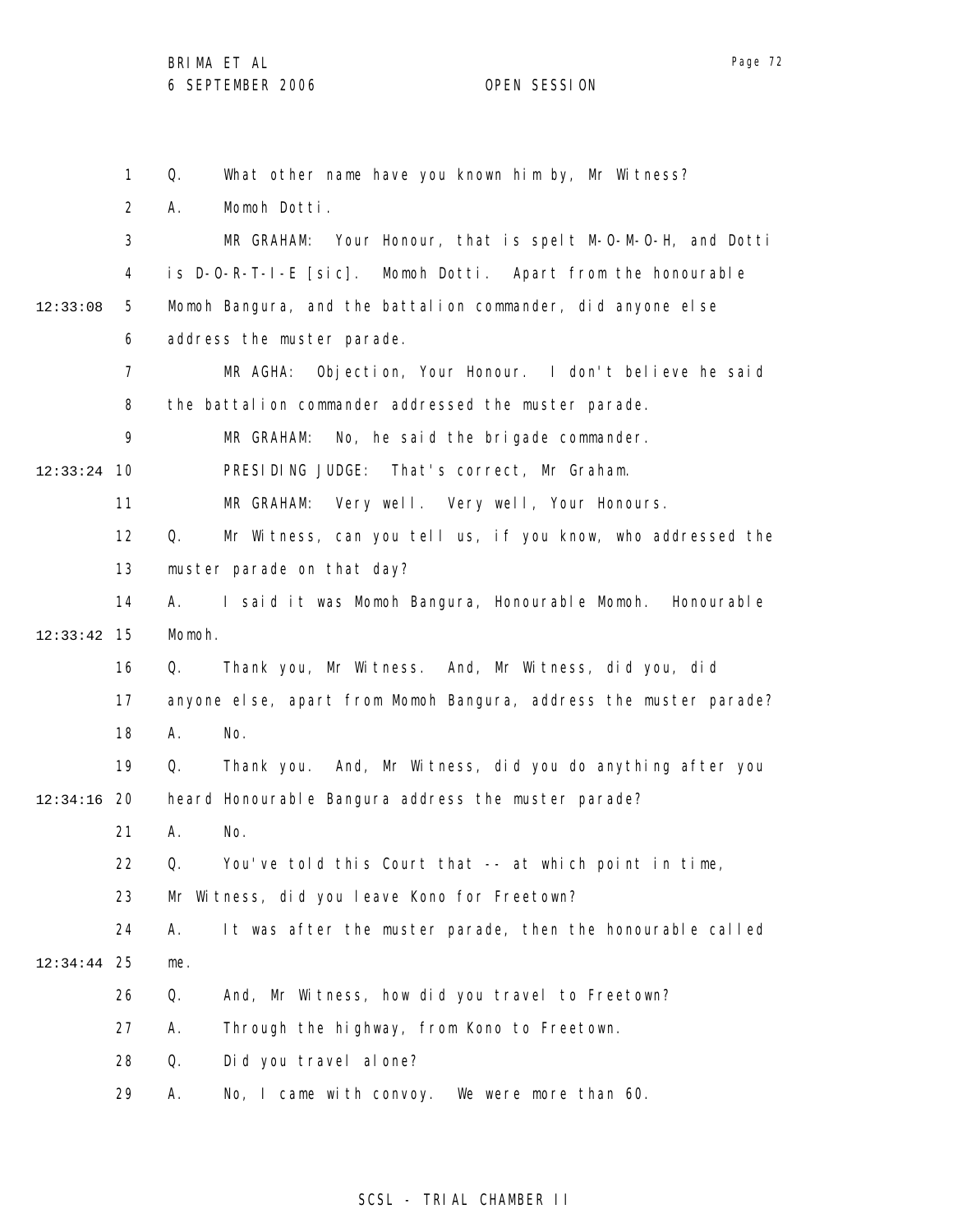1 2 3 4 5 6 7 8 9 10 12:35:48 11 12 13 14 15 12:36:07 16 17 18 19 20 12:36:26 21 22 23 24 25 12:36:49 26 27 28 29 12:35:26 Q. And who was part of this convoy of more than 60 that you just referred to, Mr Witness? A. Soldiers, but the commander we had was Momoh. We all looked up to him. Q. And when you say Momoh, are you still referring to Honourable Momoh Bangura? A. Yes, sir. Q. And this -- so, Mr Witness, this group, this convoy of about 60 or more people that you just referred to, were you - were they armed? A. Yes. We were all armed. Q. And did -- do you know whether you all -- did you eventually arrive in Freetown? A. I don't understand. Q. You said you left Kono, and I'm asking the convoy of 60 or more, did you all eventually arrive in Freetown from Kono? A. Yes, yes. Q. And, Mr Witness, did you do anything when you got to Freetown? A. Yes. Q. And before I go on, Mr Witness, do you recall what time of the month you left Kono in 1997; what time of the month? What month, sorry, not what time of the month; what month, sorry, Your Honour? MR AGHA: Objection, Your Honour. He hasn't actually said that he left in 1997. He said in May '97 he remained there a long time. PRESIDING JUDGE: That's correct, Mr Agha. He didn't put the year at 1997 in his evidence, Mr Graham.

### SCSL - TRIAL CHAMBER II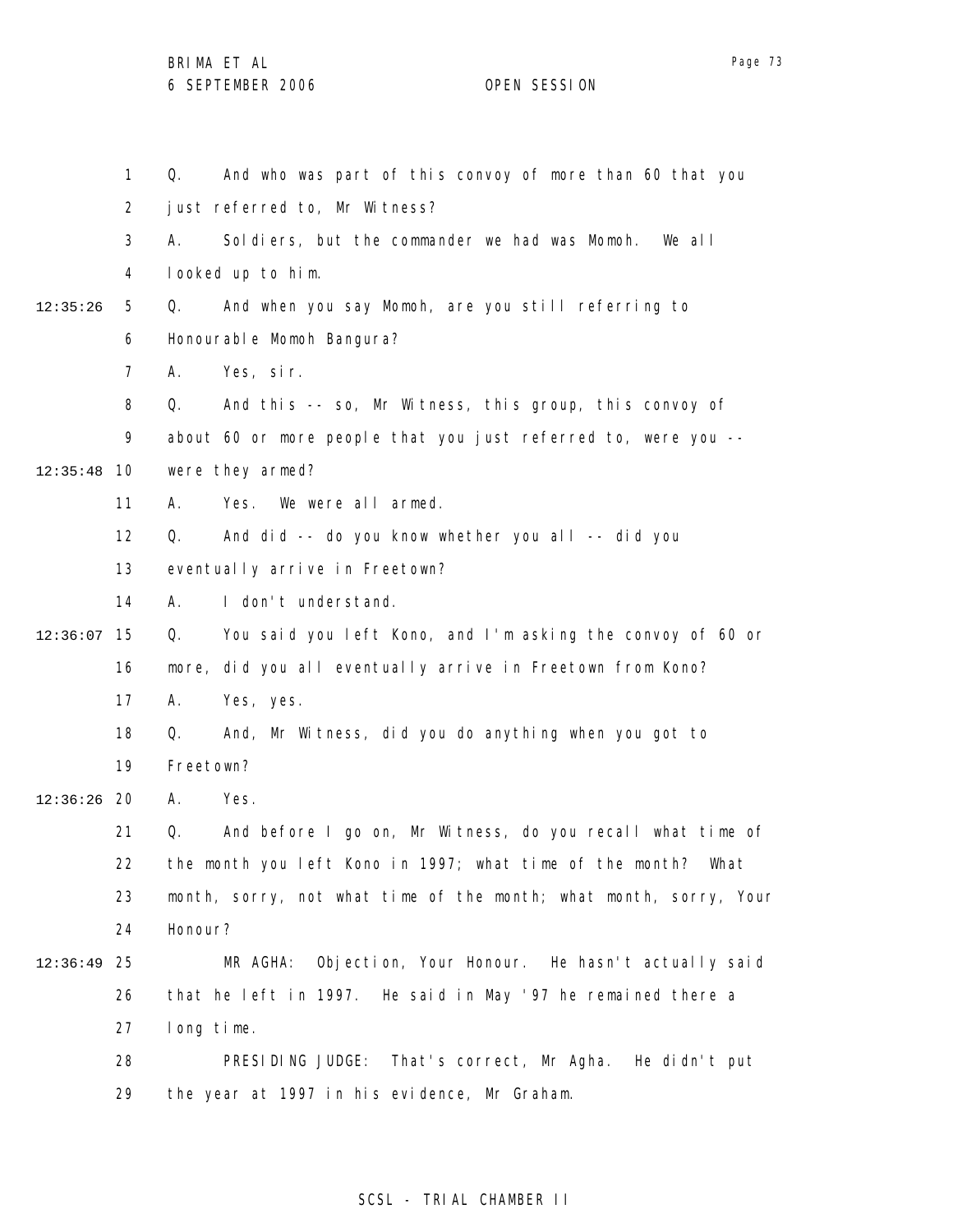BRIMA ET AL

6 SEPTEMBER 2006 OPEN SESSION

1 2 3 4 5 6 7 8 9 12:37:46 10 11 12 13 14 15 12:38:10 16 17 18 19 12:38:53 20 21 22 23 24 25 12:39:10 26 27 28 29 12:37:24 MR GRAHAM: Thank you, Your Honour. Q. Mr Witness, do you remember what year you left Kono for Freetown? A. '97. Q. And do you remember what month of 1997 that you left Kono for Freetown, Mr Witness? A. It will be in June, on the 1st of June. Q. Thank you, Mr Witness. I asked you that, did you do anything when you arrived in Freetown? A. Yes. Q. What did you do, Mr Witness? A. Honourable Momoh deployed me at Congo Dust at the Fourah Bay community. MR GRAHAM: Congo Dust is Congo as we know, then Dust is D-U-S-T, Congo Dust, in the Fourah Bay community. Fourah Bay, we've heard that before, Your Honours. Q. Mr Witness, what did Honourable Momoh deploy you to Congo Dust for? A. He said I should take care of Congo Dust with my men. The manpower to take care of Congo Dust. THE INTERPRETER: Your Honours, can the witness go over that last bit? MR GRAHAM: Q. Mr Witness, please speak directly into the mic, to assist the interpreters to do their work. Speak directly. Get closer to the mic and speak directly into it as much as you can. And I asked you that when Honourable Momoh deployed you to Congo Dust, what did he ask you to go and do at Congo Dust? A. He said -- he gave me 12 manpower. He said I should be

### SCSL - TRIAL CHAMBER II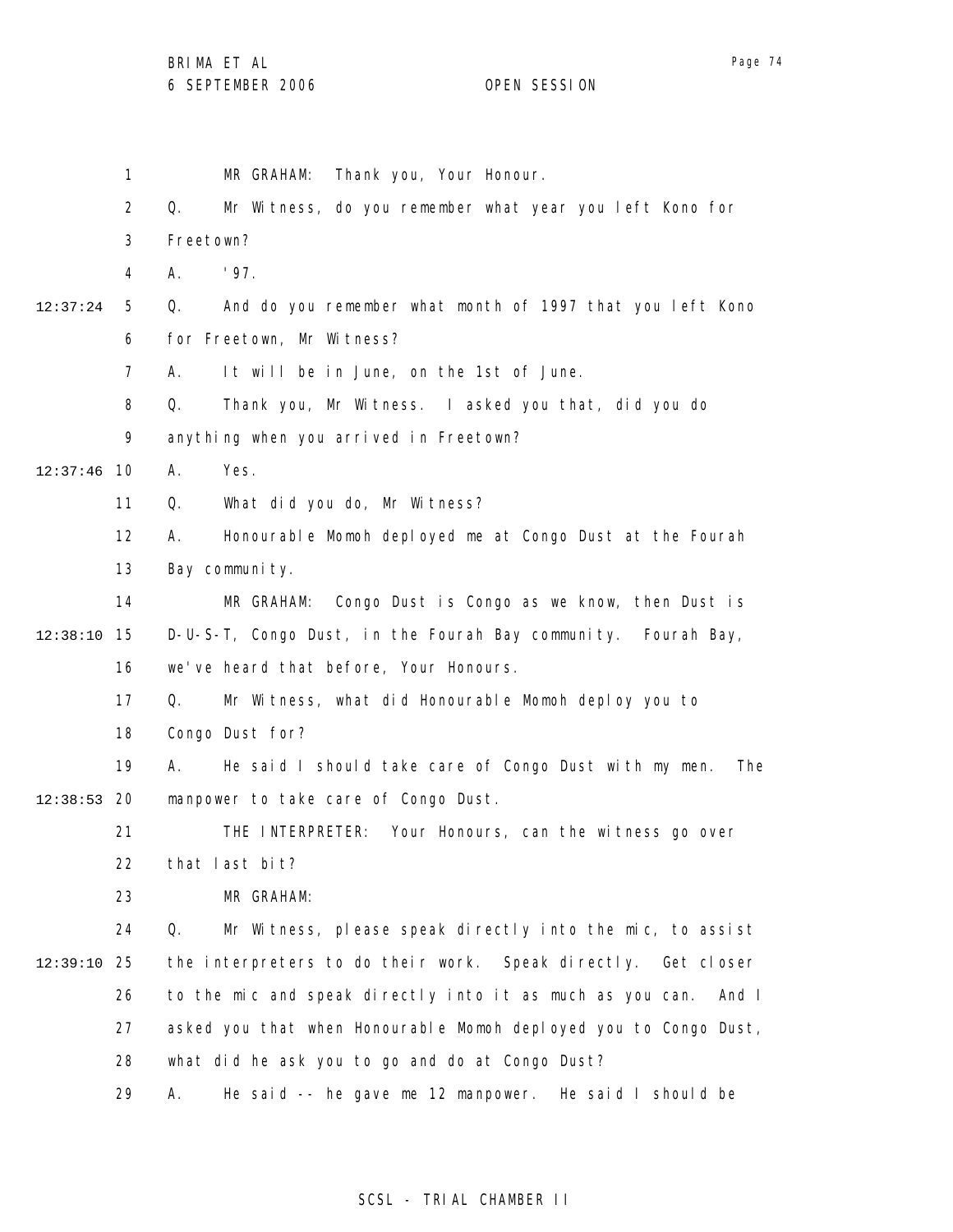|                | $\mathbf{1}$               |                                                       | with them because they were robbing. If we found anybody, we      |  |
|----------------|----------------------------|-------------------------------------------------------|-------------------------------------------------------------------|--|
|                | 2                          | should send him to the headquarters.                  |                                                                   |  |
|                | 3                          | Q.                                                    | Did you say they were robbing?                                    |  |
|                | 4                          | А.                                                    | Yes.                                                              |  |
| 12:39:59       | 5                          | Q.                                                    | And, Mr Witness, when you say "12 manpower," what do you          |  |
|                | 6                          | mean by manpower?                                     |                                                                   |  |
|                | 7                          | А.                                                    | Twelve soldiers.                                                  |  |
|                | 8                          | Q.                                                    | And, Mr Witness, these 12 soldiers that you just mentioned,       |  |
|                | 9                          | do you know whether they were all members of the SLA? |                                                                   |  |
| 12:40:21       | 10                         | А.                                                    | Yes.                                                              |  |
|                | 11                         | Q.                                                    | And when you were deployed were you given any arms,               |  |
|                | 12                         | Mr Witness?                                           |                                                                   |  |
|                | 13                         | Α.                                                    | Yes.                                                              |  |
|                | 14                         | Q.                                                    | What kind of arms were you given, Mr Witness?                     |  |
| 15<br>12:40:40 |                            | А.                                                    | AK-47s and rocket launches with RPGs.                             |  |
| Q.<br>16       |                            |                                                       | Thank you. And do you know who was in charge of this 12           |  |
|                | 17                         | manpower?                                             |                                                                   |  |
|                | 18                         | А.                                                    | Yes.                                                              |  |
|                | 19                         | Q.                                                    | Who was in charge, Mr Witness?                                    |  |
| 12:41:00       | 20                         | А.                                                    | It was a staff -- Staff Polo. He gave orders directly to          |  |
|                | Momoh.<br>21               |                                                       |                                                                   |  |
|                | 22                         |                                                       | MR GRAHAM: Your Honours, P-O-L-O.                                 |  |
|                | 23                         | Q.                                                    | And, Mr Witness --                                                |  |
|                | 24                         |                                                       | JUDGE SEBUTINDE: Excuse me, what did -- did the                   |  |
| 12:41:19       | 25<br>wi tness said?<br>26 |                                                       | interpreter say Staff Polo gave orders to Momoh; is that what the |  |
|                |                            |                                                       |                                                                   |  |
|                | 27                         |                                                       | THE INTERPRETER: Yes, that is what the witness said.              |  |
|                | 28                         |                                                       | I am going to clarify that. Wait a minute.<br>MR GRAHAM:          |  |
|                | 29                         | Q.                                                    | Mr Witness, when you said that Staff Polo gave orders to          |  |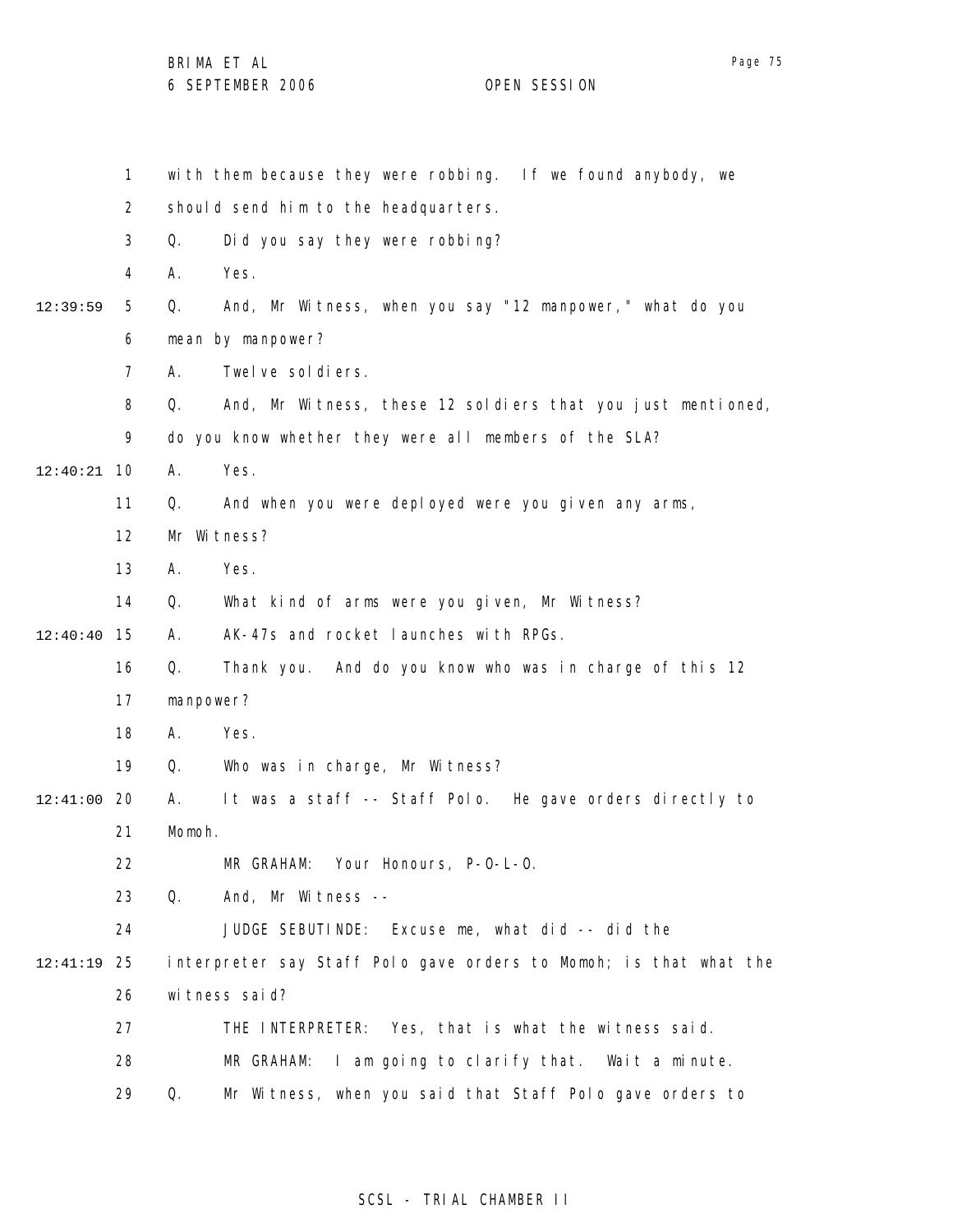1 2 3 4 5 6 7 8 9 10 12:42:38 11 12 13 14 15 12:43:00 16 17 18 19 20 12:43:31 21 22 23 24 25 12:43:49 26 27 28 29 12:41:59 Honourable Momoh, what do you mean by that? A. He took orders from -- who to Honourable Momoh. I did not say he -- he took powers, order, from Momoh. Q. Thank you, Mr Witness. Mr Witness, how long were you deployed at Congo Dust in Fourah Bay community? A. I was there for about nearly six months. Q. Do you remember up to what time? Do you remember up to what time you were in Congo Dust; up to what time? Was it in 1997 or 1998? A. The very same 1997, from the 10th of June, I was in Congo Dust. Q. And did you, after Congo Dust, were you deployed anywhere else? A. I took a pass. Q. What do you mean by you took a pass, Mr Witness? A. I obtained a leave pass through Honourable Momoh Dotti. Q. And what was the reason, if any, that you took this pass from Honourable Momoh Dotti, Mr Witness? A. For my welfare, for my children, my family. I wanted to go and see them. Q. Thank you. And, Mr Witness, did you, when you -- what did you do when you took your pass? A. I went to Kono. Q. Do you remember what month of the year that you went to Kono, Mr Witness? A. No, I have forgotten. Q. But do you remember what year you took your pass and went to Kono, Mr Witness? A. Yes. It was in 1997.

## SCSL - TRIAL CHAMBER II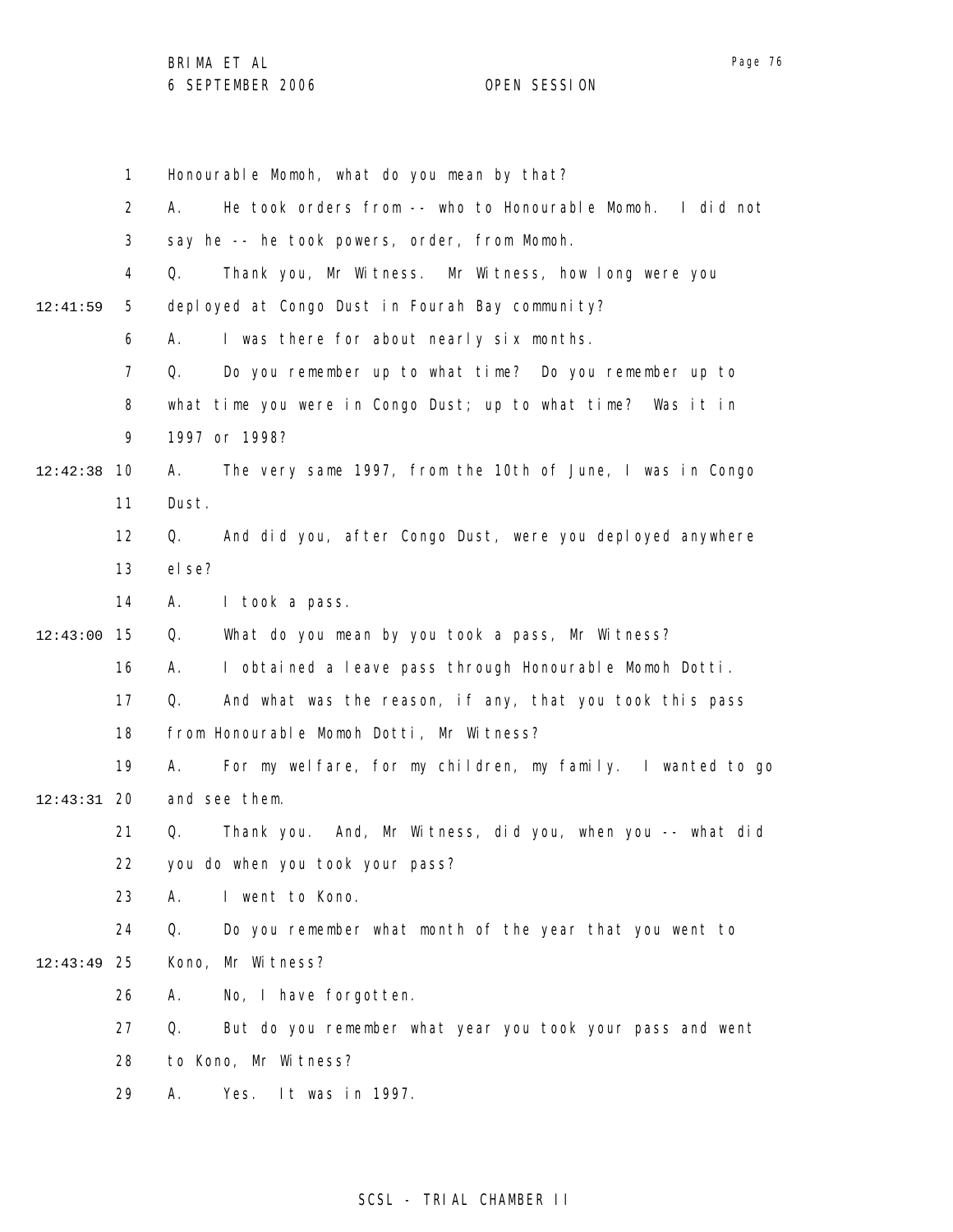1 2 3 4 5 6 7 8 9 10 12:44:56 11 12 13 14 15 12:45:23 16 17 18 19 12:45:50 20 21 22 23 24 25 12:46:13 26 27 28 29 12:44:26 Q. Thank you, Mr Witness. So Mr Witness, did you eventually get to Kono, after you took your pass? A. Yes. Q. And whilst you were in Kono, after you took your pass, do you remember anything significant happening? A. Yes. Q. Can you please tell this Court, Mr Witness, what you heard? What -- sorry, what happened? A. I heard that the ECOMOG had put the -- had dislodged soldiers in Freetown. Q. How did you hear that, Mr Witness? A. Through Focus. Q. And, Mr Witness, did you know what ECOMOG meant at the time, when you heard it on Focus? A. Yes. Q. Can you please tell this Court what you understood ECOMOG to mean, at the time you heard it on Focus? A. That the ECOMOGs were coming to dislodge soldiers in Freetown, so when they said -- when they said ECOMOG, everybody was concerned. Q. Mr Witness, so when you heard this information on Focus, did -- after you had heard the information, did -- do you know whether anything happened in Kono as a result of that? A. Yes. Q. Can you please tell this Court, Mr Witness, what happened? A. Yes. Q. Please do tell this Court, Mr Witness. A. I saw a major, Major Hajah. Q. Your Honours, if I may spell that, could you mention the

### SCSL - TRIAL CHAMBER II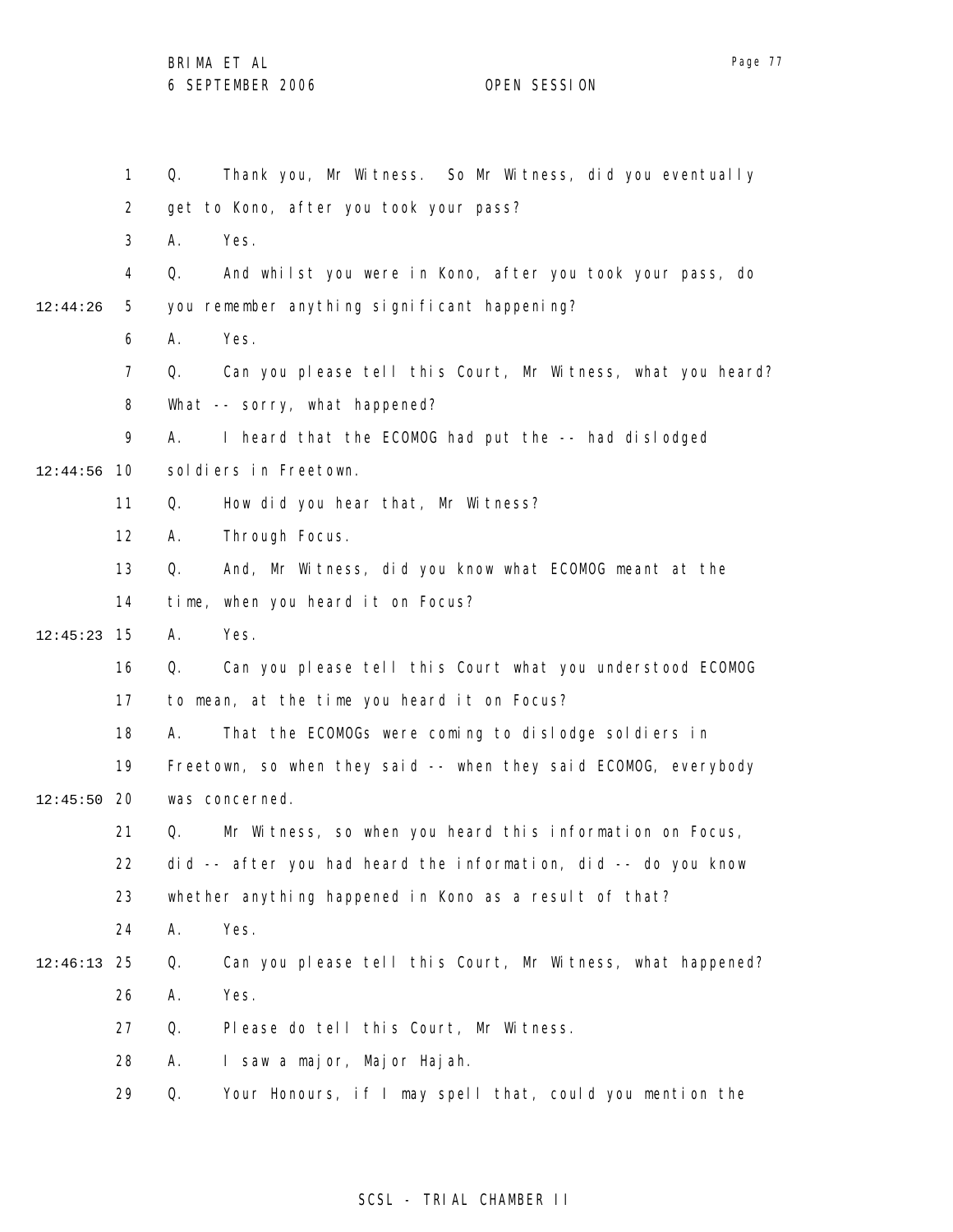1 2 3 4 5 6 7 8 9 10 12:47:18 11 12 13 14 15 12:47:54 16 17 18 19 20 12:48:21 21 22 23 24 25 12:48:57 26 27 28 29 12:46:53 name again? A. Major Hajah. Major Hajah. MR GRAHAM: It's spelt H-A-J-A-H, Hajah. Q. Please continue with your account. You saw Major Hajah? A. Hajah. Q. Go ahead. What happened when you saw Major Hajah? A. Yes. He called some of the soldiers said that a Lebanese boy had called the Kamajors from Tongo area. Q. Mr Witness, you just told this Court he summoned the sol diers. How do you know that Hajah summoned the sol diers? A. I was there. I was a part of them. Q. And do you remember approximately how many soldiers were summoned at this time by Hajah? A. There were many, many. Q. And did you -- and you've just told this Court apart from what you just told us that Hajah told the soldiers he had summoned as to some Lebanese, could you further clarify what Hajah said on that day to the Court; could you tell us what he said? A. He said that he had got information that the Lebanese boy called Moudi had called Kamajors to take soldiers from his town and that Freetown is not safe. Q. Your Honours, Moudi is spelt M-O-U-D-I. And did Hajah say anything else apart from that? A. Yes. He just said we should go to Kabala because the town was not safe. He brought Kamajors for us to go to Kabala. Q. Who brought Kamajors for you to go to Kabala? A. Not to go to Kabala, to come out of -- to come out of Kono. For the Kamajors to remove us from Kono.

### SCSL - TRIAL CHAMBER II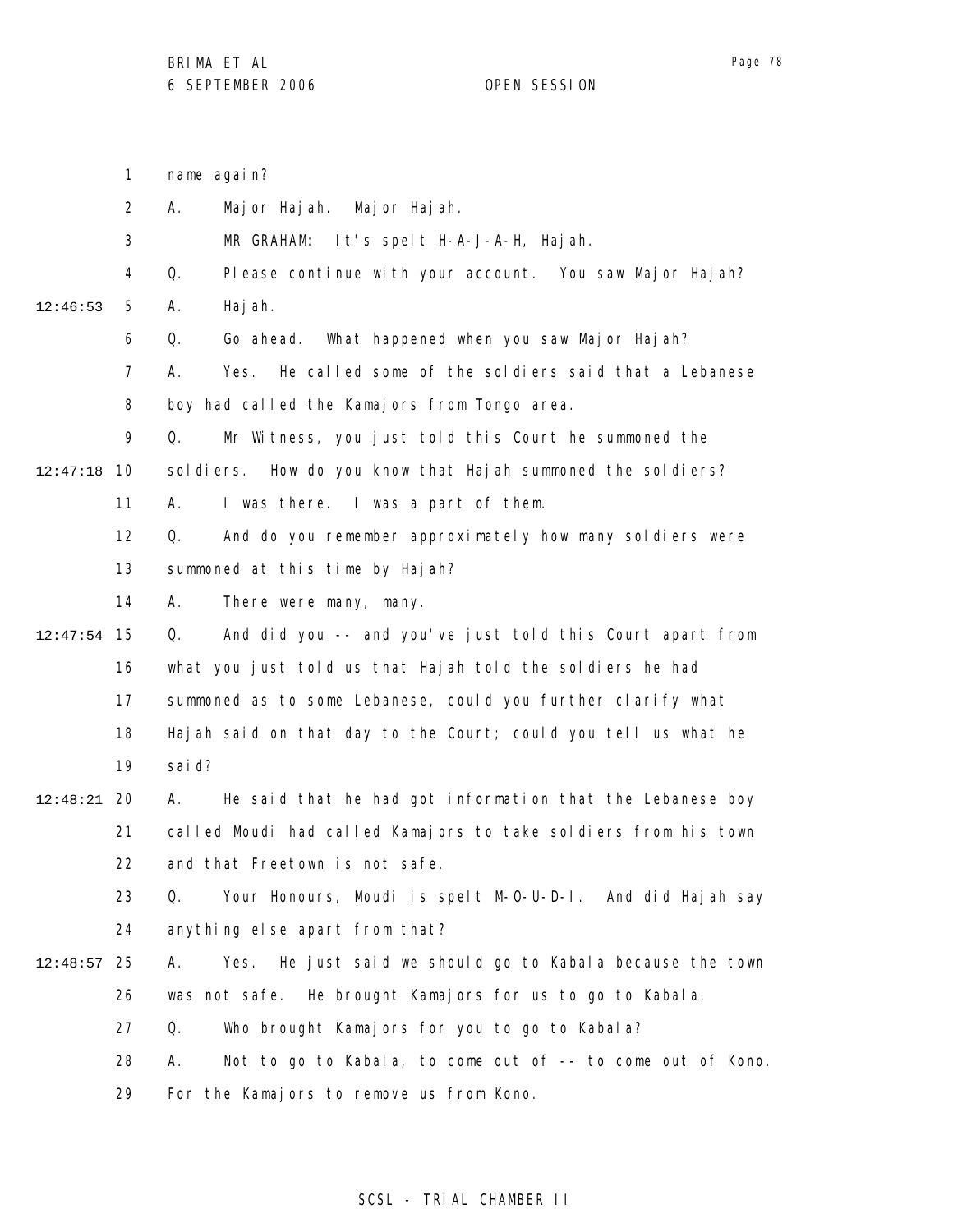|          | 1              | Thank you, Mr Witness. Your Honours, I'm<br>MR GRAHAM:             |
|----------|----------------|--------------------------------------------------------------------|
|          | 2              | looking at the time. I was going to move into a new area.<br>Wi th |
|          | 3              | your kind permission, this is an appropriate time to end the       |
|          | 4              | day's proceedings.                                                 |
| 12:49:43 | 5              | PRESIDING JUDGE: Yes. Thank you, Mr Graham.<br>Well,               |
|          | 6              | Mr Witness, we are going to adjourn now. We won't be reconvening   |
|          | $\overline{7}$ | until tomorrow morning at 9.15 as we attend to other matters on    |
|          | 8              | Wednesday afternoons. So I have to tell you that, while you are    |
|          | 9              | in the course of giving evidence you are not permitted to discuss  |
| 12:50:08 | 10             | the evidence, or the case, with any other people; is that clear?   |
|          | 11             | THE WITNESS: Yes, man.                                             |
|          | 12             | PRESIDING JUDGE: Thank you. We will adjourn until 9.15             |
|          | 13             | tomorrow morning.                                                  |
|          | 14             | [Whereupon the hearing adjourned at 12.50 p.m.,                    |
| 12:50:24 | - 15           | to be reconvened on Thursday, the 7th day of                       |
|          | 16             | September 2006, at 9.15 a.m.]                                      |
|          | 17             |                                                                    |
|          | 18             |                                                                    |
|          | 19             |                                                                    |
|          | 20             |                                                                    |
|          | 21             |                                                                    |
|          | 22             |                                                                    |
|          | 23             |                                                                    |
|          | 24             |                                                                    |
|          | 25             |                                                                    |
|          | 26             |                                                                    |
|          | 27             |                                                                    |
|          | 28             |                                                                    |
|          | 29             |                                                                    |